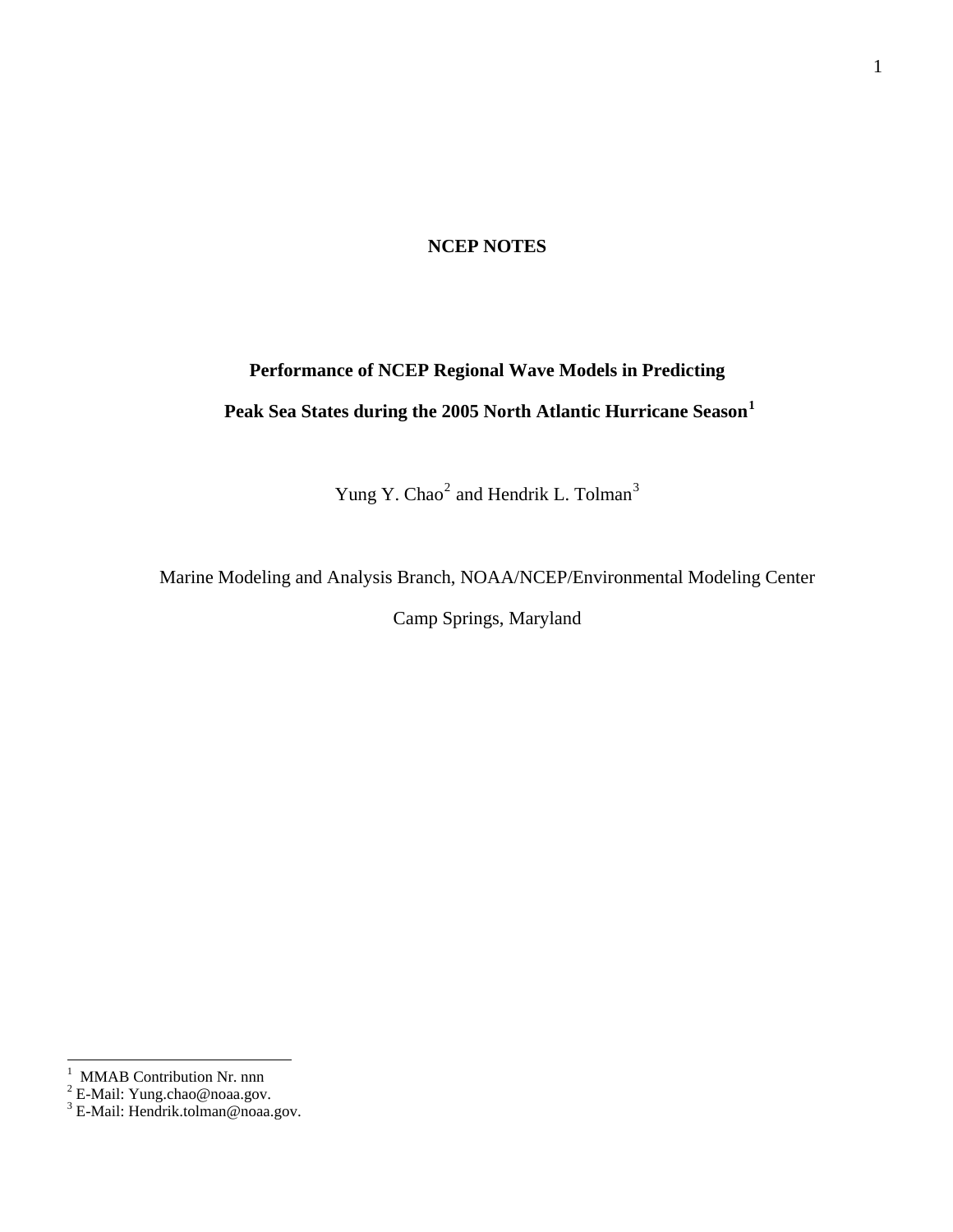### ABSTRACT

Unprecedented numbers of tropical cyclones occurred in the North Atlantic Ocean and the Gulf of Mexico in 2005. This provides a unique opportunity to evaluate the performance of two operational regional wave forecasting models at model predictions of the tropical cyclone generated maximum significant wave height, simultaneous spectral peak wave period and the time of occurrence against available buoy measurements from the National Data Buoy Center (NDBC). The models used are third-generation operational wave models WNA and NAH. These two models have identical model physics, spatial resolution and domain, with the latter model using specialized hurricane wind forcing. Both models provided consistent estimates of the maximum wave height and period, with error typically less than 20% and 30%, respectively, and timing errors of typically less than 5h. Compared to these random errors, systematic model biases are negligible, with a typical negative model bias of 5%. It appears that higher wave model resolutions are needed to fully utilize the specialized hurricane wind forcing, and it is shown that present routine wave observations are inadequate to accurately validate hurricane wave models. the National Center for Environmental Prediction (NCEP). This study validates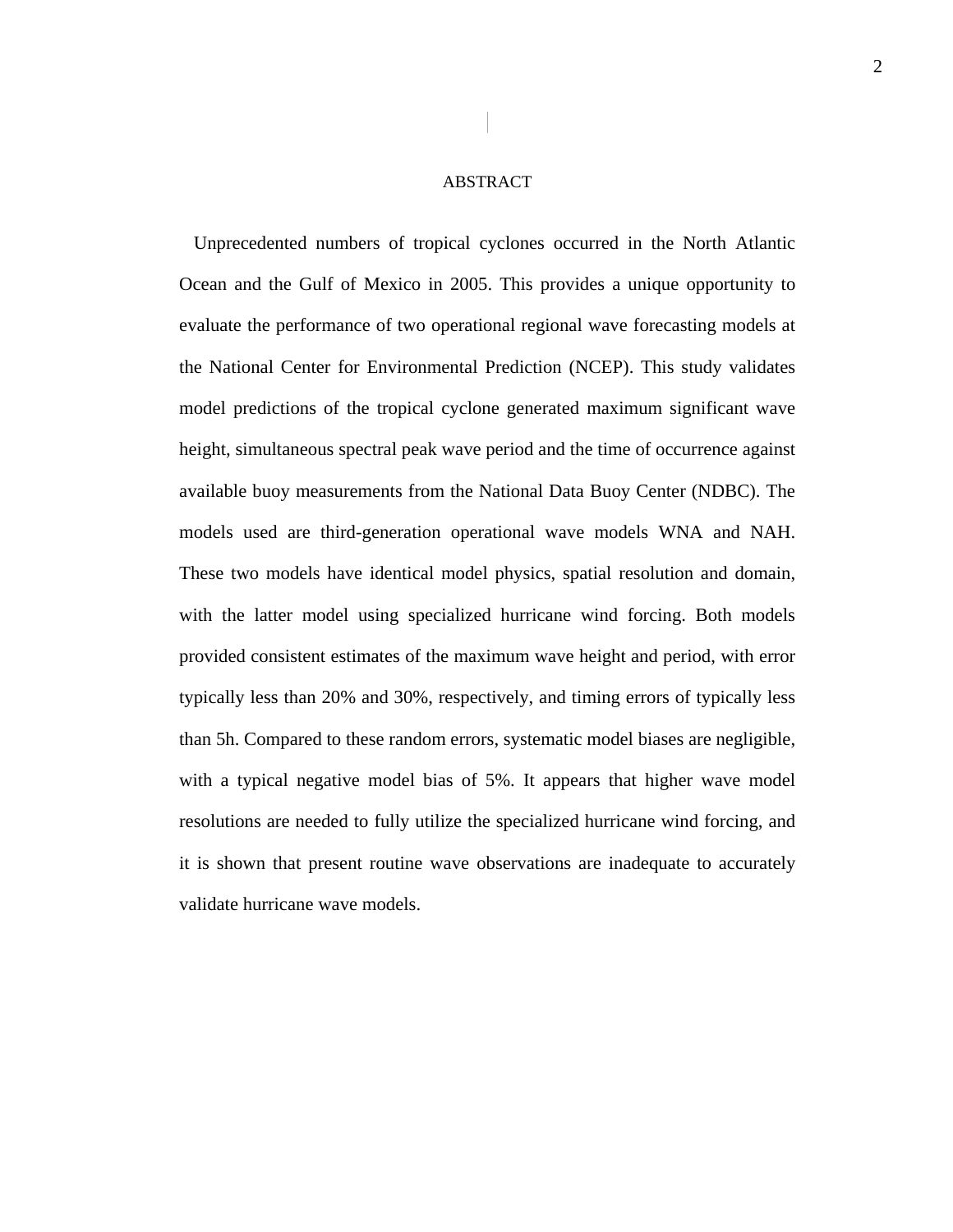### **1. Introduction**

The Atlantic hurricane season of 2005 was extraordinary not only for its early beginning and late ending (May to December) but also for the number and the intensity of tropical cyclones. According to the National Climatic Data Center report on the Climate of 2005 Atlantic Hurricane Season (NCDC, 2006), there were a record of 27 named tropical cyclones, of which 15 were hurricanes. Among them, 7 were major hurricanes of category 3 or higher (i.e., hurricanes Dennis, Emily, Katrina, Maria, Rita, Wilma, and Beta). Four of them reached category 5 (Emily, Katrina, Rita, and Wilma), in which Hurricane Katrina was the most intense and destructive land-falling hurricane on record for the Atlantic basin. Many of these tropical cyclones have created high waves disastrous to the coastal areas and offshore marine activities (in particular, oil exploration and production). Extensive measurements of wind and wave conditions made by the National Data Buoy Center (NDBC) provide an excellent opportunity to validate the NCEP operational regional wave models.

There are two operational regional wave models which forecast sea states over the Western North Atlantic Ocean domain at the National Center for Environmental Prediction (NCEP). These are the Western North 2005). They are part of the National Oceanic and Atmosphere Administration's global wave forecasting suite, NOAA WAVEWATCH III<sup>TM</sup> (NWW3) (Tolman 2002a, Tolman et al., 2002). The performance of the forecast guidance produced by the WNA and NAH models for sea states generated by Hurricane Isabel has been reviewed by, for instance, Tolman et al. (2005). The main purpose of the present study is to assess the accuracy of these two wave models regarding the maximum significant wave height, the associated spectral peak wave period and the time of occurrence for each storm event at a given buoy location. The model results used here are taken from the monthly hindcast data produced by NCEP. They represent operational hindcast model data consistent with the operational real-time products of NCEP and do not include any additional tuning or model modifications. Atlantic wave model (WNA) and the North Atlantic Hurricane wave model (NAH) (Chao et al. 2003 a, b,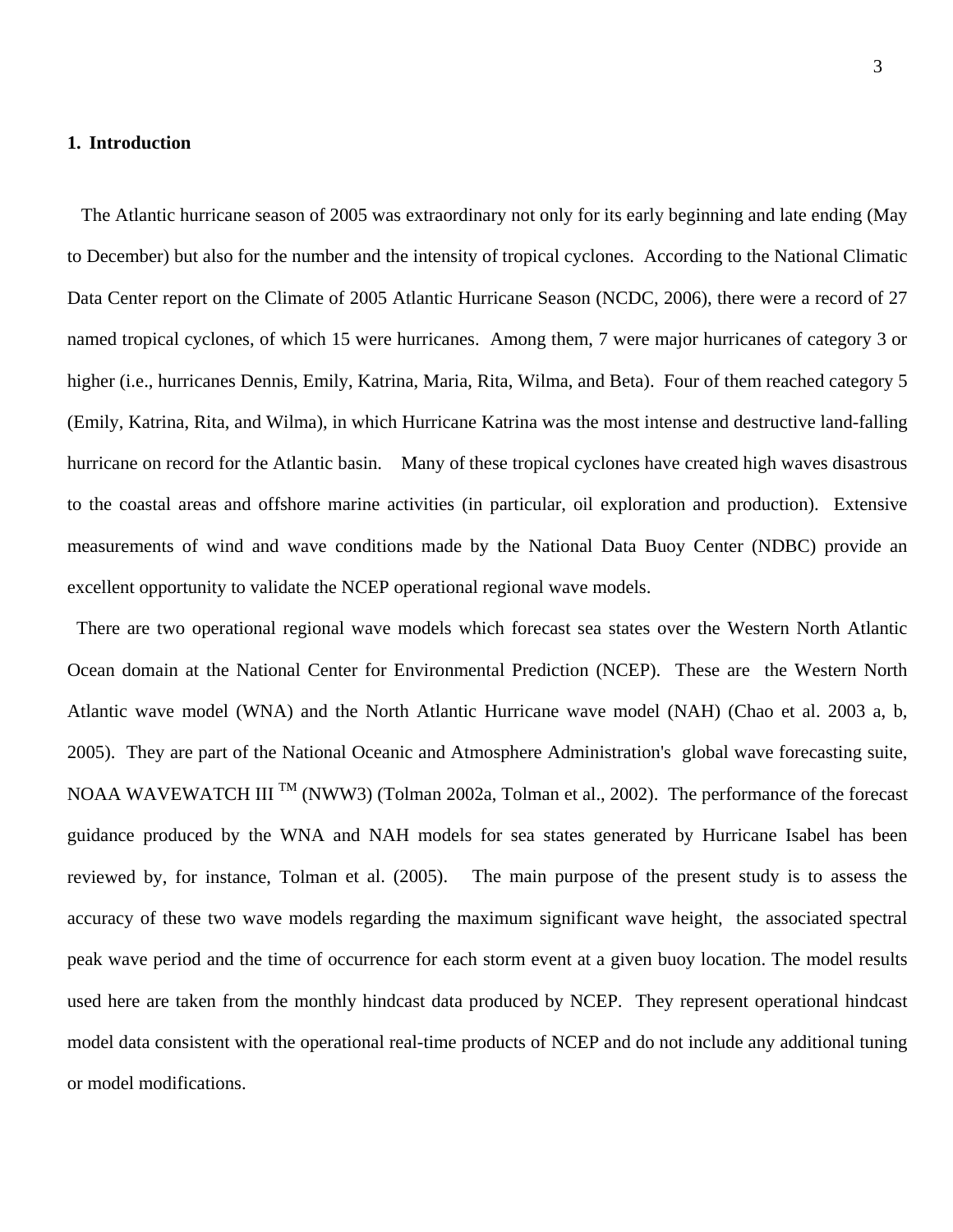#### **2. Models and data**

Wave model data are generated by two operational regional wave models – WNA and NAH. These two models have identical model physics, spatial resolutions and domains. The domain covers an area of latitude  $0^{\circ}$  $-50^{\circ}$  N, and longitude  $30^{\circ} - 98^{\circ}$  W, involving the North Atlantic basin, Gulf of Mexico and the Caribbean Sea. The grid resolution is  $0.25^{\circ}$  by  $0.25^{\circ}$  in latitude and longitude. Both models obtain boundary data from NCEP's global wave model, which has a resolution of  $1.00^{\circ}$  by  $1.25^{\circ}$  in latitude and longitude. The model physics consist of the default model settings of WAVEWATCH III<sup>TM</sup> version 2.22, as described in detail in Tolman (2002b). The difference between the two models lies in their input winds. The WNA model is driven solely with wind obtained from NCEP Global Forecast System (GFS) atmospheric model, previously known as the Medium- Range Forecast (MRF) or Aviation (AVN) model (Caplan et al., 1997). For the NAH model, high-resolution wind fields generated hourly at NCEP by the Geophysical Fluid Dynamics Laboratory (GFDL) hurricane model are blended into the GFS wind field. For the 2005 hurricane season, the GFS model horizontal resolution is T382, approximately 30 km, and the vertical resolution is 64-layers (see History of upgrades to GFS at http://www.emc.ncep.noaa.gov/modelinfo/). The lowest atmospheric level is at a pressure of 997.3 hPa. Since the GFDL hurricane prediction model became operational at NCEP in 1995, it underwent substantial modifications and improvements (Bender et al., 2007). The 2005 GFDL model has a movable three-nest grid configuration. The horizontal resolution of the outermost nest is  $1/2^{\circ}$ , covering an area of 75<sup>°</sup> by 75<sup>°</sup> in latitudelongitude. The size of the inner finer mesh is  $1/6^{\circ}$ , covering an area of  $11^{\circ}$  by  $11^{\circ}$  in latitude-longitude. The finest center core mesh size is  $1/12^{\circ}$ , covering an area of  $5^{\circ}$  by  $5^{\circ}$  aligned to a single storm center. The number of vertical levels in the GFDL model is 42. The lowest sigma level is 996 hPa.

 The 2005 GFS model provides forecast wind fields at 3-hr intervals for the first 180 hours and then at lower spatial and temporal resolutions for up to 16 days for each operational cycle run. The GFDL model, on the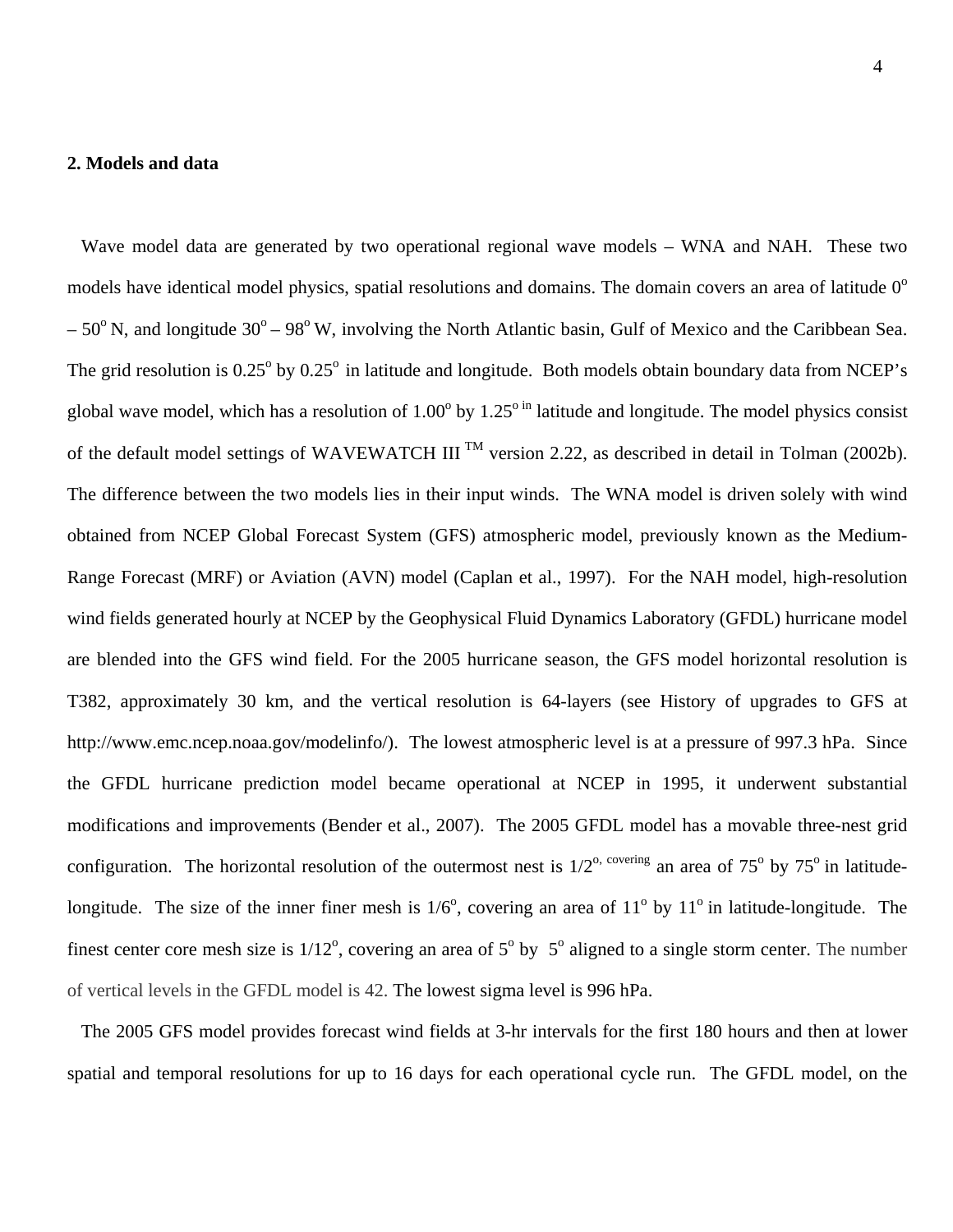other hand, provides forecast wind fields hourly up to 126 hours only. In order to blend with GFDL wind fields, hourly GFS wind fields are generated by interpolation. The required wind field to be used in the wave models is at a 10 m height. Thus, the lowest sigma level wind given by GFS and GFDL models are converted to 10 meter height before blending and interpolating to a uniform  $0.25^{\circ}$  by  $0.25^{\circ}$  wave model grid. The blending scheme is described in detail in Chao et al. (2005). The wave models run oper ationally four cycles per day. Each cycle generates 6-hour hindcast that precedes the actually forecasts. The for ecasts extend up to 180 and 126 hours for the WNA and NAH models, respectively. In this study only hindcast wa ve data are used. It should be noted that the term "hindcast" used in this paper has slightly different connotation from the conventional (engineering) definition. Wave "hindcasts" in the WNA model driven exclusively with GFS winds are generated using 3-hourly analyses from GFS's Global Data Assimilation S ystem (GDAS, see e.g., initial conditions for the wave model real time forecast. Unlike the GFS, the GFDL m odel does not include a data assimilation system for initialization of the model forecast. Thus the NAH mode l hindcast are generated using the GFS analysis winds blended with GFDL forecast winds for the 0-4 hr range fro m the previous cycle (- Caplan et. Al., 1997) for a 6-hr period preceding the current cycle's UTC time stamp and are used to provide 6 to -2 hr range in the current cycle). Wind input for NAH at -1 hr time of the current cycle is obtained by interpolating the -2 hr winds with the blended GFS-GFDL 0-hr nowcast. Although this may seemingly lead to lower quality winds being used for the NAH model hindcast, the higher resolution winds available from the GFDL short-range forecast (0-6 hr) may compensate for deficiencies in the lower-resolution GFS/GDAS analyses.

 Quality controlled wave data for model validation were obtained from the web site of NDBC (the National Data Buoy Center, http://www.ndbc.noaa.gov/historical\_data.shtm). Figure 1 shows the locations of all operational NDBC buoys that provide measured data used in the present study. The results of predictions made by the NAH and WNA wave models on the grid points surrounding these locations are interpolated to these locations for validation. In the present study, hourly data obtained from buoy measurements and model output,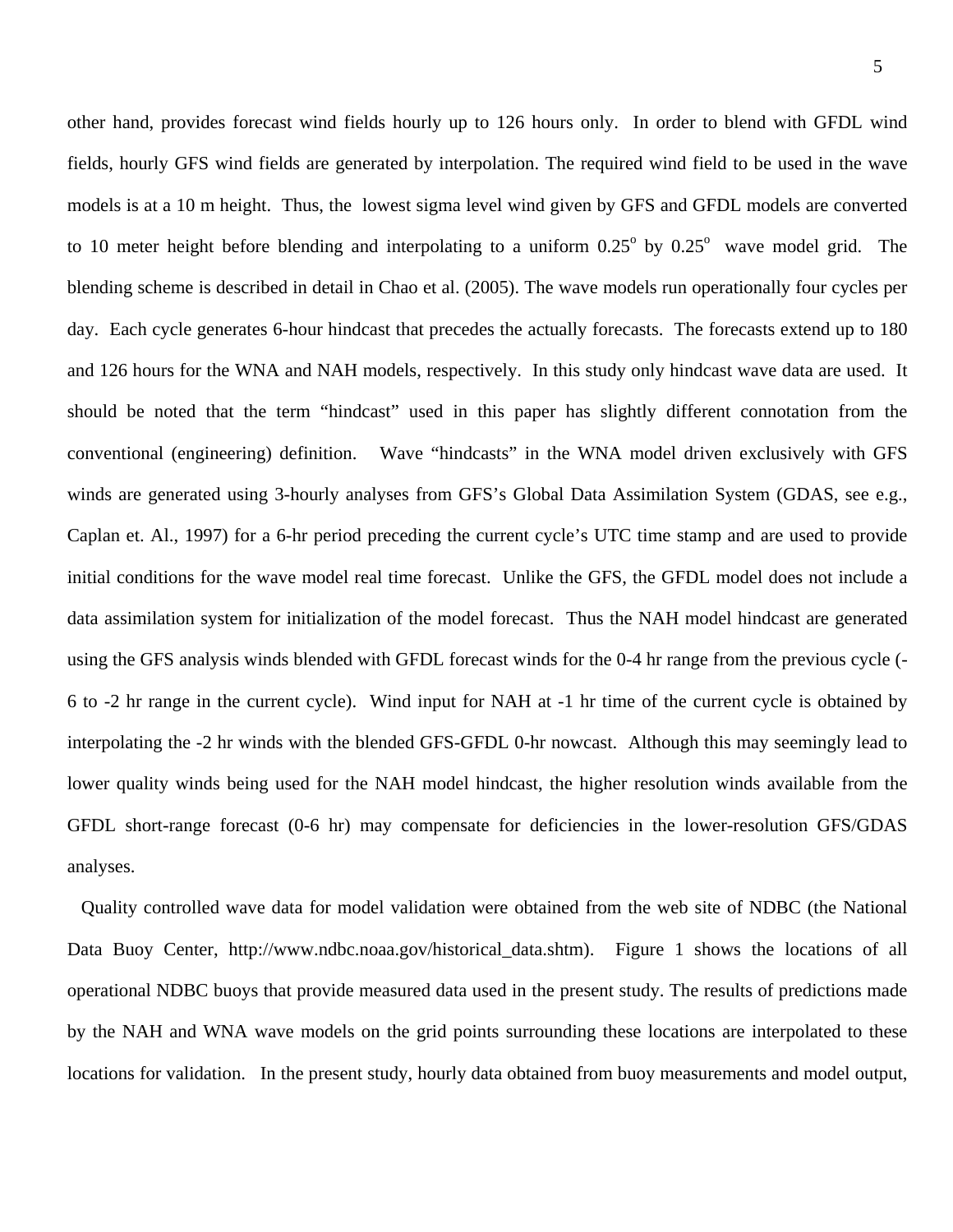including the wind speed at 10 m above the mean sea level, the wind direction, the significant wave height and the spectral peak wave period are used. The spectral peak wave period is the wave pe riod that corresponds to the frequency bin of maximum wave energy in the wave spectrum. In addition, the sig nificant wave steepness fields are calculated from the NAH model for the significant wave heights greater than 2 m eter. The significant wave steepness is defined here a s the ratio of the significant wave height to the wavelength associated with the spectral peak wave period. Since only a limited amount of wave data obtained from altimeters is available for the present study, they are not included.

### 3. Identification of the peak significant wave height associated with a tropical cyclone

In this study, we assume that waves appeared at a buoy location must have the significant wave height in a continuous record peaking up to greater than 2 meters in order to be considered as being caused by a tropical cyclone. Furthermore, we assume that the submarine bottom effects on wave height, such as wave refraction and bottom friction, can be ignored in the water of depth greater than 200 meter. Consequently, we may use wave data obtained for buoy stations from such locations for storm identification. The procedures to identify a storm that causes the significant wave height to peak up to a maximum (hear after will be called "the peak significant wave height") at a given buoy location at a specific time are best described by example. We use data for the buoy station 41002 off the Atlantic coast in deep water at a depth of 3316 m for September, 2005 for illustration. The example is particularly interesting because of three hurricanes co-existing over the North Atlantic Ocean at one time.

 Figure 2 shows hourly time series of observed and predicted wave and wind conditions for September 2005. The plots include the spectral peak wave period, the significant wave height, the wind speed at 10 m above the mean sea level and the wind direction. There are two significant wave height peaks shown in the second panel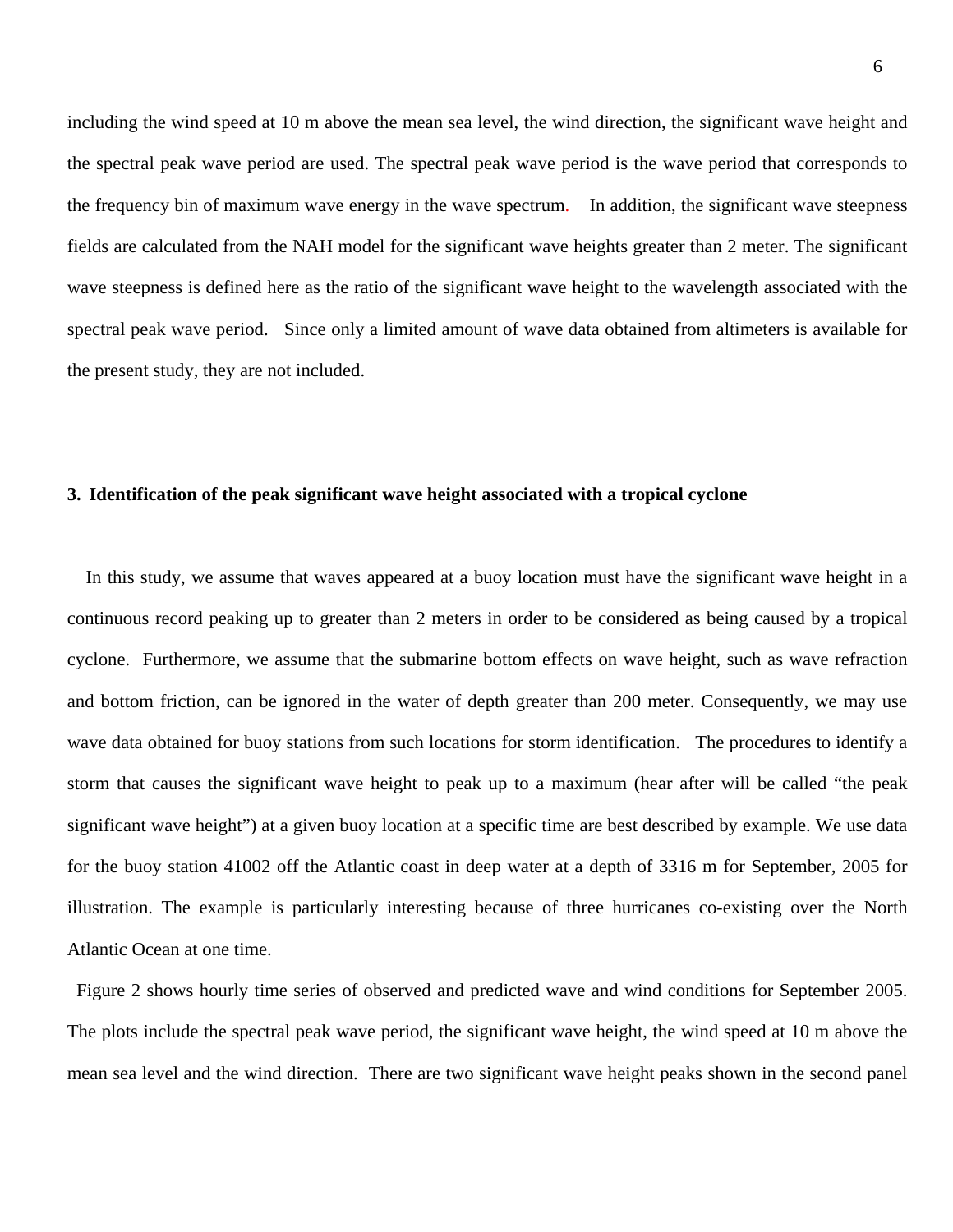from the bottom of Figure 2. For buoy measurement, the first peak appears at 1300UTC September 6 (090613) and the second peak appears at 091023. For the NAH model, the first peak appears at 090616 and the second peak appears at 091100. And for the WNA model, the first peak is at 090615 and the se cond peak is at 091023. For this example, the significant wave height peaks predicted by WNA model occur an hour earlier than the peaks predicted by NAH model. It should be noted that we are interested in the quan tity of the spectral peak wave period of the wave spectrum from which the calculated significant wave height ap pears to be a peak in the time series. These two quantities are "simultaneous" in time. We are not interested in co-re lating the significant wave height maximum of the significant wave height time series with the maximum value of the spectral peak wave period time series. The occurrence of a peak on the spectral peak wave period time series is not necessarily associated with (or related to) the considered peak on the significant wave height time series.

Five named hurricanes appeared one after another in the western North Atlantic Basin during September 2005. Three of them existed when peaks of the significant wave height occurred at the buoy station 41002. They are Hurricane Maria (category 3) during September 1-10, Hurricane Nate (category 1) during September 5-10, and Hurricane Ophelia (category 1) during September 6-18. Figure 3 shows the track positions of the GFDL hurricane model at 6-hour intervals. The best tracks (the verified tracks) for these hurricanes are also plotted at 6- hour intervals based on data available from the National Hurricane Center (NHC) Archive of 2005 Atlantic Hurricane Season. The date of the best track position at 00 UTC is indicated along the path. The development of storm intensity along the track is indicated by segments of different colors and line types. They might involve tropical low/wave (LO/WV), subtropical depression (SD), subtropical storm (SS), extra-tropical system(EX), tropical depression (TD), tropical storm (TS) and hurricane (HU). It can be observed from Figure 3 that the GFDL hurricane model tracks are virtually the same as the best tracks. This is because data for the initialization of GFDL model is derived from the result of data assimilation (involving the use of observed data) for the GFS model initialization processes (i.e., in the hindcast mod).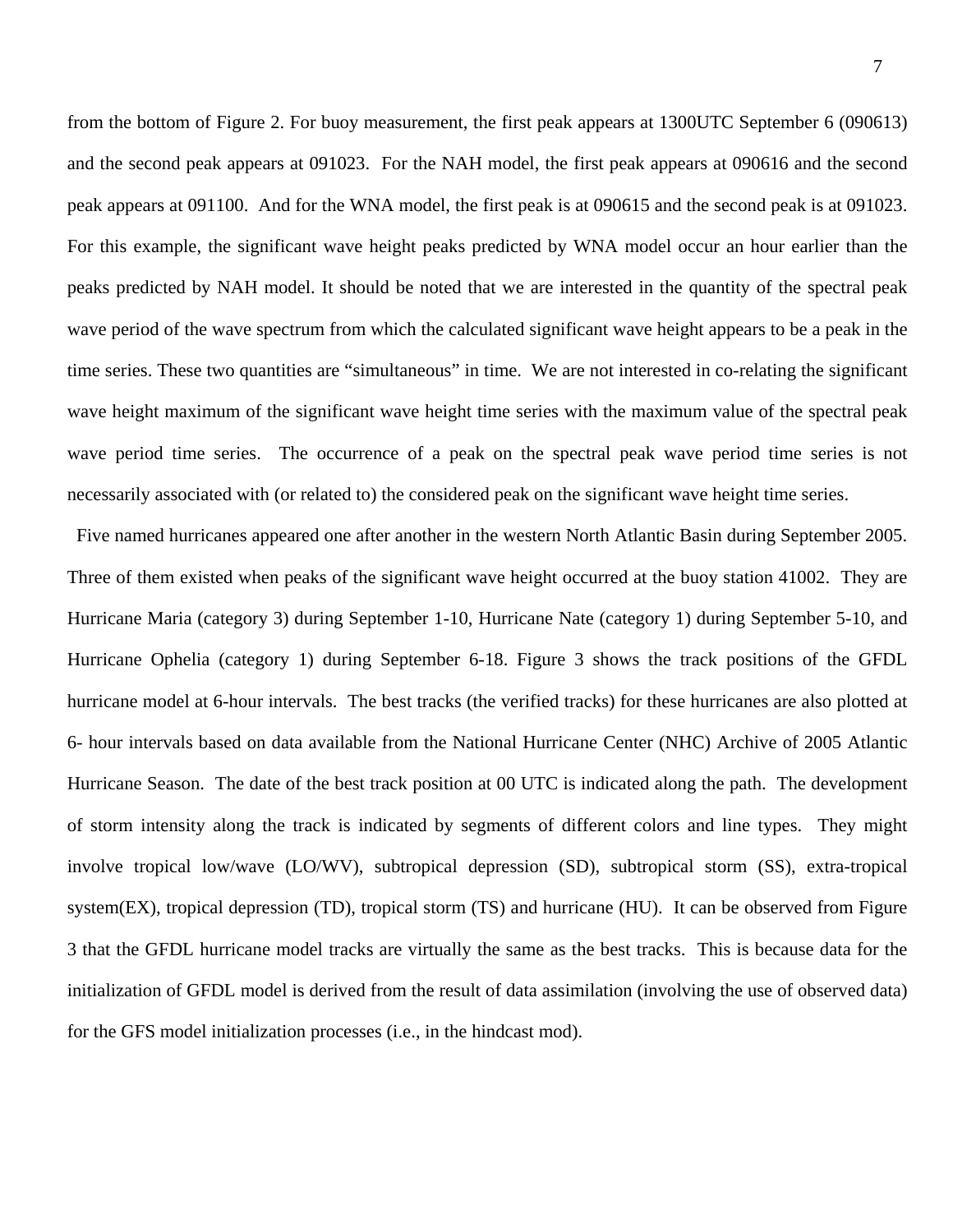In order to determine which one of these hurricanes cause the significant wave height to reach a maximum, the following steps have been taken. We begin with the construction of the wind fields and the wave steepness fields covering the life cycle of tropical cyclone under study. Figures 4 is an example showing the patterns of wind field (lower panel) and wave steepness field (upper panel) when three hurricanes co-exist over the N orth Atlantic Basin. The shaded wave steepness contours are given only for the region wh ere the significant wave height is greater than 2 m. Within the shaded area, the hurricane wind bars and the direction of spectral peak wave period are presented. The direction of spectral peak period is considered to be the representative wave direction.

We then visually examine sequential plots of the vector wind field and model derived significant wave steepness pattern. We first observe the pattern orientation and the extent of the wind field and wave steepness field to see if they are moving toward the buoy location (The animation of the significant wave steepness fields at three-hour intervals is very helpful.) If these fields indeed move toward and eventually cover the buoy location, we then examine whether the directional variation of wind and wave inside the shaded wave steepness areas is consistent with the time series of wind and wave direction at the buoy location as shown in Figure 2. It is tedious, time-consuming, trial and error processes. But in this manner, the storm that causes the wave height to peak up to a maximum at the given location and time can be identified eventually. For the case of buoy station 41002 in September 2005, it is found that the first wave height peak shown in Figure 2 is identified to be caused by Hurricane Nate and the second wave height peak is identified to be caused by Hurricane Ophelia.

 The same procedure is applied to all tropical cyclones that occurred in 2005 for all available deep water buoy stations. Table 1 list the names of tropical cyclones and the deep water buoy locations where the significant wave height peaks to more that 2 m height are observed and/or modeled. A total of 14 storms (among 28 for the whole 2005 hurricane season) are identified to have the peak significant greater than 2 m at one or more than one of 14 deep water buoys. For buoy stations in shoaling waters (Buoy stations in the water depths less than or equal to 200 meter), peak conditions associated with a specific storm event is inferred from nearby deep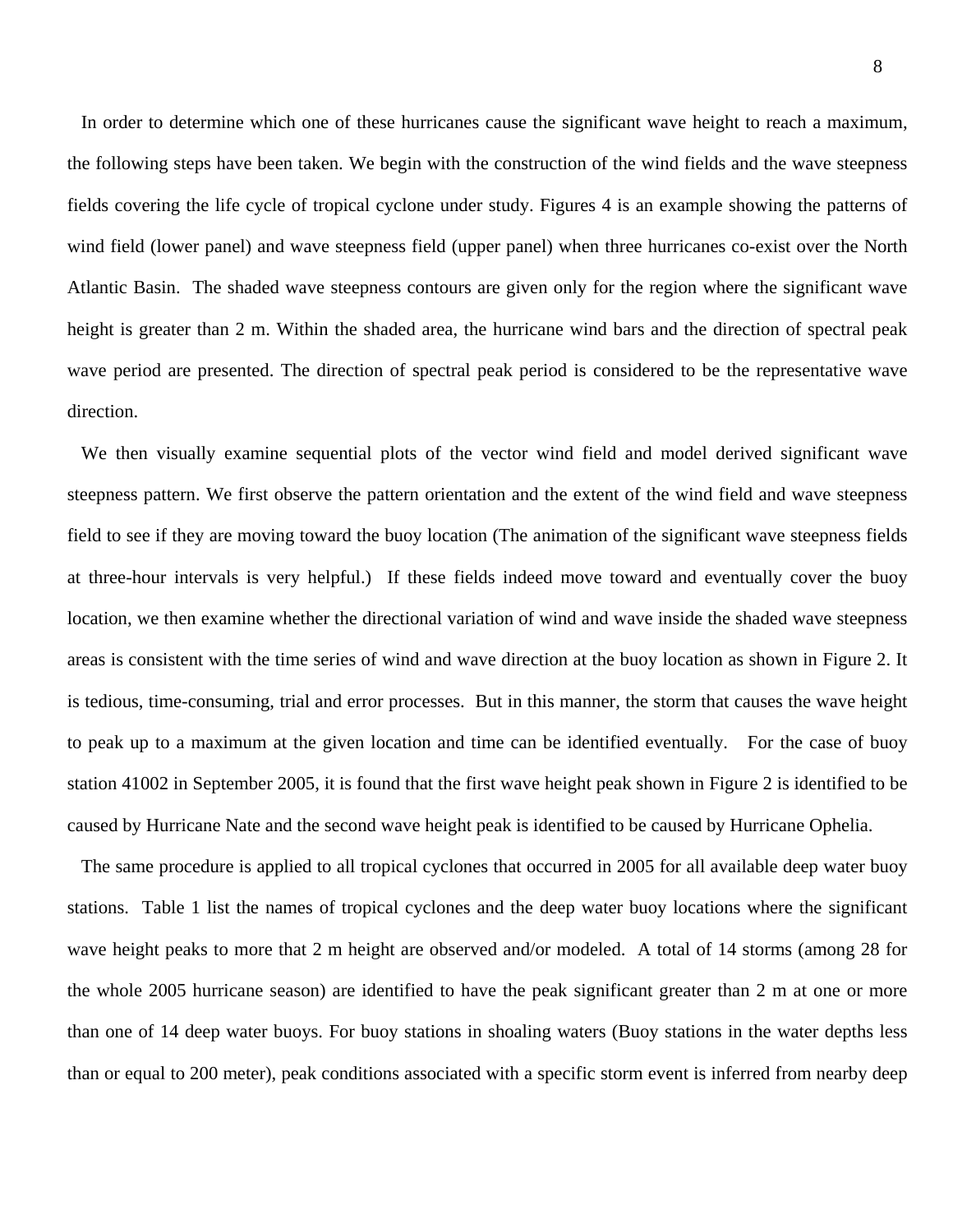water buoy stations. Detailed one-to-one comparison of the significant wave height, p eak period and the time of occurrence between buoy measurements and model predictions are given in Appendix -A and Appendix-B for the Atlantic b asin and the Gulf of Mexico, respectively. In these appendixes, additional 16 shoaling water buoy sites are included.

### **4. Model performance**

As previously mentioned, our main objective in this study is to evaluate the performance of WNA and NAH models for the western North Atlantic basin and the Gulf of Mexico-Caribbean Sea, respectively, in predicting the tropical cyclone generated maximum significant wave height, simultaneous spectral peak wave period and the time of occurrence during the 2005 hurricane season. These two regions are considered separately because the Gulf of Mexico-Caribbean Sea is a semi-enclosed basin while the Atlantic basin is an open ocean. The accuracy of prediction for the two regions might differ due to different geographic constrains on the characteristics of tropical cyclone induced wind waves. The section is divided to two sub-sections. Section 4.1 evaluates the wind speed and the significant wave height predictions for each tropical storm against available buoy observations around the time evolution of the peak significant wave height. Section 4.2 then evaluate specifically the performance of models in predicting the peak significant wave height, the simultaneous wave period and the time of occurrence.

### **4.1 Five-day statistics around the significant wave height peak**

 We begin with an evaluation of modeled wind speeds and significant wave heights against buoy measurements for four selected storms over five days time span around the significant wave height peaks. The selected storms are three Category 5 hurricanes, namely Katrina, Rita and Wilma and a Category 1 hurricane Ophelia. Hurricane Ophelia never made landfall but because of its slow movement along the East Coast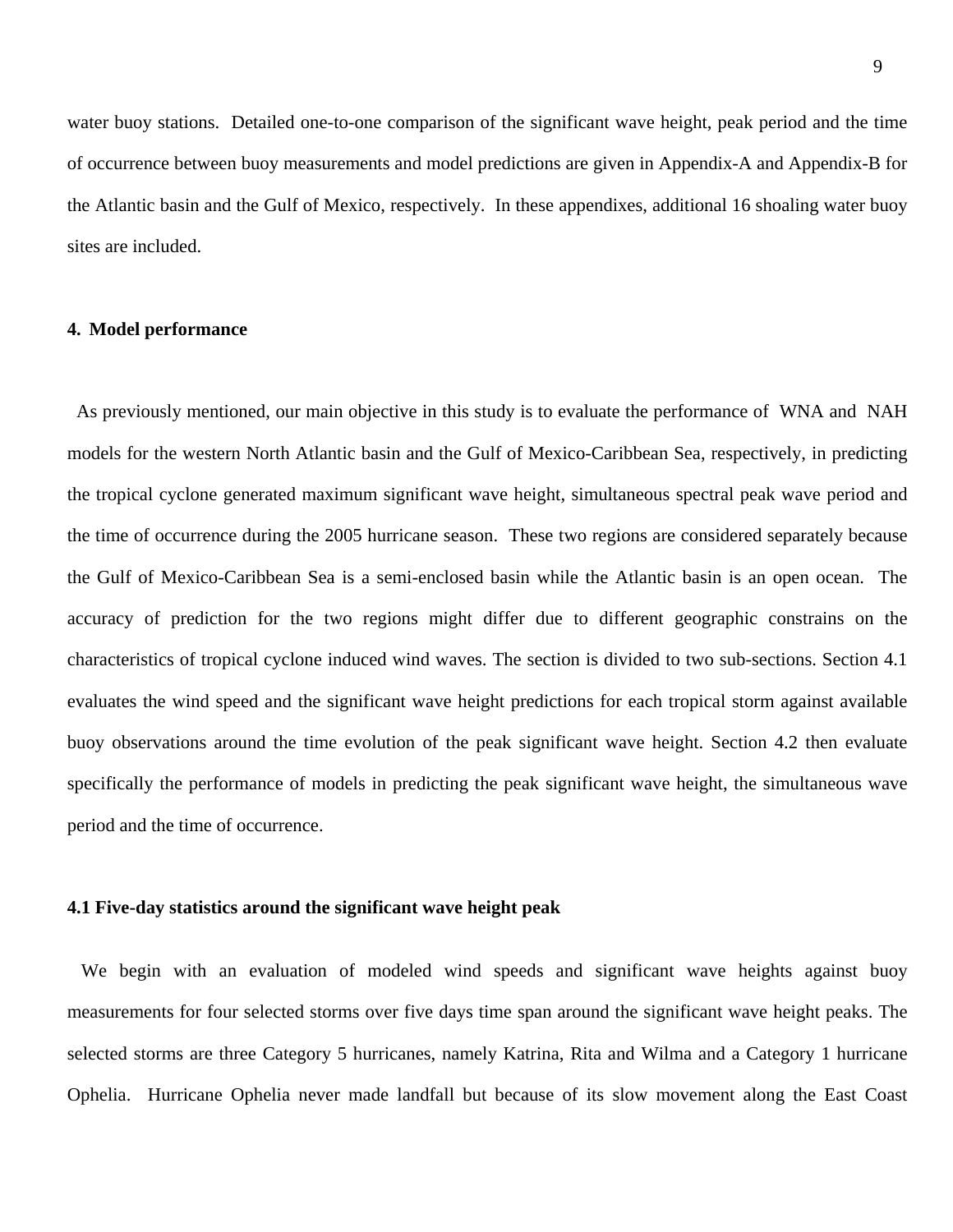coastline, it produced sustained high waves for several days (see Figure 3 for the track of Hurricane Ophelia). Each buoy selected represents the site where the maximum significant wave height pe ak of the corresponding hurricane was ever recorded among all buoys. Although rather subjective, the selected 5-day time span is assumed to be sufficient to see the rise and fall of the significant wave height around the peak. For each selected storm and buoy site, a total of 120 hourly data points are involved. Figure 5 exhi bits the tracks of three category 5 hurricanes. Figures 6a to 6d present the time histories and scatter plots of the wind speed at 10 m height above the mean sea water level  $(U_{10})$  and the significant height  $(Hs)$  caused by Hurricanes Katrina at Buoy 42040 and Rita at Buoy 42001 in the Gulf of Mexico, Wilma at Buoy 42056 in the Caribbean Sea and Ophelia at Buoy 41002 in the North Atlantic Basin. Also shown in these figures are the root mean square error (RMSE), mean bias (BIAS), correlation coefficient (COR), scatter index (SI) and the lin ear trend, including the the mean observation. It can be seen from the time series plots shown in Figure 6a that for Hurricane Katrina at Buoy 42040 during the time period of 08/2700 through 08/3123, *U10* of WNA and NAH are both over-predicted for most of time, especially WNA near the peak However, WNA make a much better o ver all prediction of *Hs* and error statistics for NAH and WNA models show that the bias in  $U_{10}$  of WNA and NAH are both positive, yet both are negative in *Hs*, the bias is almost negligible for WNA, however. For Hurricane Ophelia at Buoy 41002, as shown in Figure 6b, the slowly moving feature is shown by relatively long du ration of *U10* around 20 slope and the intersection with an axis. The scatter index is defined as the root mean square error normalized by than NAH, particularly near the peak. The NAH predicted *Hs* are much lower than measured. The scatter plots m/s and *Hs* around 6 m for almost two days. Again, *U10* is over-predicted, and *Hs* are under-predicted for both models. Note that there are 6 missing data points in model predictions. Figure 6c shows the "worst" wind input for WNA and NAH wave models. As shown in the time evolution of Hurricane Rita, there is a steep drop of the wind speed. As shown in Figure 5, the center of Hurricane Rita is in the proximity of the 42001 buoy site at about 09/2300 and the modeled winds tend to indicate the condition near the eye of the hurricane coincided with a rapid change in the wind direction; the wind blows counterclockwise from NNE to NW, to W then to S within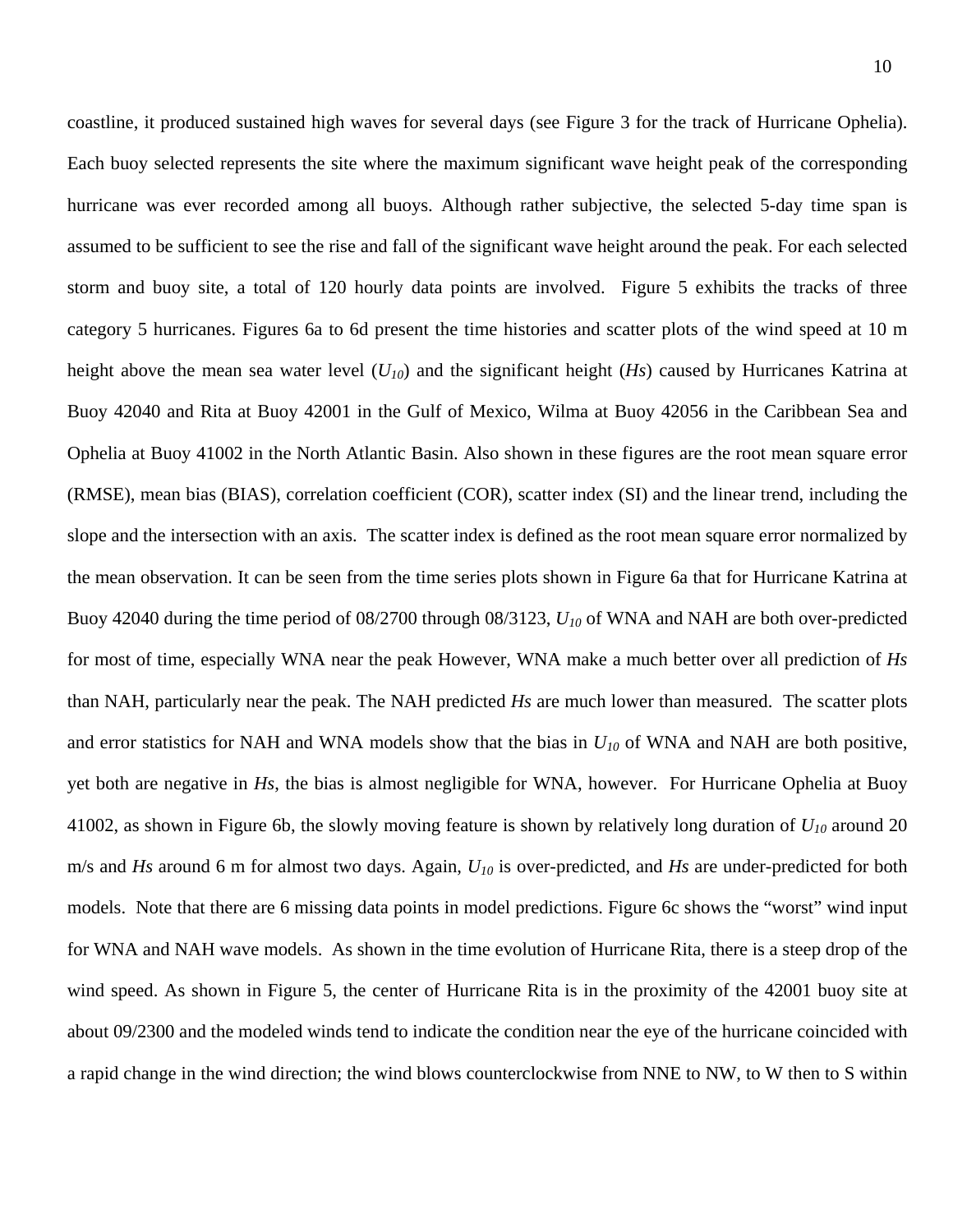five hour period (The time history of wind directional variations is not shown.) In spite of the substantial discrepancy in the modeled wind speed in comparison with buoy measured, the predict ed *Hs* seems to behave fairly well underlying the modeled *Hs* respond to wind speed variations much slowly and less dramatics. The results of NAH and WNA predictions for Hurricane Wilma at Buoy 42056, which is located in the Caribbean Sea are shown in Figure 6d. As shown in Figure 6d the WNA model over predicts  $U_{10}$  and *Hs* around the peak but predicts quite consistent with observations in the ascending and descending stages. O n the other hand, NAH model predicts the peak *Hs* near the same height as measured but the time of occurrence is much earlier than measured even though modeled maximum wind speed is consistent with measurem ent in time and in magnitude. During the descending stage both *U10* and *Hs* are considerably u nder-predicted. The scatter plots linear regression equations and have negative BIAS, large RMSE, large SI and low COR while the linear trend for WNA  $U_{10}$  and  $Hs$  indicate both are over-predicted but are fairly good in the statistical quantities. shown in Figure 6d reveals quantitatively that NAH modeled *U10* and *Hs* have substantially low slops on the

The statistical evaluation of NAH and WNA for selected hurricanes at selected buoys described above has extended to all tropical cyclones occurred in the 2005 hurricane season at all available deep-water buoys based on the procedure described in a previous section. Figures 7a and 7b summarize the results for the significant wave height  $(Hs)$  and the surface wind  $(U_{10})$ , respectively. They are constructed based on data given as Appendix-C and Appendix-D of this paper. The vertical axis for each panel in these figures represents one of statistical quantities described previously, i.e., RMSE, BIAS, COR, SI, and "a" (slope) and "b" (intersection) terms of the linear trend. The horizontal axis represents the case number, which is the event number assigned to the combination of a deep water buoy and a tropical storm been identified. The case number is assigned in the ascending order for buoy ID number and the alphabetic order of storm names for the Atlantic and the Gulf. As shown in Appendix-C and Appendix-D, the case number 1 to 19 are for the Atlantic Basin, e.g., No. 1-3 represent 41001 for Maria, Ophelia, and Wilma; and No.17-19 represent 44004 for Maria, Ophelia and Wilma. Cases 20 – 55 are for the Gulf of Mexico and the Caribbean Sea, e.g. No. 20–27 represent 42001 for Arlene,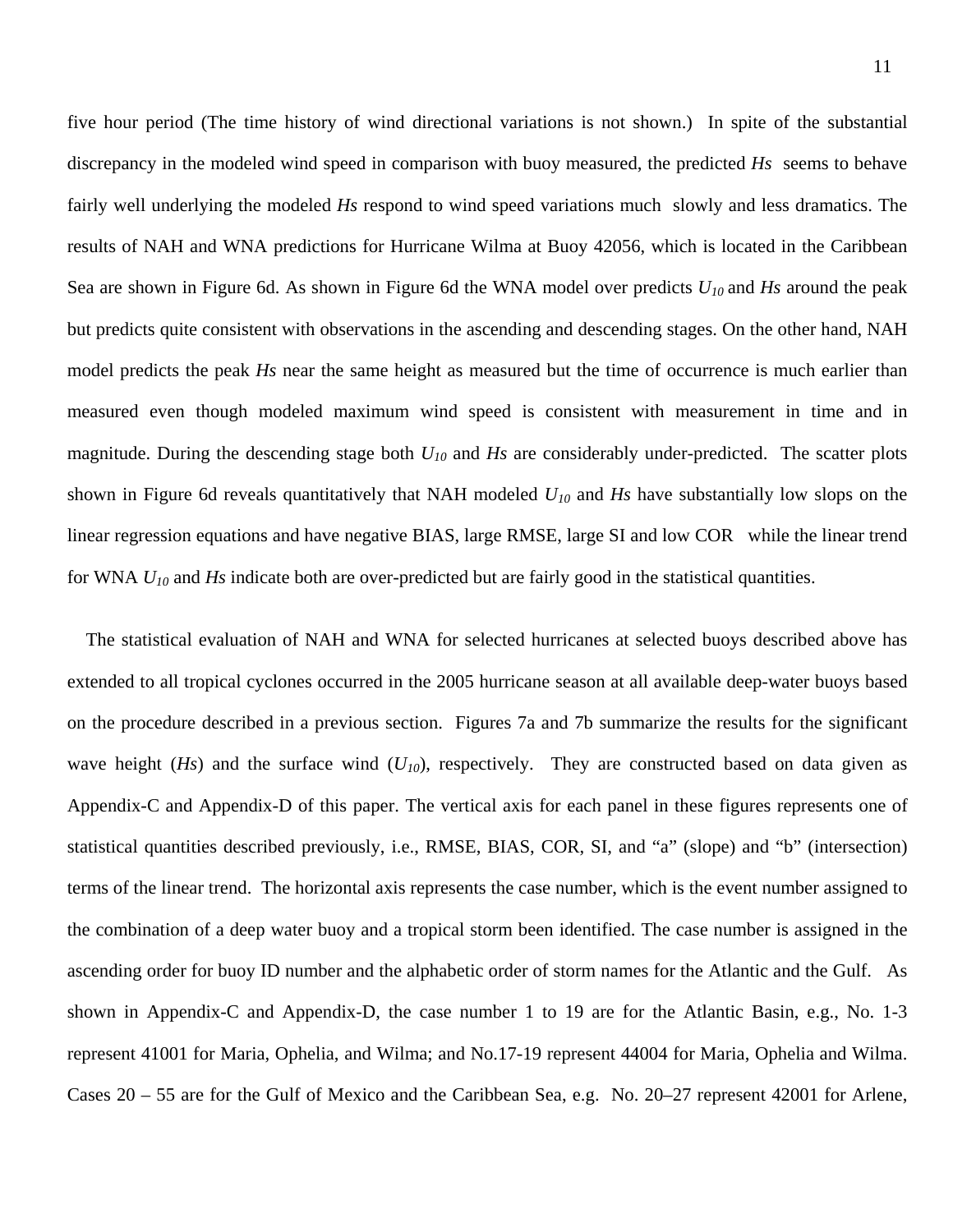Cindy, Dennis, Emily, Katrina, Rita, Stan, and Wilma, and No. 54-55 represent 420 57 for Wilma and Beta (Hurricane Beta is an exception. It does not follow the alphabetic order). In each pan el, values correspond to NAH and WNA modeled are shown by color blue and red, respectively. The dash lines indicate the mean. Also given in the panel are the mode and the standard deviation (std) of the data set. The m ode in statistics is not necessarily unique, but if it is considered in conjunction with the mean, it can capture important information Based on graphs shown in about what is the value that is most likely to be expected in a discrete data set. Figures 6 and 7 the following observations might be made:

- 19 of the horizontal axis) and the Gulf of Mexico regime (case No.20-55) from NAH or WNA modeled (1) There are hardly distinct differences visually in the resulting statistics for the Atlantic Basin (case No.1- *Hs* or  $U_{10}$ .
- (2) In considering the mean and the mode values given for each statistical quantities, both NAH and WNA models provide the following results:
	- (a) For  $H_s$ , the RMSE is about  $0.5$  m, the BIAS is  $0.1$  m or less, the COR is higher than  $0.9$ , and SI is less than  $0.2$  (20%). The slope of the linear regression line ("a" term) is less than  $0.95$  and the intersection ("b" term) is around 0.1 m, indicating that the models tends to under-predict Hs slightly ;
	- (b) For  $U_{10}$ , the RMSE is around 2 m/s, the BIAS is near zero but with opposite sign on values for the mode, the COR is only slightly above 0.80, and the SI is around 20%. The slope of the linear regression line ("a" term) is nearly 1.0 and the intersection ("b" term) is closed to 1.0 m/s. indicating the tendency of slight over-prediction of the wind speed.
- (3) WNA performs comparably to better than NAH in over-all statistical results.
- (4) There is a substantial number of outlying points that deviate beyond one "std" from the mean in each statistical quantity. No attempt is made to get rid of those extreme values in this paper.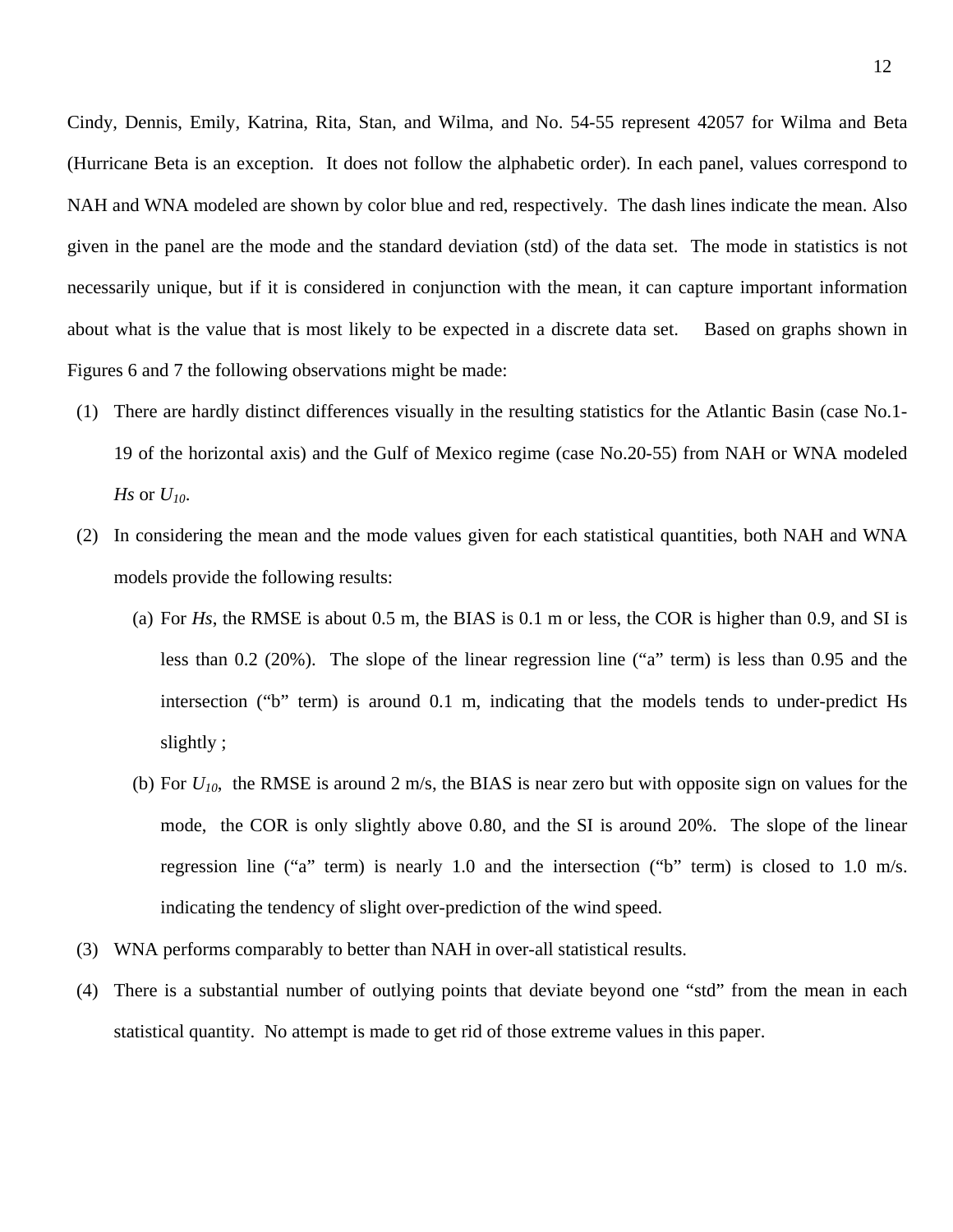(5) The present study clearly shows the complexity of the hurricane wind field a nd wave field that the validation of model performance for one storm event at limited buoys sites is not n ecessarily applicable to another storm event. An in-depth investigation of the model performance o n each storm scenario regarding the causes of success or failure is important for the improvement of modeling methodology but is beyond the scope of the present study.

### **4.2 Statistics for the peak significant wave height and the associated wave period**

A major concern in an operational wave forecasting system is the ability to forecast the possible maximum wave height and the time of occurrence at a given location associated with a given tropical cyclone. The remaining part of the present section evaluates the deviations of the NAH and WNA modeled peak significant wave height (hereafter, the peak *Hs*) and the associated spectral peak wave period (hereafter, *Tp*) and the time of occurrence against buoy measurements.

Figure 8a, containing four panels, depicts the scatter plots of the NAH and WNA modeled peak *Hs* and *Tp* for plotted with different symbols. In addition, the over-all error statistics including Root Mean Square Error, Bias, Correlation Coefficient and Scatter Index along with the linear trend for all storms and buoys involved are also presented. Figure 8b shows the normalized bias (difference) between model predictions and buoy measurements of the peak *Hs* and *Tp* as a function of the time lag (difference) in occurrence. The bias is normalized with the buoy measurements and is expressed in percentile on the vertical axis. The time lag is expressed in hour on the horizontal axis: negative (or positive) time lag means that the predictions are earlier (or later) than actually observed. The central line on each graph represents the mean value of the labeled quantity while the outer two lines represent one standard deviation from the mean. Similar graphs for the Gulf of Mexico-Caribbean Sea are depicted in Figures 9a and 9b based on the dataset given in Appendix-D. all North Atlantic tropical cyclones as shown by the asterisk symbol. The data base is given in Appendix-A. In addition, the peak *Hs* and *Tp* associated with the hurricanes of particular interest at various buoy sites are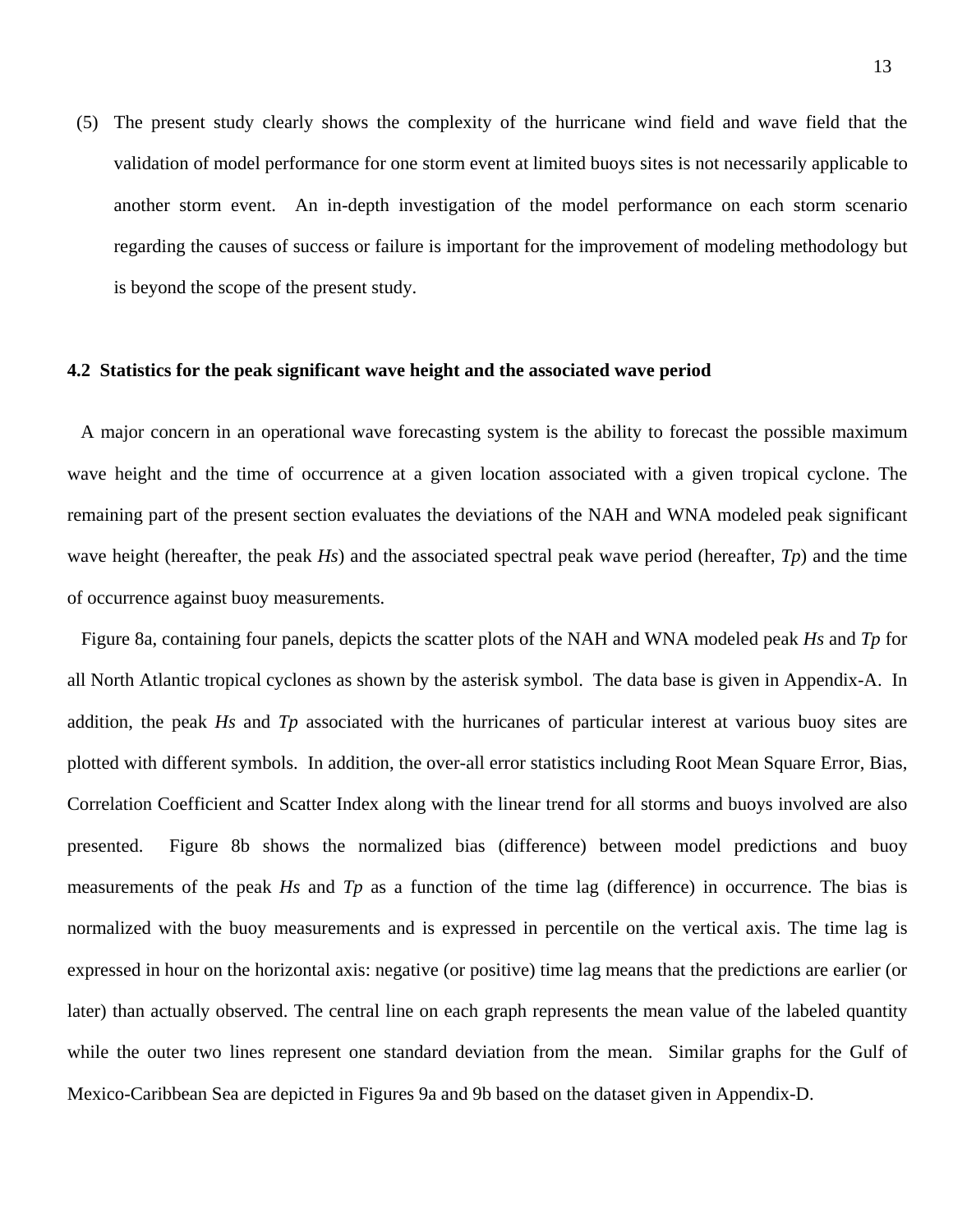The scatter plots of the peak *Hs* for the NAH and WNA models are shown in the top rows of Figure 8a for the Atlantic Basin and in Figure 9a for the Gulf of Mexico. The plots indicate that the W NA model prediction is slightly better than the NAH model prediction in either the Atlantic Basin or the Gulf of Mexico-Caribbean Sea (based on the slope of regression line). Both models under-predict the peak significant wave height for the Atlantic Basin, but predict reasonably well for the Gulf regimes. However, the regres sion slope for the NAH and WNA for the Atlantic Basin are mostly suppressed due to the underestimation of o nly a small subset of the most extreme wave conditions. Furthermore, for both models, the correlation between observations and m odel predictions in the Gulf region is better than in the Atlantic basin. The scatter plots of the *Tp* for the NAH and WNA models (bottom rows of Figure 8a for the Atlan tic and Figure 9a for the Gulf regions) show results similar to those for the peak  $H_s$ . However, in comparison with the scatter plots of the peak  $H_s$ , the  $Tp$  has greater bias and lesser correlation coefficient. This is consistent with typical wave model validation results for the spectral peak wave period (Bidlot et. al, 2002; Tolman et. al., 2005).

The time-lag plots of the peak *Hs* for the NAH and WNA models are shown in the top rows of Figure 8b for the Atlantic Basin and in Figure 9b for the Gulf of Mexico-Caribbean Sea. As can be observed from the top rows of Figure 8b and Figure 9b, the normalized bias of the peak  $H_s$  is mainly within  $\pm 20$  % but may reach  $\pm 30$ % of the observed value for the Atlantic Basin and  $\pm 50$ % for the Gulf of Mexico-Caribbean Sea. The plus sign indicates over-prediction while the minus sign indicates under-prediction. The mean bias of the peak *Hs* for both models is approximately -5% indicating that the models tend to under-predict. The result is consistent with the findings from the scatter plots described previously. The time lag of model predicted peak *Hs* spread considerably although mostly clustered within  $\pm 5$  hours of the observed peak. On average, the NAH model is slightly late (in the order of one hour) in predicting the peak *Hs* in the Gulf of Mexico-Caribbean Sea; otherwise both models are slightly early (in the order of 1-2 hour). Note that the observation accuracy of the timing of the peaks is known to be  $\pm 1$  hour. The time-lag of the *Tp* for both models (bottoms rows of Figure 8b and Figure 9b) shows similar result as the validation of the wave height. Errors are dominated by the model uncertainty,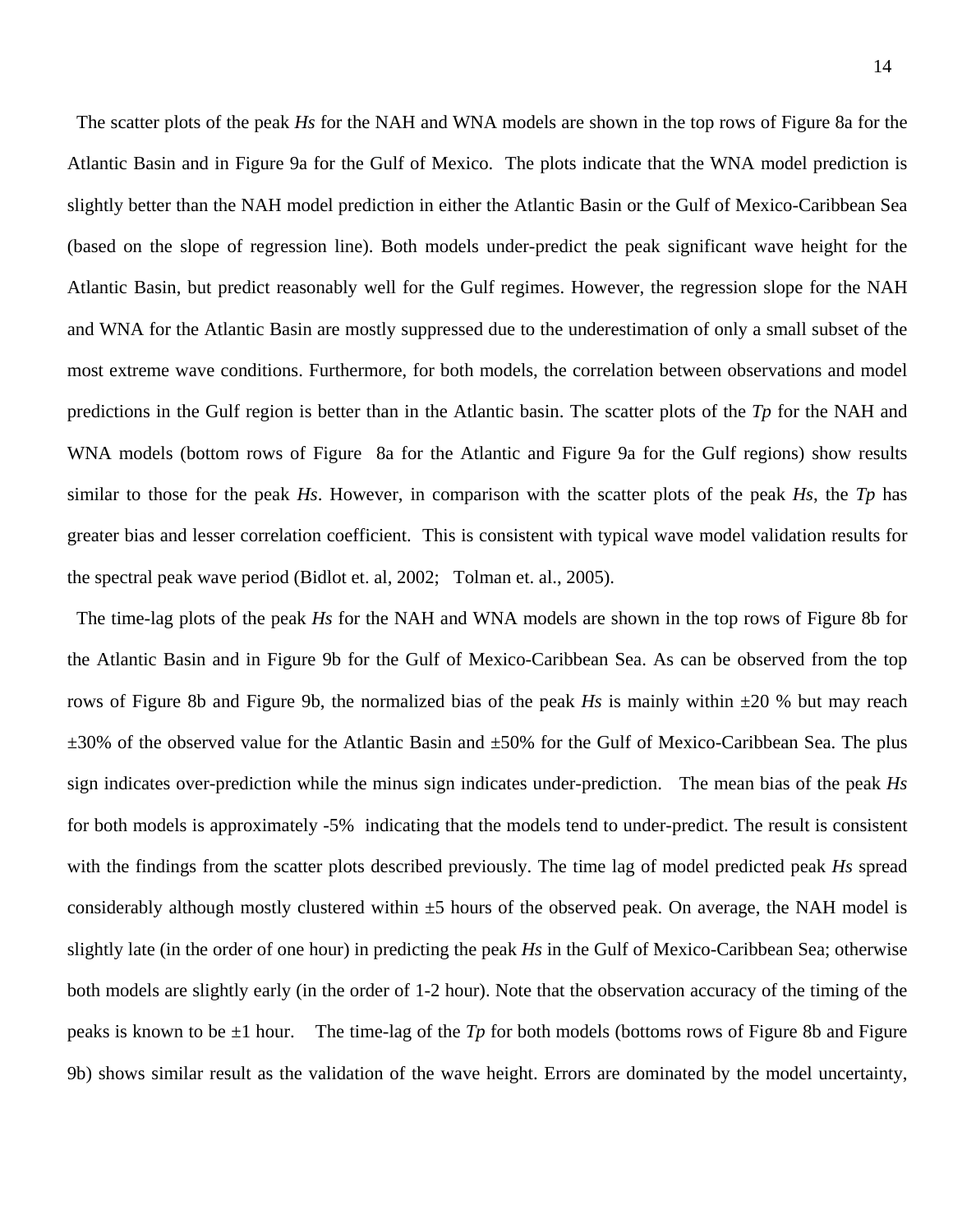with the bias comparatively small (less than  $\pm 5\%$ ).

### **5. Discussion**

generated waves, with a potential accuracy of peak significant wave heights that deviate from observations by roughly 30% within 5 hours of the observed time of these maxima. The associated mean biases are much smaller (typically 5%), in comparison to the corresponding random model error. We consider wave model "hindcast" only in this study. Hence, it should be emphasized that the present results merely identify the potential accuracy of wave model prediction in the framework of the real-time operational environment. It is anticipated that the accuracy of hurricane associated extreme wave forecasts will be similar depending strongly on the results of the track and wind intensity forecast of the tropical cyclone that might occurred. For instance, forecast errors for wave models for hurricane Isabel in 2003 are discussed in detail in Tolman et al. (2005). Both the WNA and NAH wave models are capable of providing useful forecast guidance for hurricane

Considering the problems of providing accurate hurricane wind nowcast and forecasts, the method of blending GFS and GFDL model wind fields for the NAH model becomes a subject of concern. In previous hurricane seasons, the NAH model in general has outperformed the WNA model (see Chao et al., 2005). However, for the 2005 season, the models behaved similarly, with arguably better behavior for the WNA model. In this context, it is important to realize that the wind blending algorithm was developed almost a decade ago. At that time GFS, previously known as Medium-Range (MRF) and Aviation (AVN) models, had a grid resolution of about 50 km which was too coarse to resolve the wind field structure associated with a relatively small hurricane vortex. Thus, the blending algorithm was initiated to incorporate the GFDL hurricane model and take advantage of its high resolution inner mesh of about 15 km (Chao and Tolman, 2000; Chao and Tolman, 2001). Since then, GFS underwent various improvements; among them was the change of grid resolution to about 30 km in 2005. As a result, GFS was able to provide improved wind forecast near the hurricane core. More importantly, the resolution of the GFS is now comparable to the resolution of the wave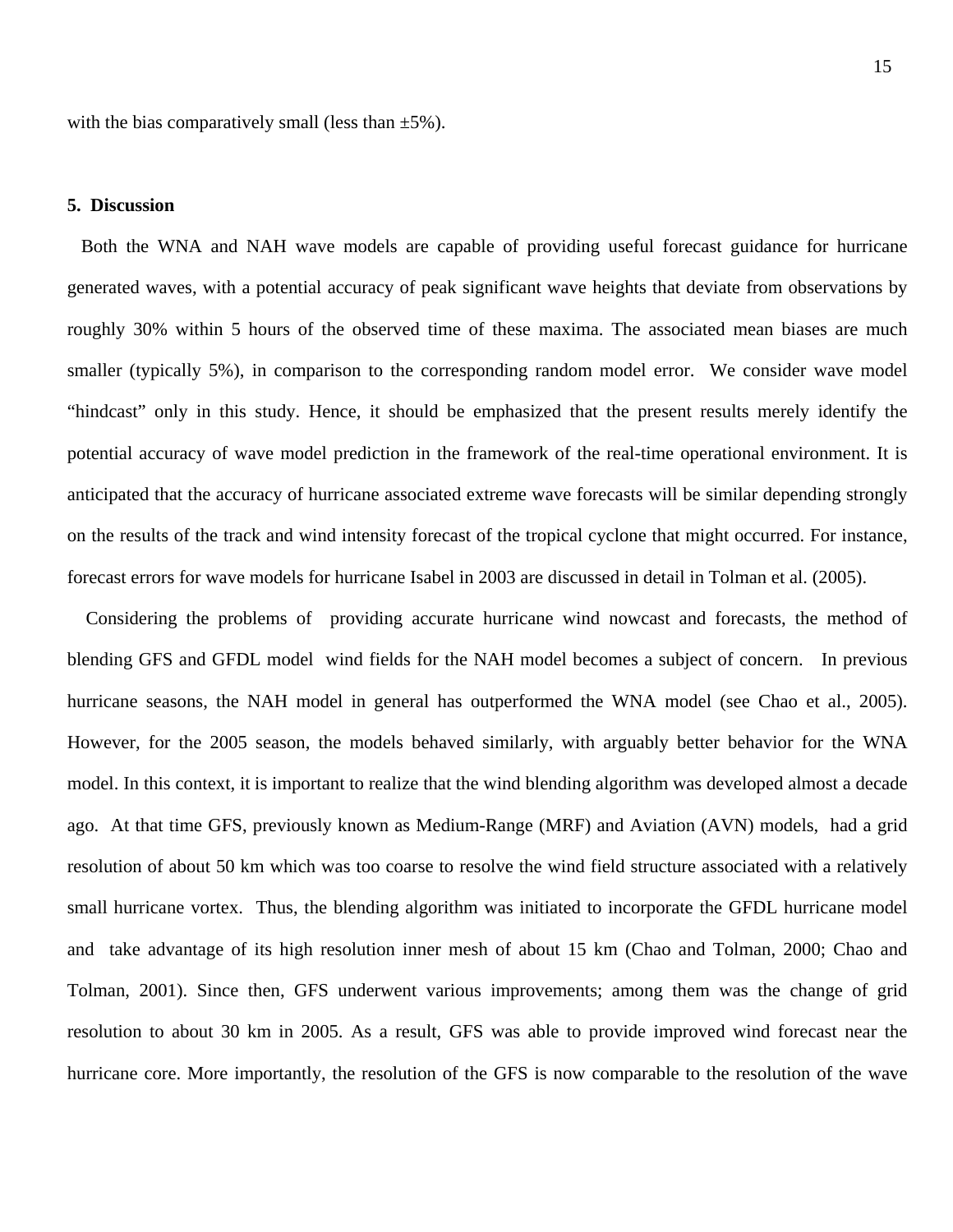models. Conversely, the resolution of the GFDL model winds are much higher than th e resolution of the wave models, and hence the wave models no longer make optimal use of the resolution of the hurricane wind models. It therefore appears to be necessary to increase the spatial resolution of the (hurr icane) wave models to the hurricane wave model to utilize hurricane winds at or near the native resolution of the hurricane wind fields. effectively use the increased resolution of the hurricane wind models. For this reason, it is necessary to upgrade

Another reason for the apparently comparable model behavior of the WNA and NAH wave models may be history of wind and wave data at the buoy station 42040 near the track are shown in Figure 5 and Figure 6a, respectively). The upper panels in Figure 10 show the wind fields of the WNA and NAH models. Both models have near identical tracks, with the centers of maximum wind shifted by 10 to 20 km. The NAH winds are more intense with reasonable spatial scales, but are shifted too much to the shallow waters (west). The WNA winds have a lower speed but larger spatial scale. This produces good wind results at the only relevant observation location (buoy 42040), although the wind fields as a whole are less realistic than the NAH wind fields (Chao et al., 2005; Tolman et al., 2005). The corresponding wave height fields (lower panels in Figure 10) are also shifted between the models, due to the similar track but different spatial scales of the wind fields. If only buoy data at buoy 42040 are considered, one could easily come to the conclusion that the WNA model is far superior (Figure 6a). With only the buoy in the view of Figure 10, there is clearly insufficient information to rigorously validate hurricane wave models, unless the hurricane track is close to the buoys (see Chao et al., 2005; Tolman et al., 2005 for case studies). It therefore appears essential to have routine on-demand wave observations in hurricanes, as was available for hurricane Bonnie from a Scanning Radar Altimeter (Alves et. al., 2004; Wright et al., 2001), to systematically address the accuracy of hurricane wave models. the sparsity and a corresponding lack of representativeness of the validation data. This is illustrated in Figure 10 with results for Hurricane Katrina near landfall on September 29, 1200UTC (The hurricane track and the time

 Note that the model resolution in 2005 was insufficient to resolve this coastline, and therefore results at buoy 42007 cannot be expected to be very accurate. Furthermore, wave heights in the shallow waters behind the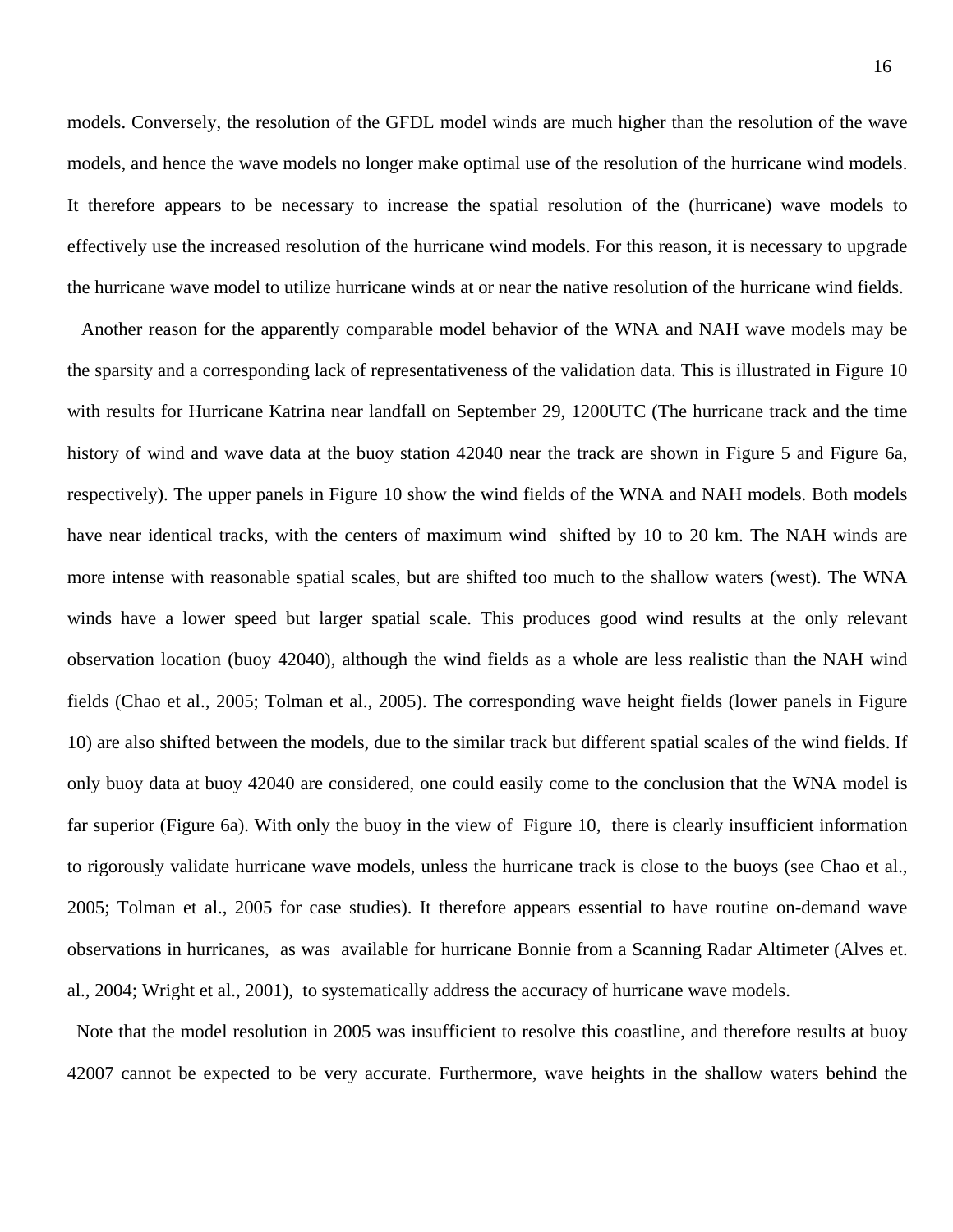Chandeleur Islands are obviously unrealistic due to the lack of shallow water physics i n the model and due to the fact that the spatial resolution is too poor to introduce these islands as obstructions. For the 2007 model implementation, the coastal resolution in this area is g reatly improved, and surf-zone physics (depth-induced breaking) were added to the model (Chawla et al. 2007. Tolman 2008).

### **6. Conclusions**

In this study, we validate NCEP's operational Western North Atlantic regional wave model (WNA) and North Atlantic Hurricane wave model (NAH) against NDBC buoy measurements for more than 20 tropical cyclones (including three category 5 hurricanes) for the 2005 hurricane season. The parameters evaluated include the maximum significant wave height, corresponding spectral peak period and the time of occurrence induced by each individual tropical cyclone. The results show that the deviation of model predicted wave heights and periods from buoy measurements is essentially within 20% and 30%, respectively, and that the time lag (behind or ahead of observation) on the occurrence of peak wave height is within the 5 hour range for both models. Both models show similar behavior, with model uncertainty dominating the mean model bias, which is typically approximately 5%. Considering that these are operational model results produced in near real time with no case specific tuning of the wave model or the wind fields, the biases of both models can be considered to be rather good. Clearly, the model presents useful results for real time forecasting, but also leaves room for improvement. The similar behavior of the WNA and NAH models suggests that the hurricane wave model, NAH, no longer optimally uses the higher resolution of the hurricane wind model, suggesting that the spatial resolution of the hurricane wave model needs to be increased to be comparable to that of the hurricane wind model. Note that generally, better validation of hurricane wave models is greatly hampered by the lack of wave observations with suitable spatial coverage.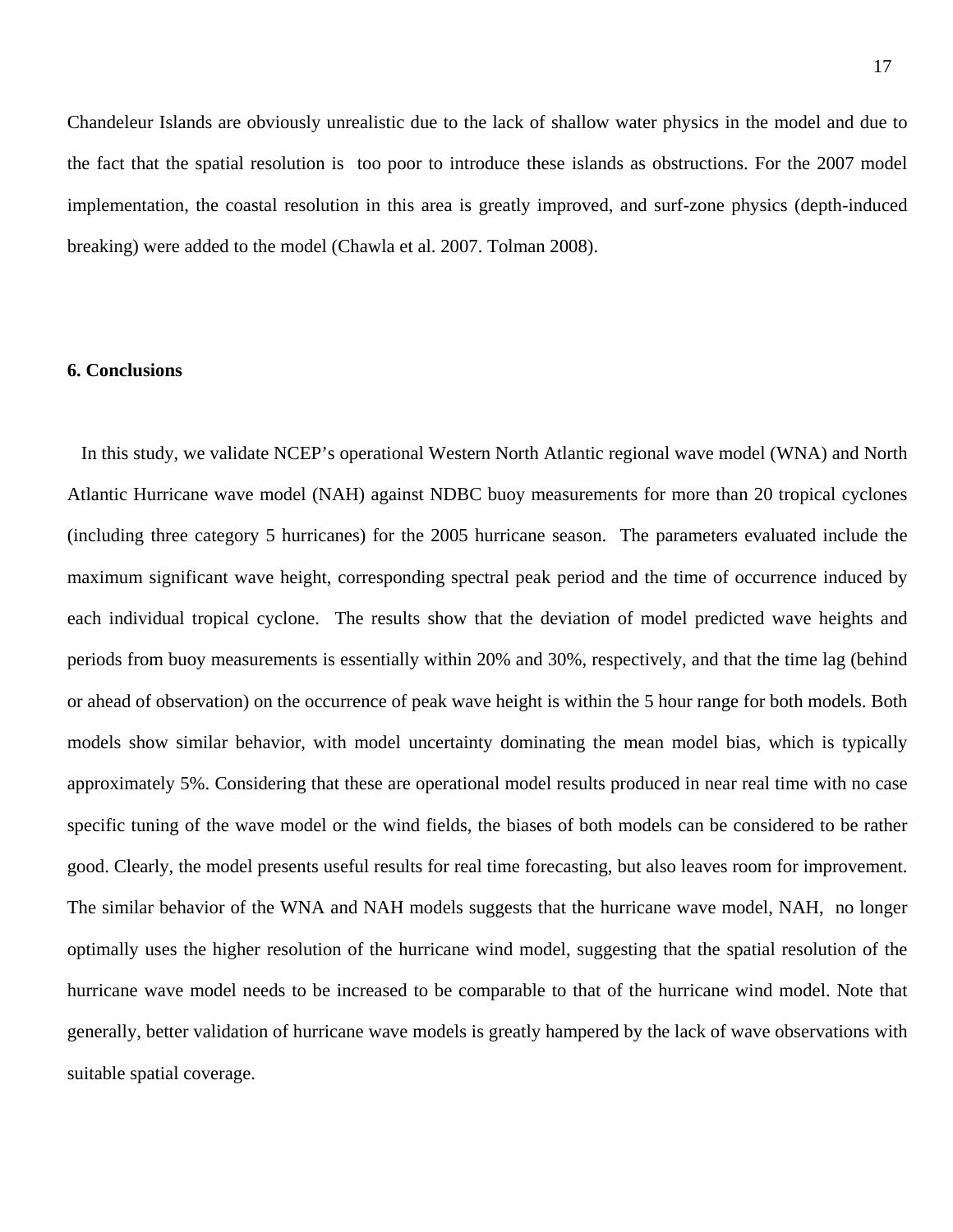The NAH and WNA as many other existing third generation (3G) models are ess entially developed and validated on extra-tropical wind forcing regimes characterized with slowly varying w ind fields in space and time. The application of such a model in the real time operational environment for tropical cyclones which are characterized with the fast varying extreme surface wind fields along the moving storm track faces various obstacles and uncertainties. The sparsity of measured data is just one of them. We like to stress that the models are intended as operational models for real-time forecasting. Even if there is insufficie nt data to do a rigorous statistical analysis of bias versus uncertainty, it appears obvious to us from the present study that a hum an forecaster using these model data to do his or her work, will have to expect model uncertainty to be the main problem with the guidance, and that adding a systematic bias correction to model guidance is a minor correction compared to this uncertainty. Hence, we cannot, based on the sparse data, do an in-depth statistical analysis, but, from the perspective of these being operational forecast models, feel confident to say that the biases of the model are small compared to the general uncertainty.

*Acknowledgments.* The authors would like to thank Janna O'Connor, Arun Chawla, Robert Grumbine and the anonymous reviewers, for their valuable comments and suggestions on our drafts of this manuscript.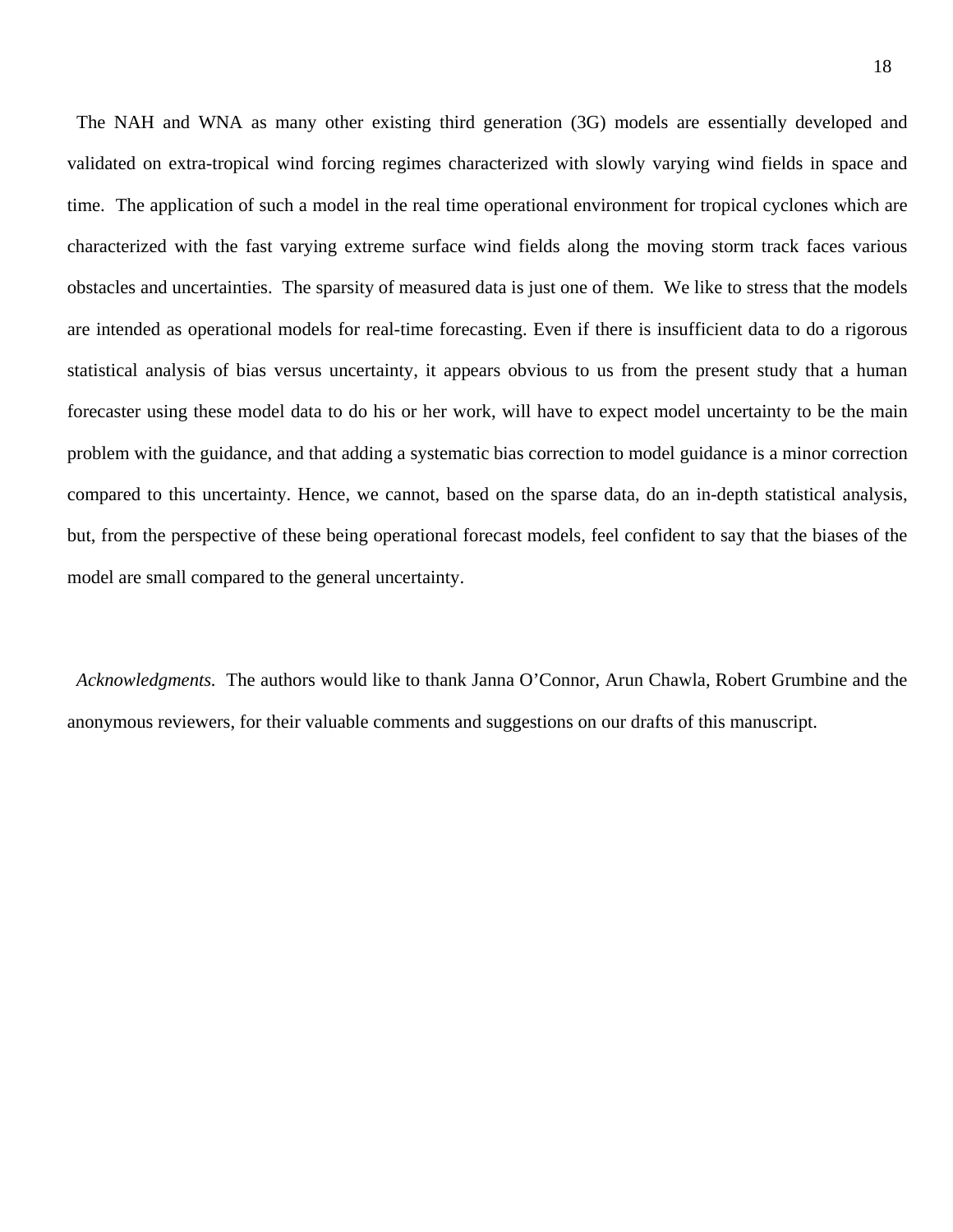### **REFERENCES**

- Alves, J.H.G.M., H.L. Tolman and Y.Y. Chao, 2004: Forecasting hurricane-generated wind waves at NOAA/NCEP. Preprints 8<sup>th</sup> International Workshop on Wave Hindcasting and Forecasting. Turtle Bay, Hawaii, Paper G3.
- Bender, M.A., I. Ginis, R. Tuleya, B. Thomas, and T. Marchok, 2007: The operational GFDL Coupled hurricane-ocean prediction system and a summary of its performance. Mon. Wea. Rev., 135, 3965-3989.
- Bidlot, J.R., D.J. Holmes, P.A. Whittman, R. Lalbeharry, and H.S. Chen: Intercomparison of the performance of operational ocean wave forecasting systems with buoy data. AMS, Apr. 2002, 287-310.
- Caplan, P., J. Derber, W. Gemmill, S.Y. Hong, H.L. Pan, and D. Parish, 1997: Changes to the 1995 NCEP operational medium-range forecast model analysis-forecast system. Wea. and Forecasting, 12, 581-594.
- Chao, Y. Y., and H. Tolman, 2000: Numerical experiments on predicting hurricane generated wind waves. Preprints, *Sixth Int. Workshop on Wave Hindcasting and Forecasting*, Monterey, CA, U.S. Army Engineer Research and Development Center, 167-179.
- Chao, Y.Y. and H. Tolman, 2001: Specification of hurricane wind fields for ocean wave prediction. Proc. *Fourth Int. Symp., on Waves: Ocean Wave Measurement and Analysis*, Vol. 1, San Francisco, CA, Office of Naval Research, 671-679.
- Chao, Y.Y., L.D. Burroughs, and H.L. Tolman, 2003a: The North Atlantic Hurricane wind wave forecasting system (NAH). Technical Procedure Bulletin 478, National Weather Service. [Available online at http://polar.ncep.noaa.gov/mmab/tpbs/operational.tpbs/tpb478/tpb478.htm.]
- Chao, Y.Y., L.D. Burroughs, and H.L. Tolman, 2003b: Wave forecasting for the western North Atlantic and adjacent waters. Technical Procedure Bulletin 495, National Weather Service. [Available online at http://polar.ncep.noaa.gov/mmab/tpbs/operational.tpbs/tpb495/tpb495.htm.]
- Chao, Y.Y., J.H.G.M. Alves, and H.L. Tolman, 2005: An operational system for predicting hurricane-generated wind waves in the North Atlantic Ocean. *Wea. and Forecasting,* **20,** 652-671.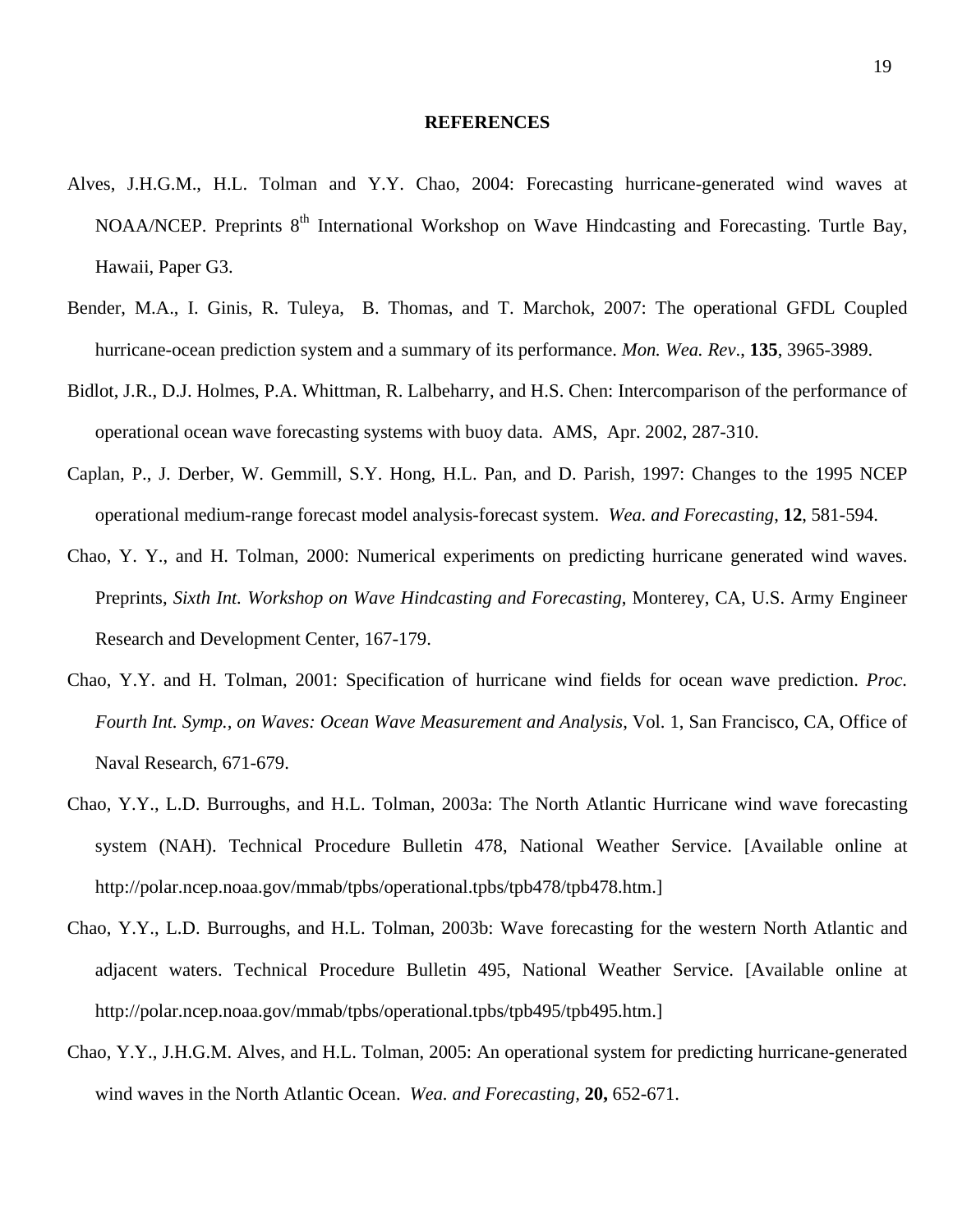- Chawla A., D. Cao, V. Gerald and H.L. Tolman, 2007: Operational implementation of a multi-grid wave forecasting system, 10th International Workshop on Wave Hindcasting and Forecasting, Turtle Bay, Hawaii.
- NCDC (National Climatic Data Center), 2006: Climate of 2005 Atlantic Hurricane Season. [Available online at http://www.ncdc.noaa.gov/oa/climate/research/2005/hurricanes05.html]
- *nt. Workshop on Wave*  Tolman, H.L., 2002a: The 2002 release of WAVEWATCH III. Preprints. *Seventh I Hindcasting and Forecasting*, Banff, AB, Canada, Environment Canada, 188-197.
- Tolman, H.L., 2002b: User manual and system documentation of WAVE WATCH III version 2.22. Tech. Note 222, OMB214, Ocean Modeling Branch, National Weather Service, 133pp.

Tolman, H.L., 2008: A mosaic approach to wind wave modeling. *Ocean Modeling*, 25, 35-47.

- Tolman, H.L., B. Balasubramaniyan, L.D. Burroughs, D.V. Chahlikov, Y.Y. Chao, H.S. Chen, and V.M. Gerald, 2002: Development and implementation of wind-generated ocean surface wave models at NCEP, *Wea. Forecasting*, **17**, 311-333.
- Tolman, H.L., J.H.G.M. Alves, and Y.Y. Chao, 2005: Operational forecasting of wind-generated waves by Hurricane Isabel at NCEP. *Wea. Forecasting,* **20,** 544-557.
- Wright, C.W., E.J. Walsh, D. Vandemark, W.B. Krabill, A.W. Garcia, S.H. Houston, M.D. Powell, P.G. Black, and E.D. Marks, 2001: Hurricane directional wave spectrum spatial variation in the open ocean. *J. Phys. Oceanogr*., **31,** 2472-2488**.**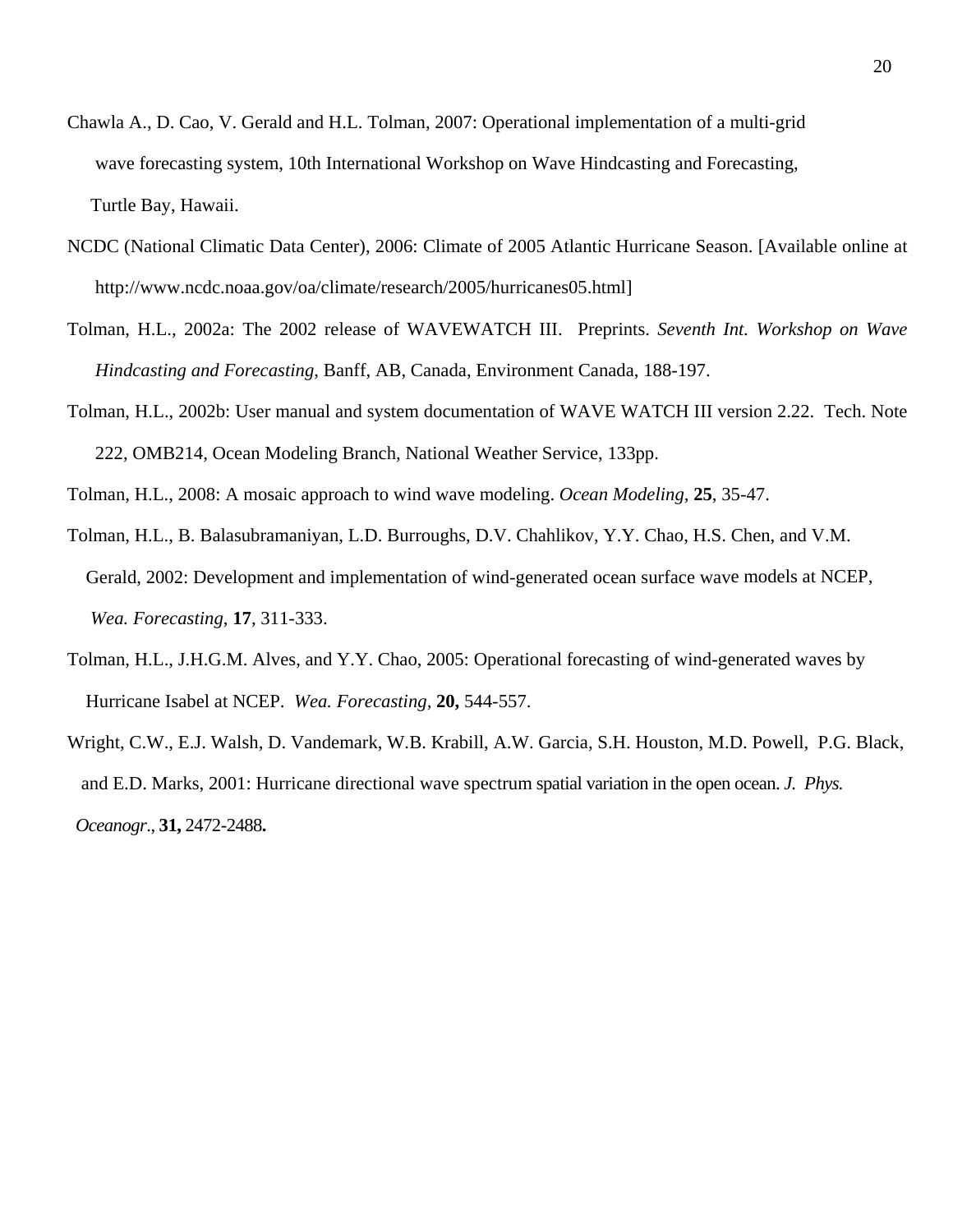### Figures

Fig. 1 Locations of NDBC buoys used in model validation.

Fig. 2 Monthly time series of measured and predicted spectral peak period, significant wave height, wind speed and wind direction (from bottom to top) at Buoy 41002, September 2005.

Fig. 3. "Best tracks" and GFDL model tracks for Hurricanes Maria, Nate, and Ophelia.

Fig. 4. Wave steepness and blended wind fields while Hurricanes Maria, Nate and Ophelia co-existed. (The bottom figure shows from east to west, Hurricanes Maria, Nate and Ophelia.)

Fig. 5. "Best tracks" and GFDL model tracks for Hurricanes Katrina, Rita and Wilma.

Fig. 6a. The time history and error statistics of NAH and WNA predicted significant wave height and wind speed at 10m height  $(U_{10})$  for Hurricane Katrina at Buoy 42040.

Fig. 6b. Same as Fig.6a except for Hurricane Ophelia at Buoy 41002.

Fig. 6c. Same as Fig.6a except for Hurricane Rita at Buoy 42001.

Fig. 6d Same as Fig.6a, except for Hurricane Wilma at Buoy 42056.

Fig. 7a. Error statistics and linear trend of NAH (in blue) and WNA (in red ) predicted significant wave height for all tropical cyclones at all buoy sites (Dash lines show the mean values).

Fig. 7b. Same as Fig. 7a except for the wind speed.

Fig. 8a. Scatter plots of the peak significant wave height ( $H_s$ , top row), and the associated spectral peak period ( $Tp$ , bottom row) for NAH (left column) and WNA (right column) for the Atlantic Basin. Legend: W-Wilma; O-Ophelia; K-Katrina; R-Rita; Number-buoy I.D.

Fig. 8b. Time lag of normalized bias of the peak significant wave height (top raw) and the associated spectral peak period (bottom raw) predicted by the NAH (left column) and the WNA (right column) models for the Atlantic Basin. In each panel, center lines represent the mean and the outer lines represent the standard deviation. Marker's symbols and colors have the same legend as Fig. 8a.

Fig. 9a. Same as Fig. 8a except for the Gulf of Mexico-Caribbean Sea. Legend: W-Wilma, R-Rita, K-Katrina.

Fig. 9b. Same as Fig. 8b except for the Gulf of Mexico-Caribbean Sea. Legend: Same as Fig. 9a.

Fig. 10. A comparison of wind (top row) and wave (bottom row) fields predicted by WNA (left col.) and NAH (right col.) for Hurricane Katrina, September 29, 1200UTC.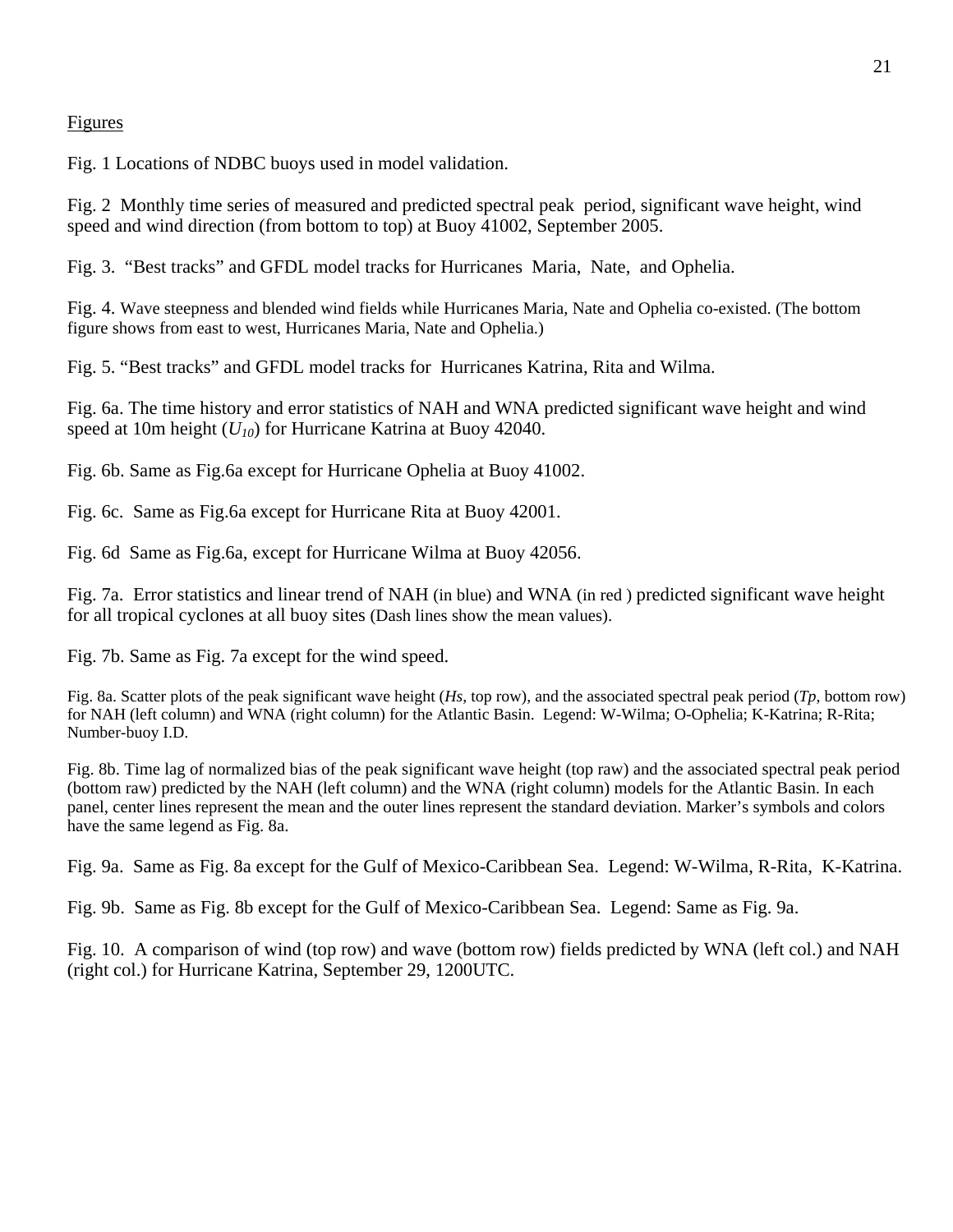# Table

Table 1. List of tropical cyclones for the wave model validation study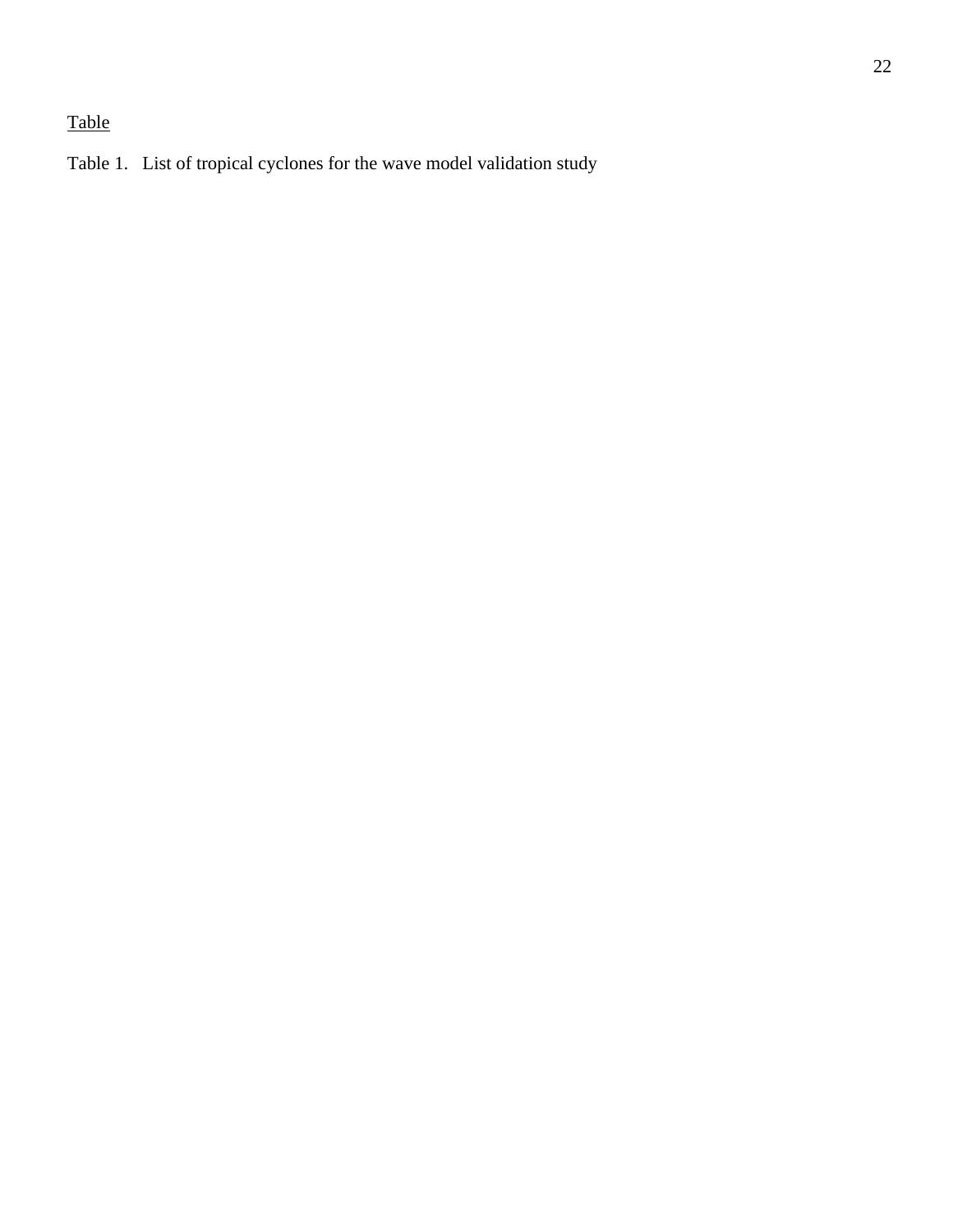### **Appendices**

Appendix A The peak significant wave height, simultaneous spectral peak period, time of occurrence and associated cyclone name for the Atlantic basin.

Appendix B The peak significant wave height, simultaneous spectral peak period, time of occurrence and associated cyclone name for the Gulf of Mexico-Caribbean Sea.

Appendix-C 5-day error statistics for NAH and WNA modeled significant wave height for All available tropical cyclones at all available buoys.

Appendix-D 5-day error statistics for NAH and WNA modeled wind speed at 10 m height for all available tropical cyclones at all available buoys.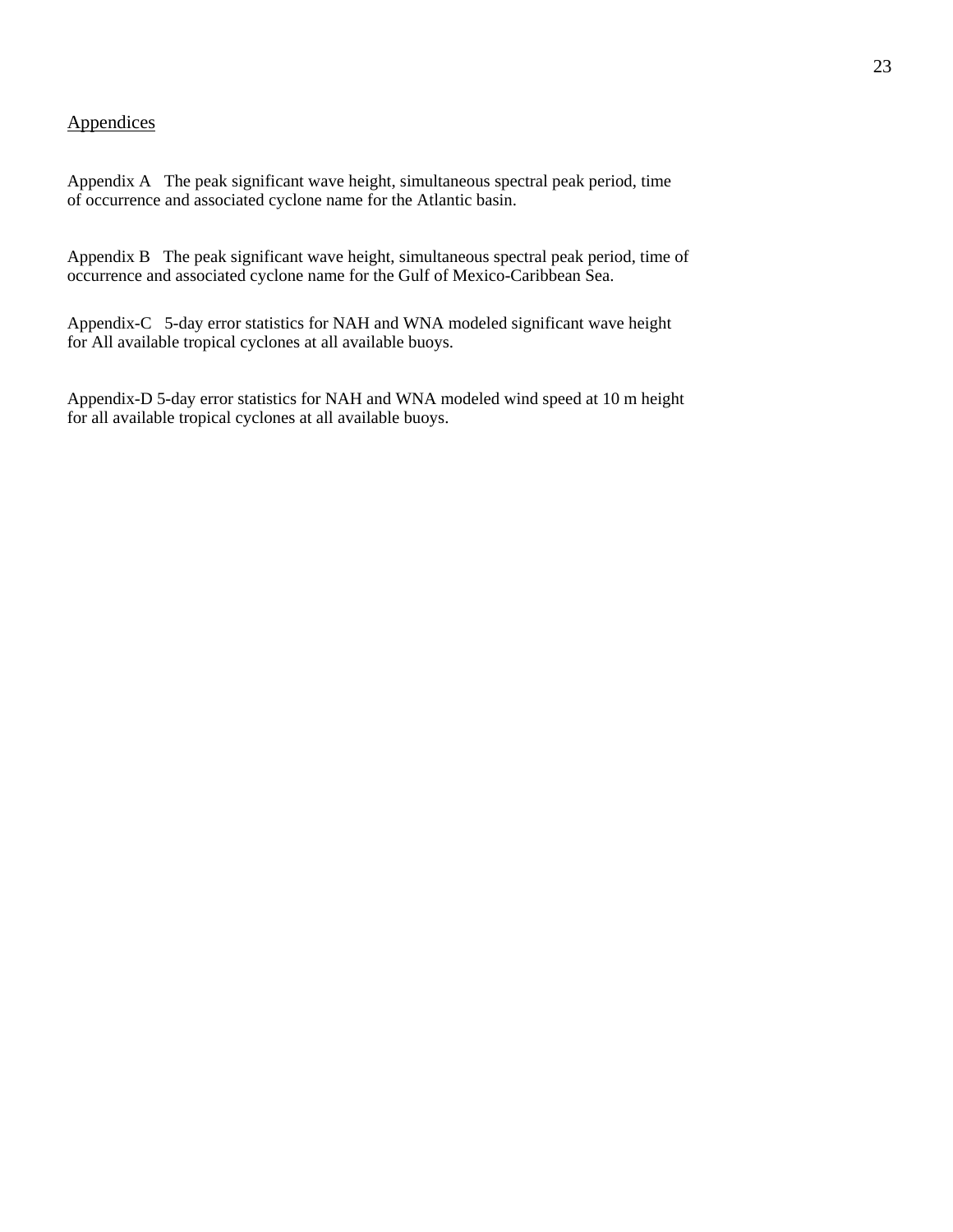

Fig. 1. Locations of NDBC buoys used in model validation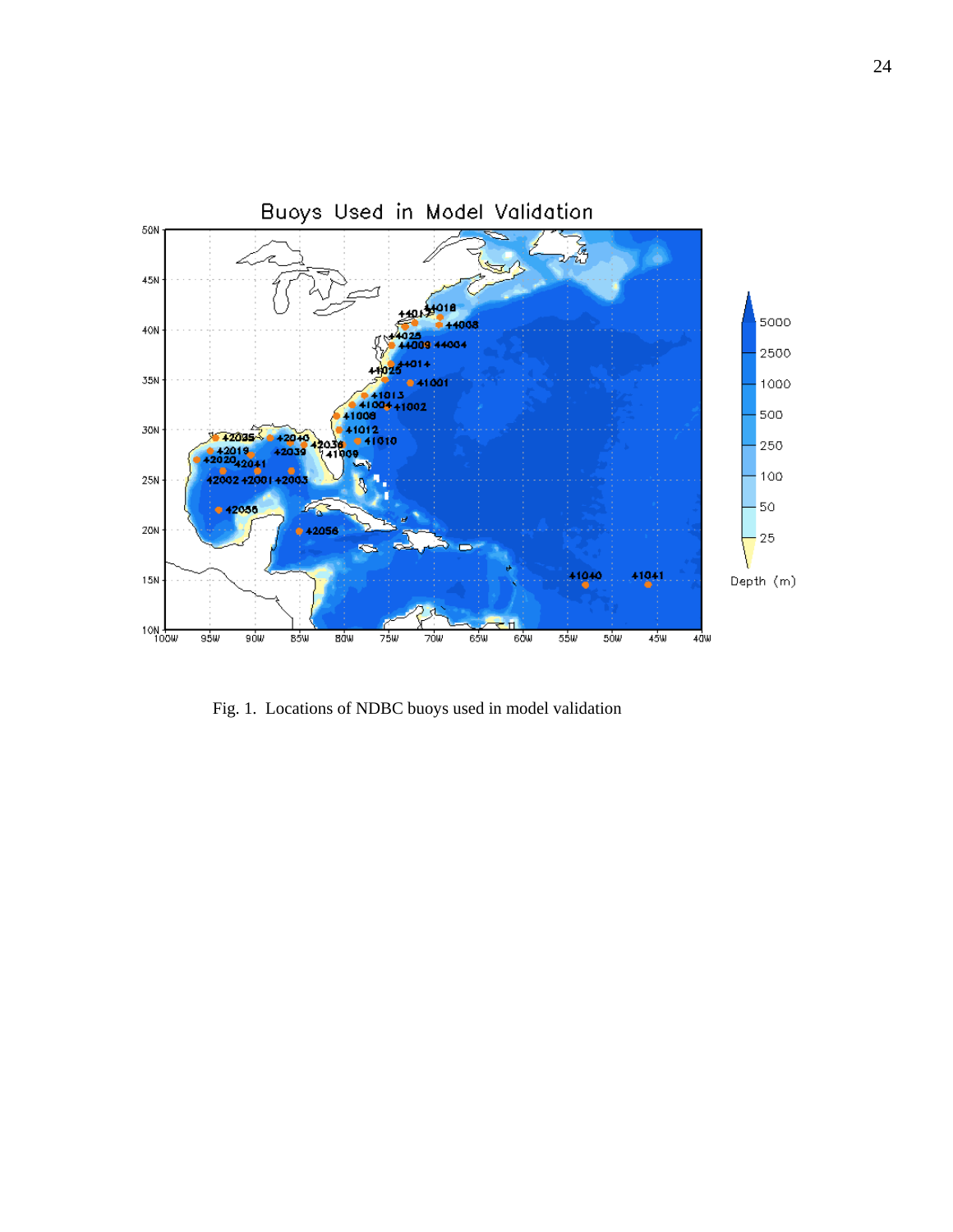

 Fig. 2. Monthly time series of measured and predicted spectral peak period, significant wave height, wind speed and wind direction (from bottom to top) at Buoy 41002.

.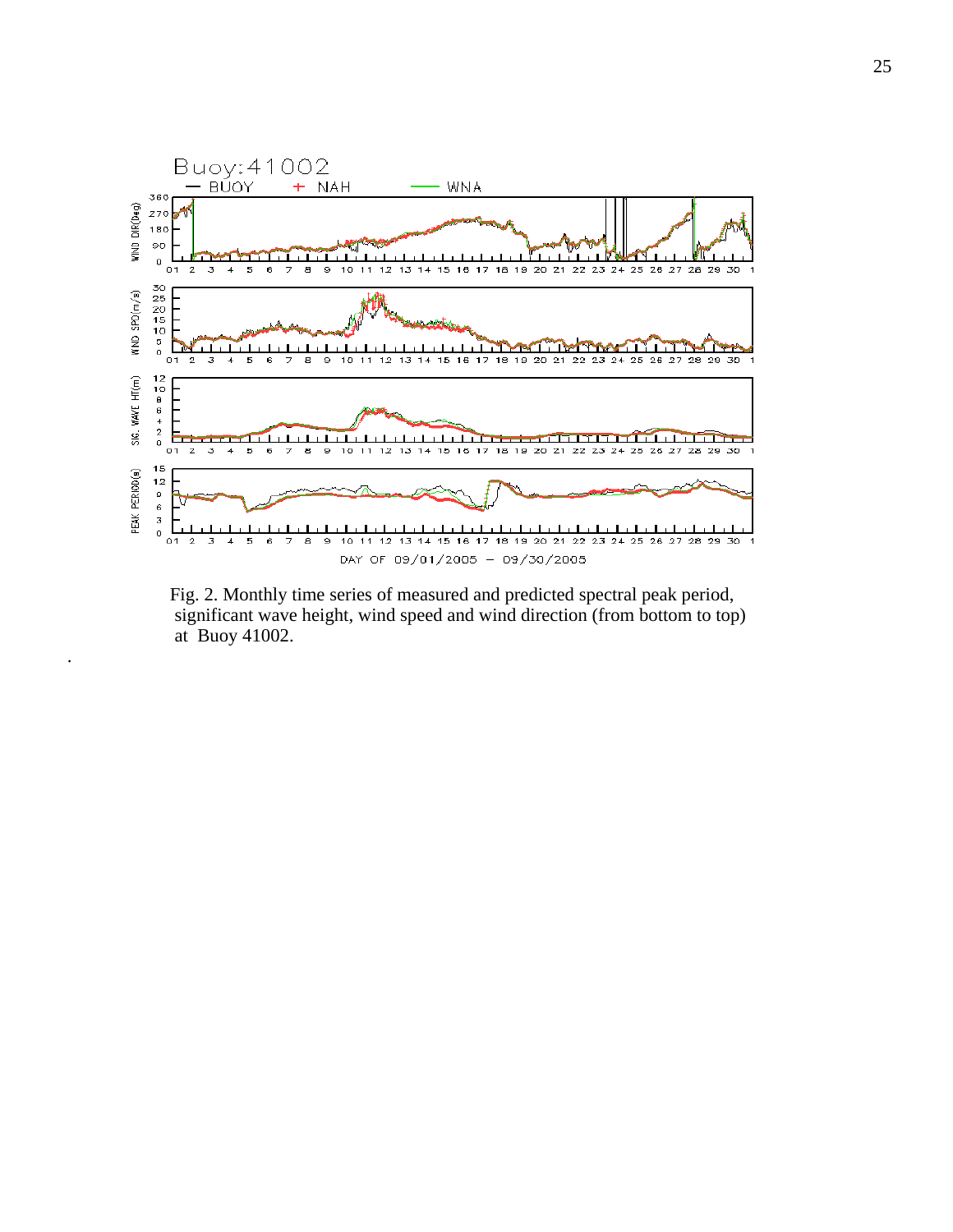

Fig. 3. "Best tracks" and GFDL model tracks for Hurricanes Maria, Nate, and Ophelia.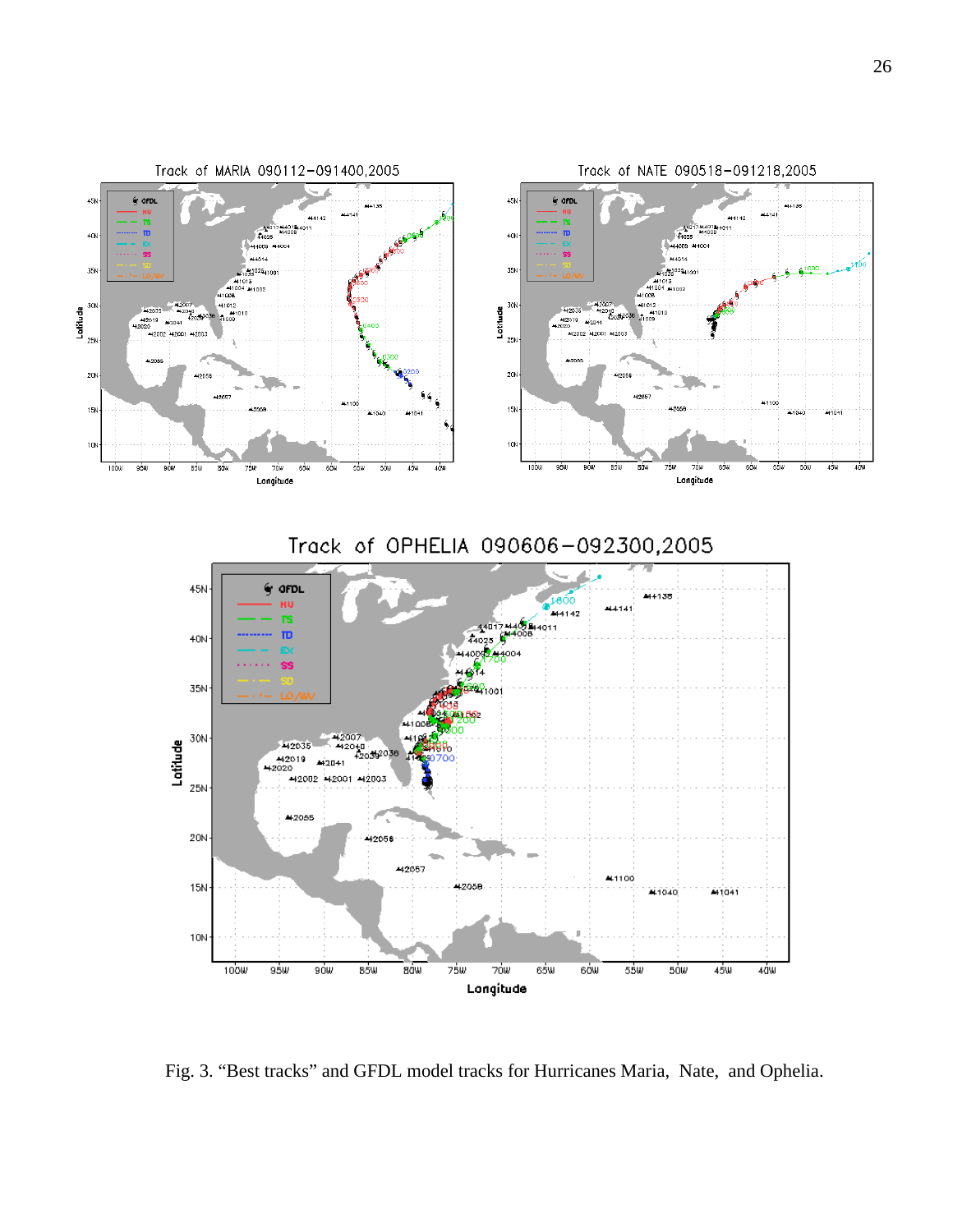

 Fig. 4. Wave steepness and blended wind fields while Hurricanes Maria, Nate and Ophelia co-existed. (The bottom figure shows from east to west , Hurricanes Maria, Nate and Ophelia).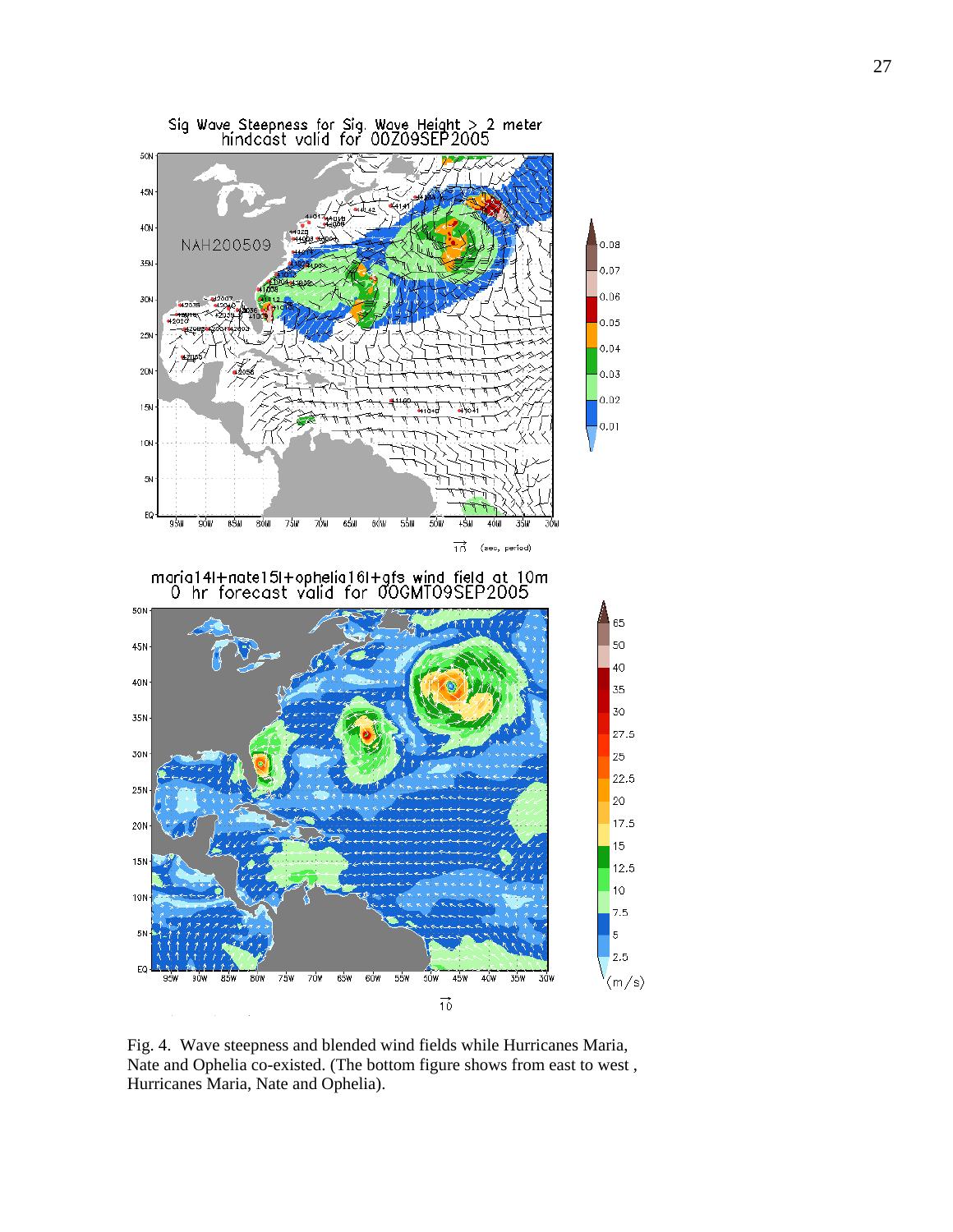

Fig. 5. "Best tracks" and GFDL model tracks for Hurricanes Katrina, Rita and Wilma.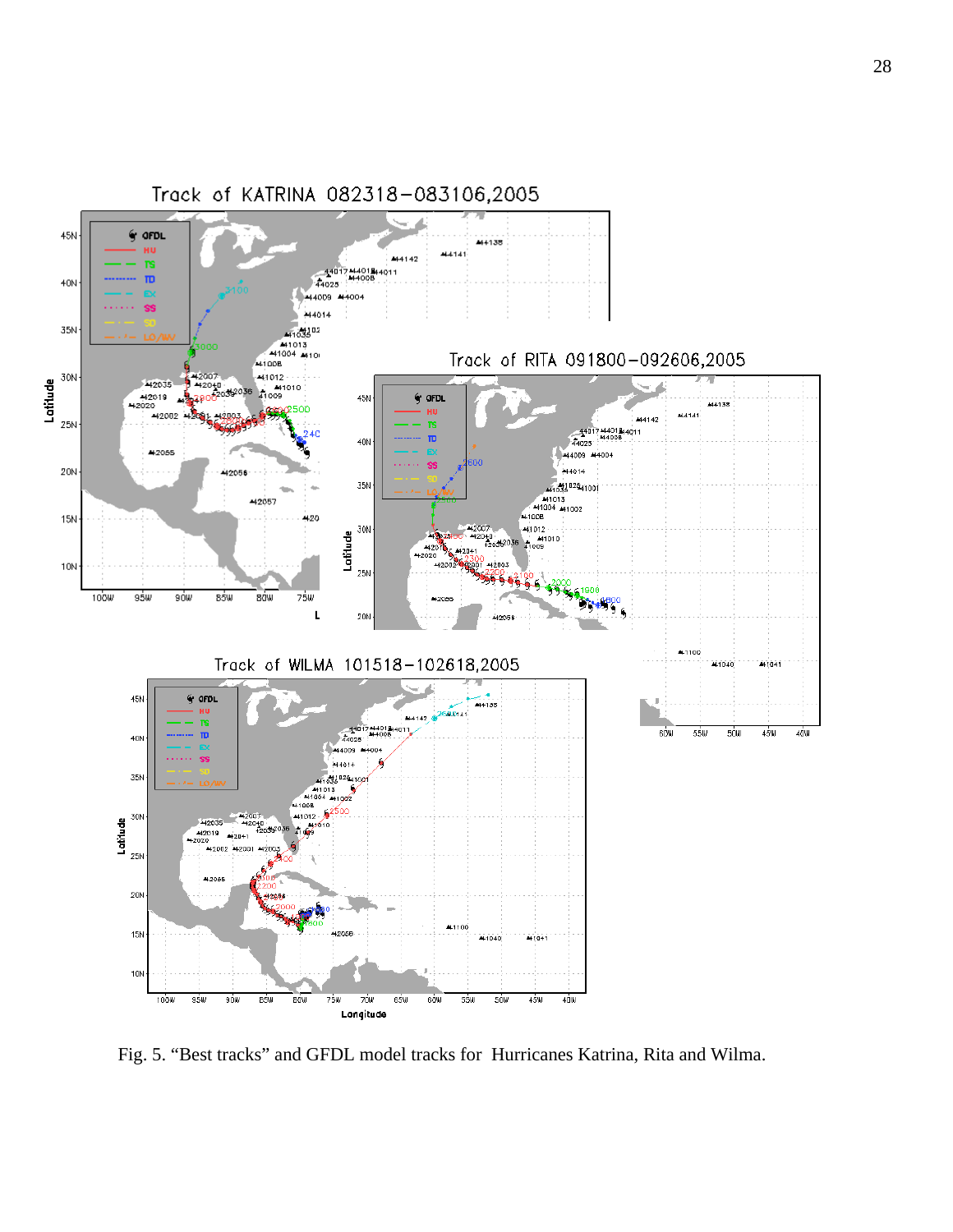

Fig. 6a. Time history and error statistics of NAH and WNA predicted significant wave height (Hs) and wind speed at 10m height ( $U_{10}$ ) for Hurricane Katrina at Buoy 42040.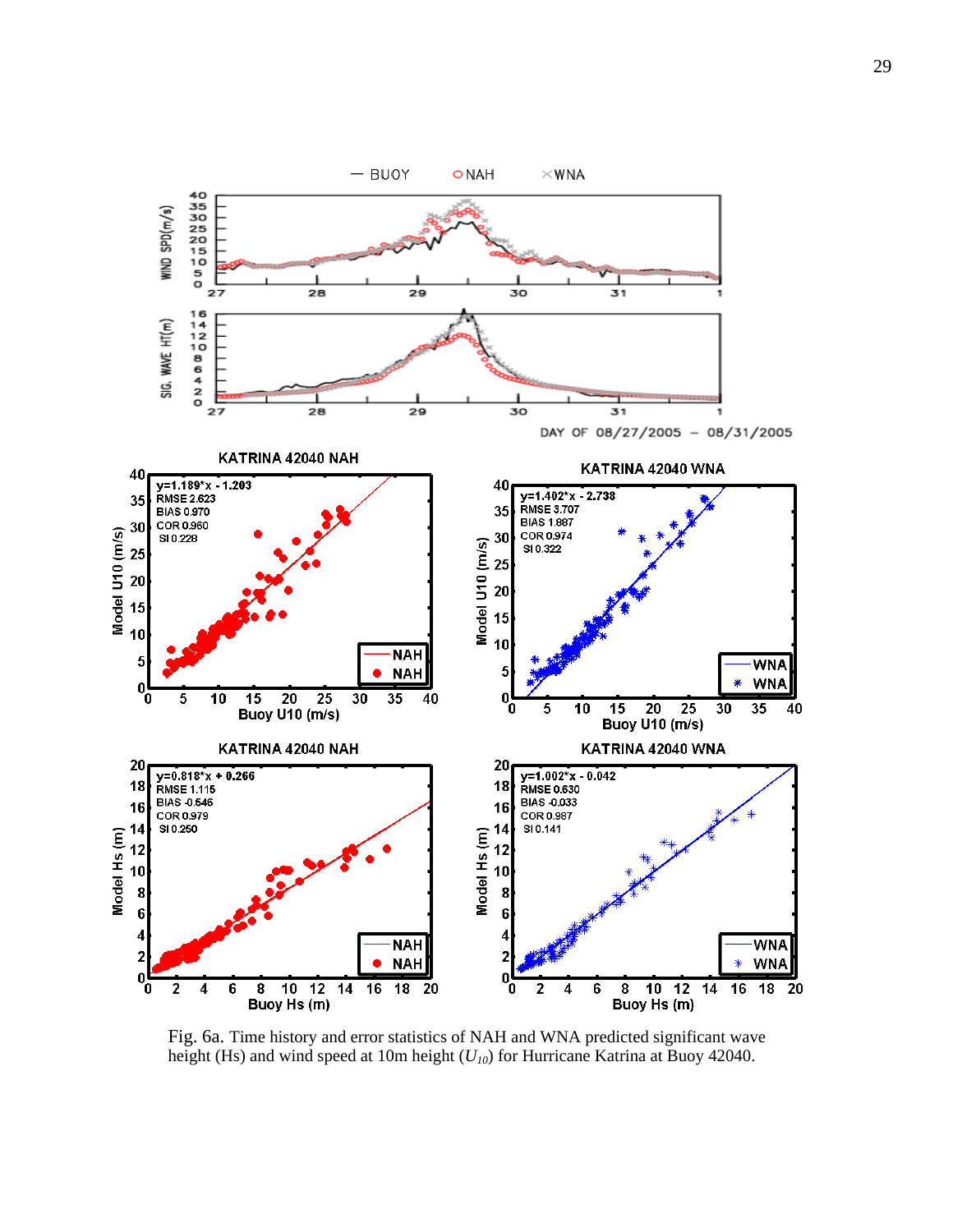

Fig. 6b. Same as Fig.6a except for Hurricane Ophelia at Buoy 41002.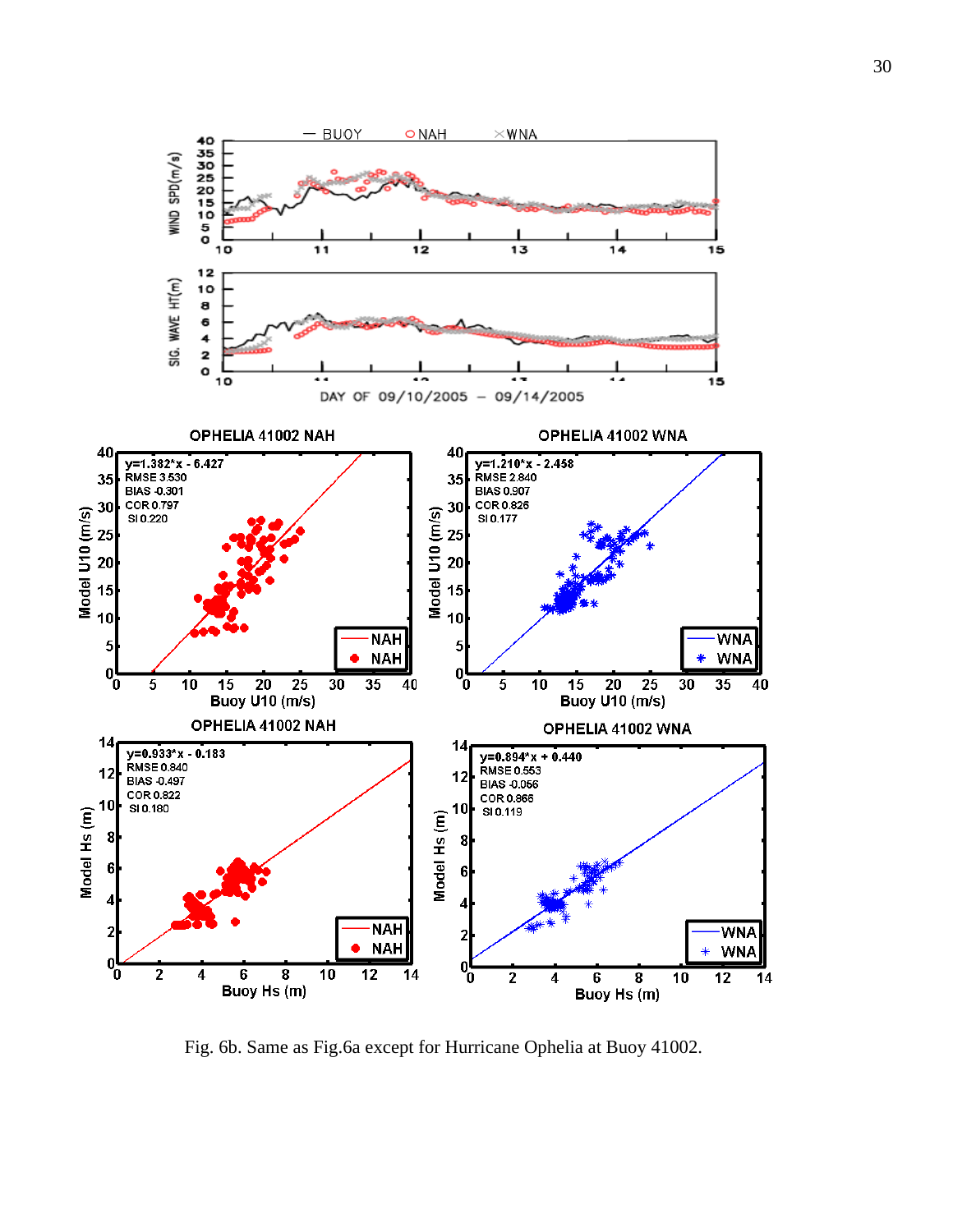

Fig.6c Same as Fig.6a except for Hurricane Rita at Buoy 42001.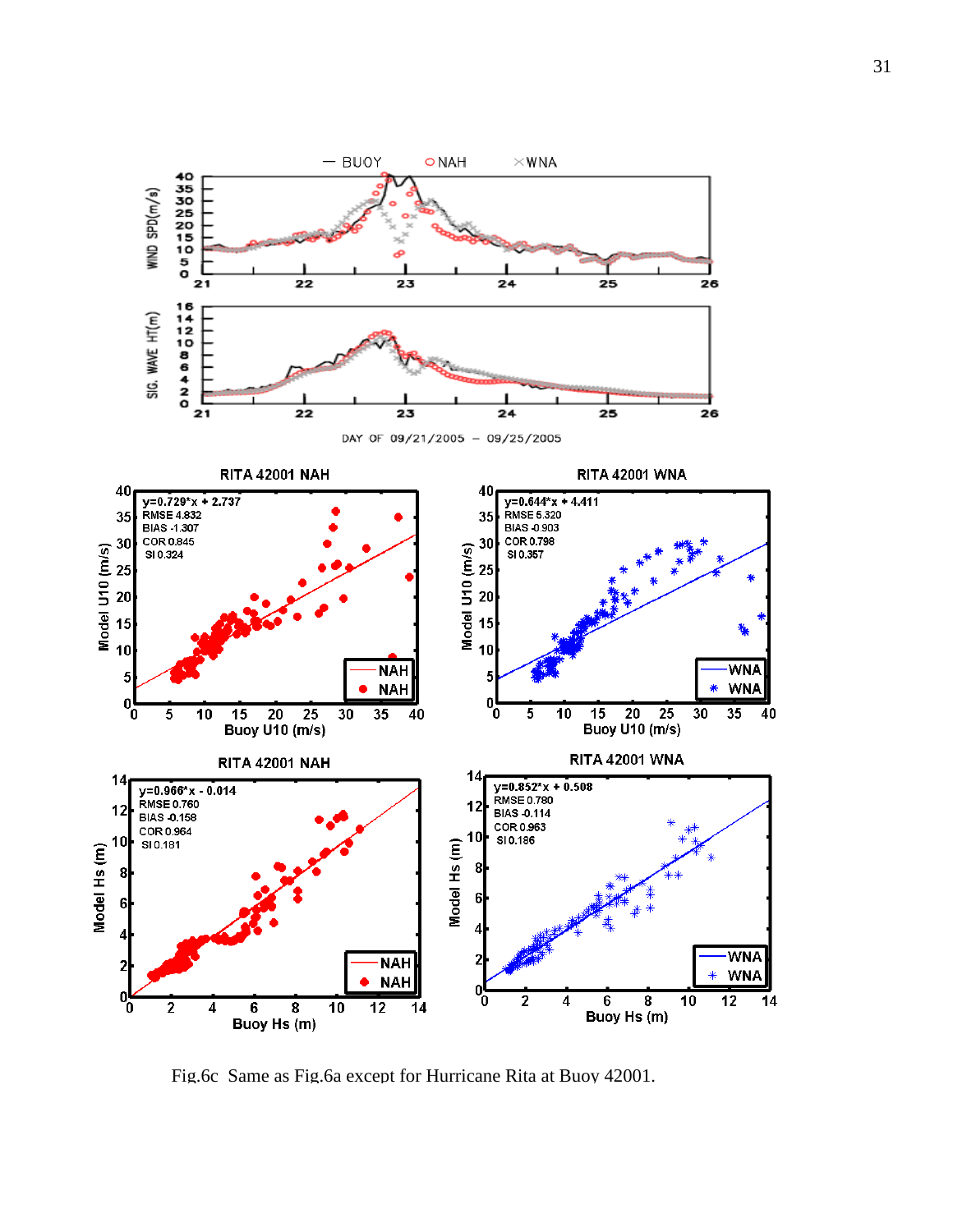

Fig. 6d. Same as Fig. 6a, except for Hurricane Wilma at Buoy 42056 .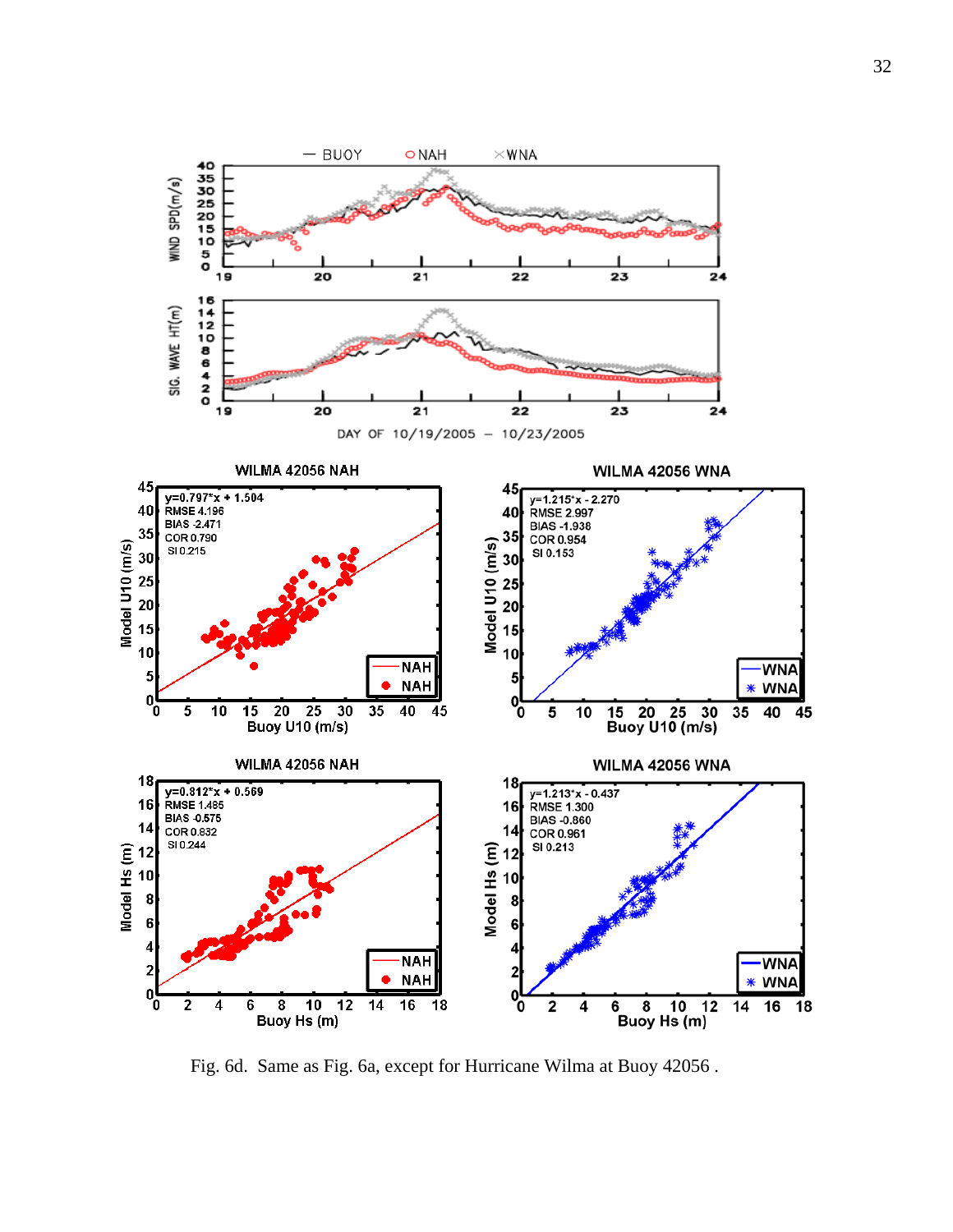

 Fig. 7a Error statistics and linear trend of NAH (in blue ) and WNA (in red ) predicted significant wave height for all tropical cyclones at all buoy sites (Dash lines show the mean values.)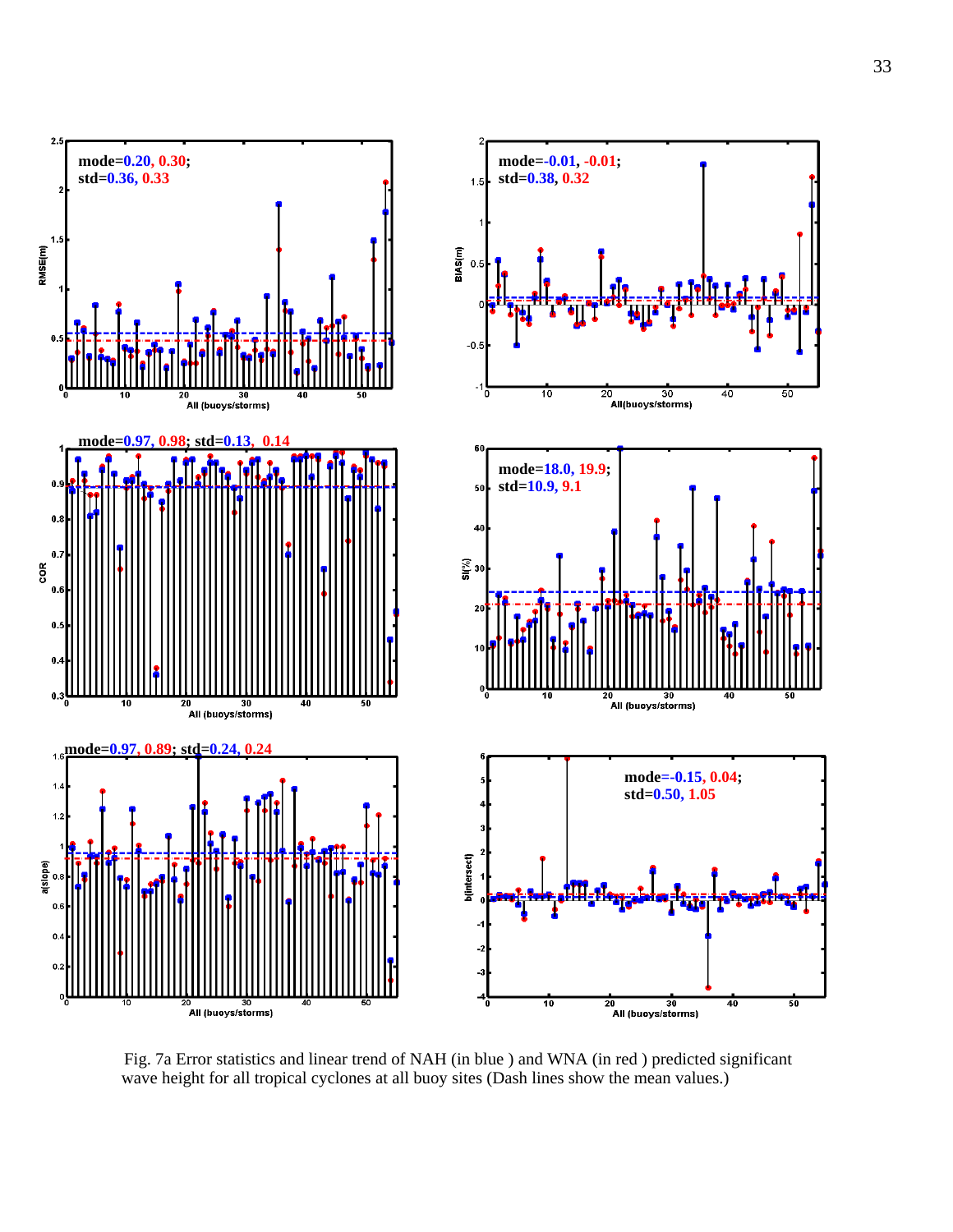

Fig. 7b. Same as Fig. 7a except for the wind speed.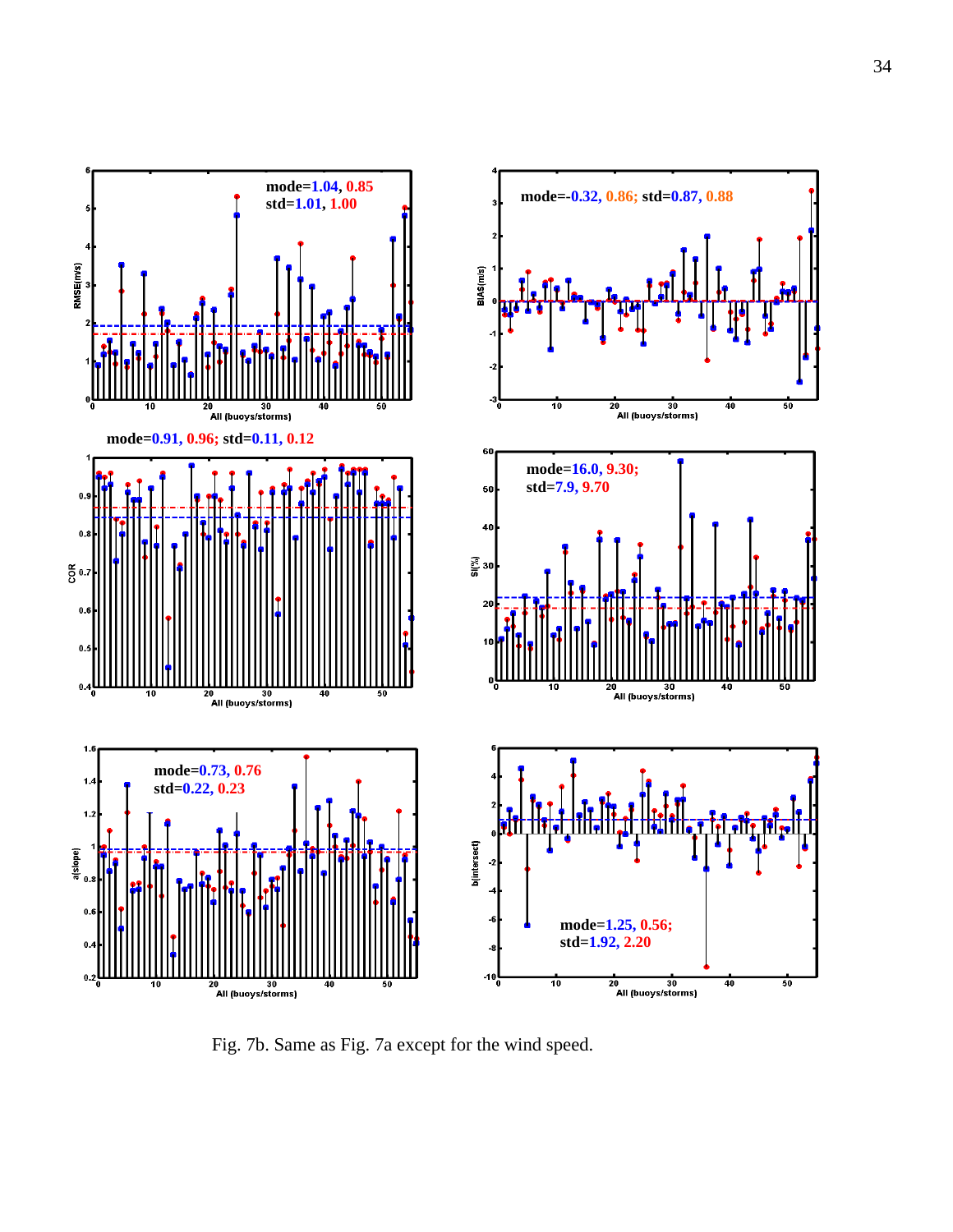

Fig. 8a. Scatter plots of the peak significant wave height (*Hs*, top row), and the associated spectral peak period (*Tp*, bottom row) for NAH (left column) and WNA (right column) for the Atlantic Basin. Legend: W-Wilma; O-Ophelia; K-Katrina; R-Rita; Number-buoy I.D.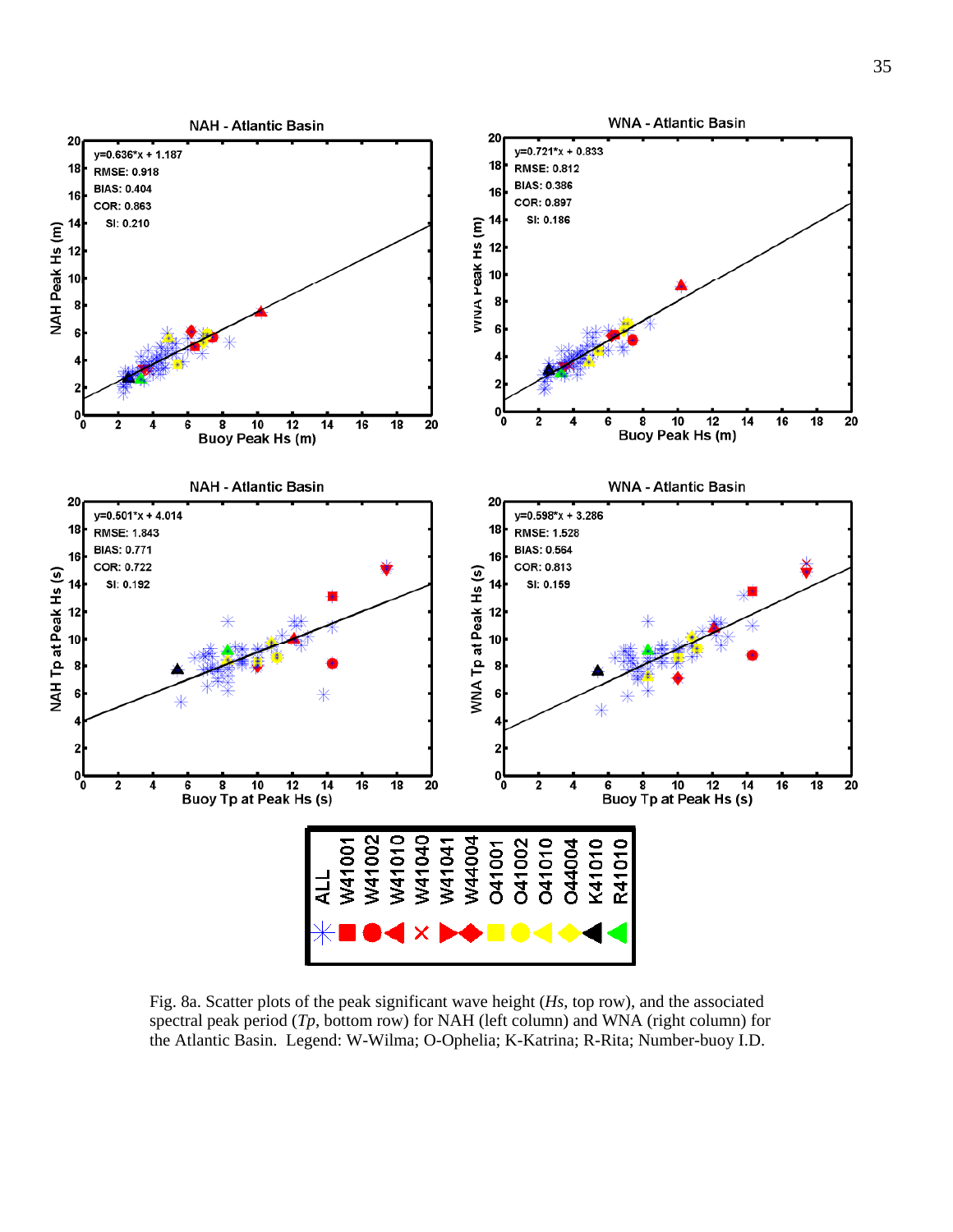

Fig. 8b Time lag of normalized bias of the peak significant wave height (top raw) and the associated spectral peak period (bottom raw) predicted by the NAH (left column) and the WNA (right column) models for the Atlantic Basin. In each panel, center lines represent the mean and the outer lines represent the standard deviation. Marker's symbols and colors have the same legend of Fig. 8a.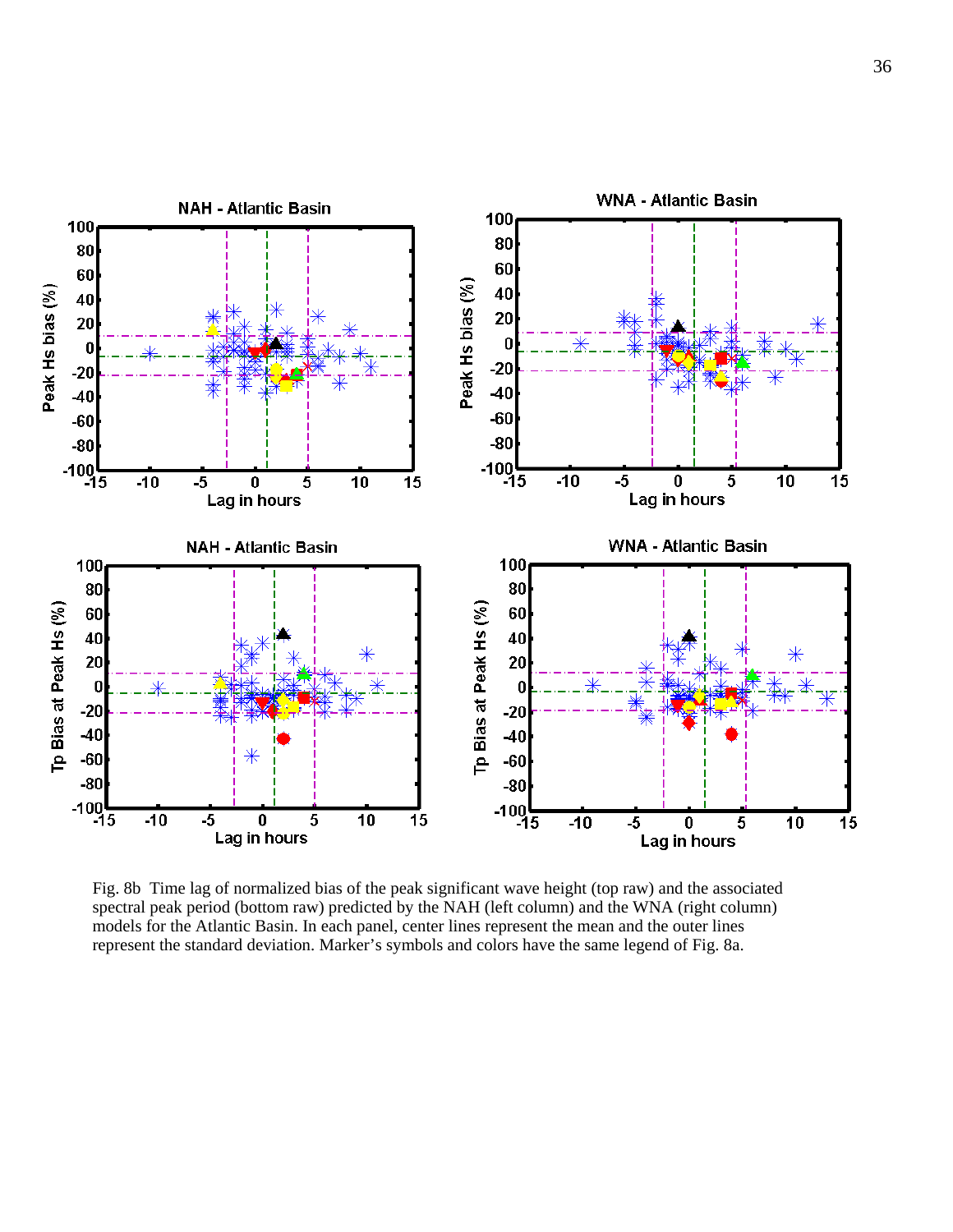

Fig. 9a. Same as Fig. 8a except for the Gulf of Mexico-Caribbean Sea. Legend: W-Wilma, R-Rita, K-Katrina.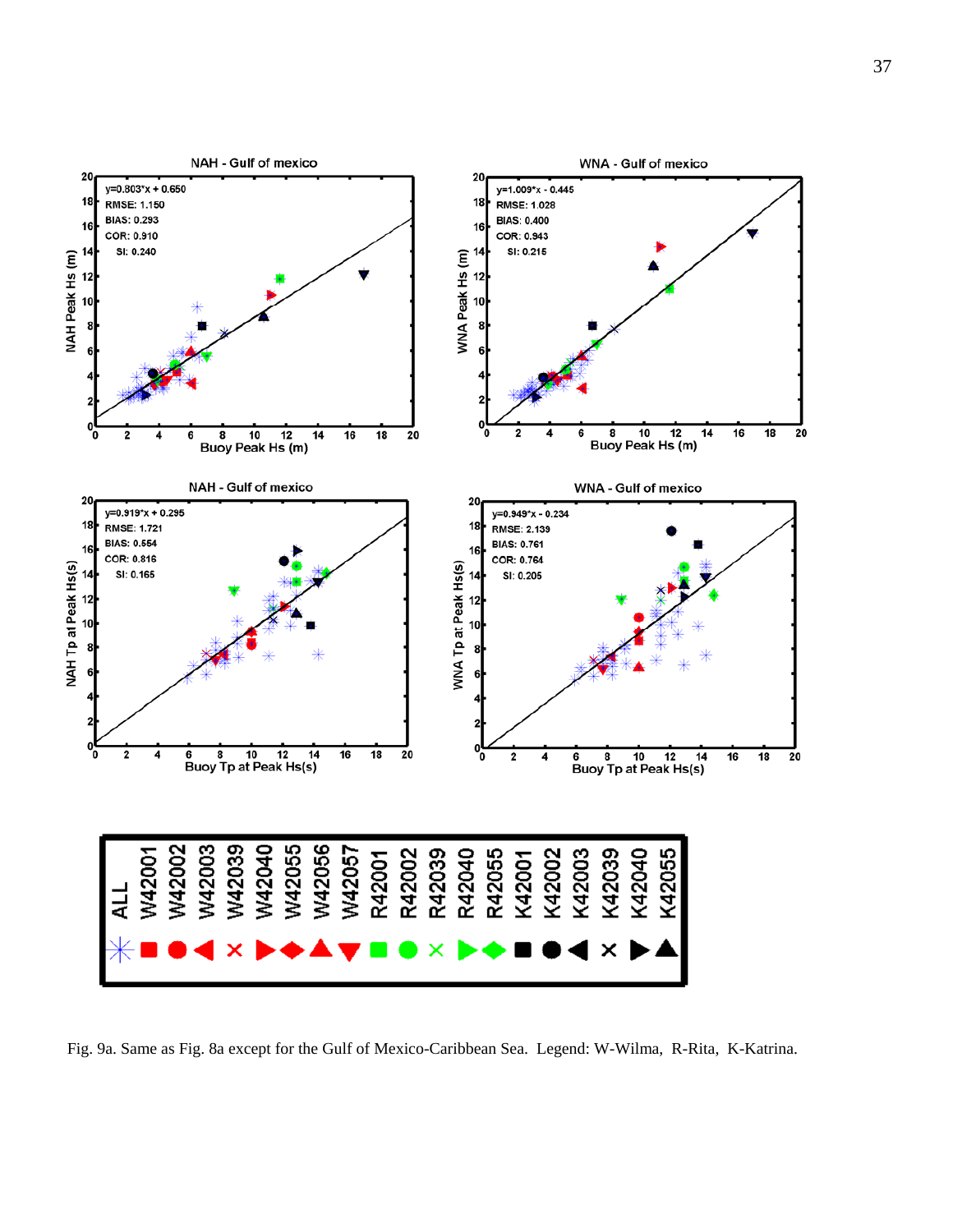

Fig. 9b. Same as Fig. 8b except for the Gulf of Mexico-Caribbean Sea. Legend: Same as Fig. 9a.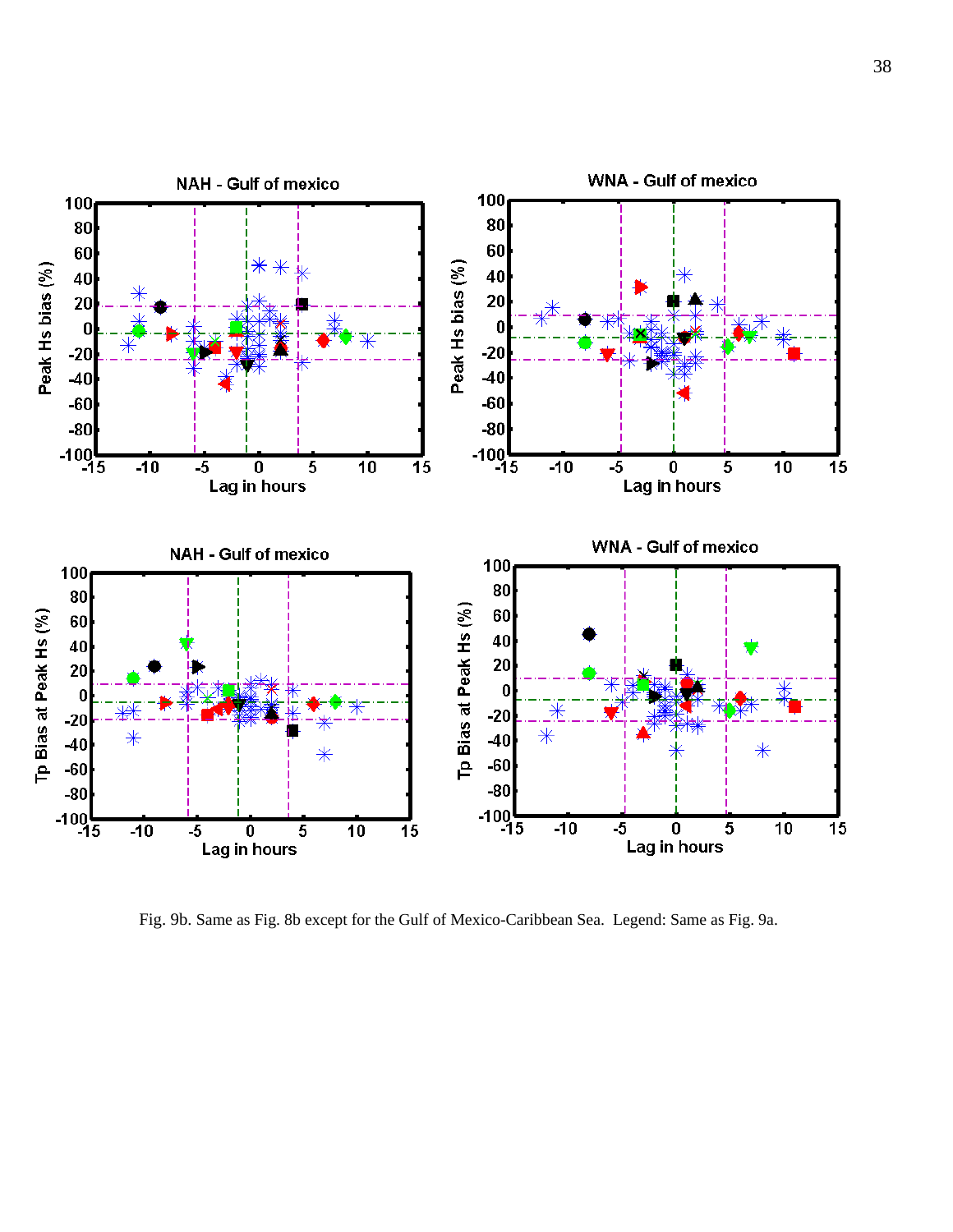

 Fig. 10. A comparison of wind (top row) and wave (bottom row) fields predicted by WNA (left col.) and NAH (right col.) for Hurricane Katrina, September 29, 1200UTC.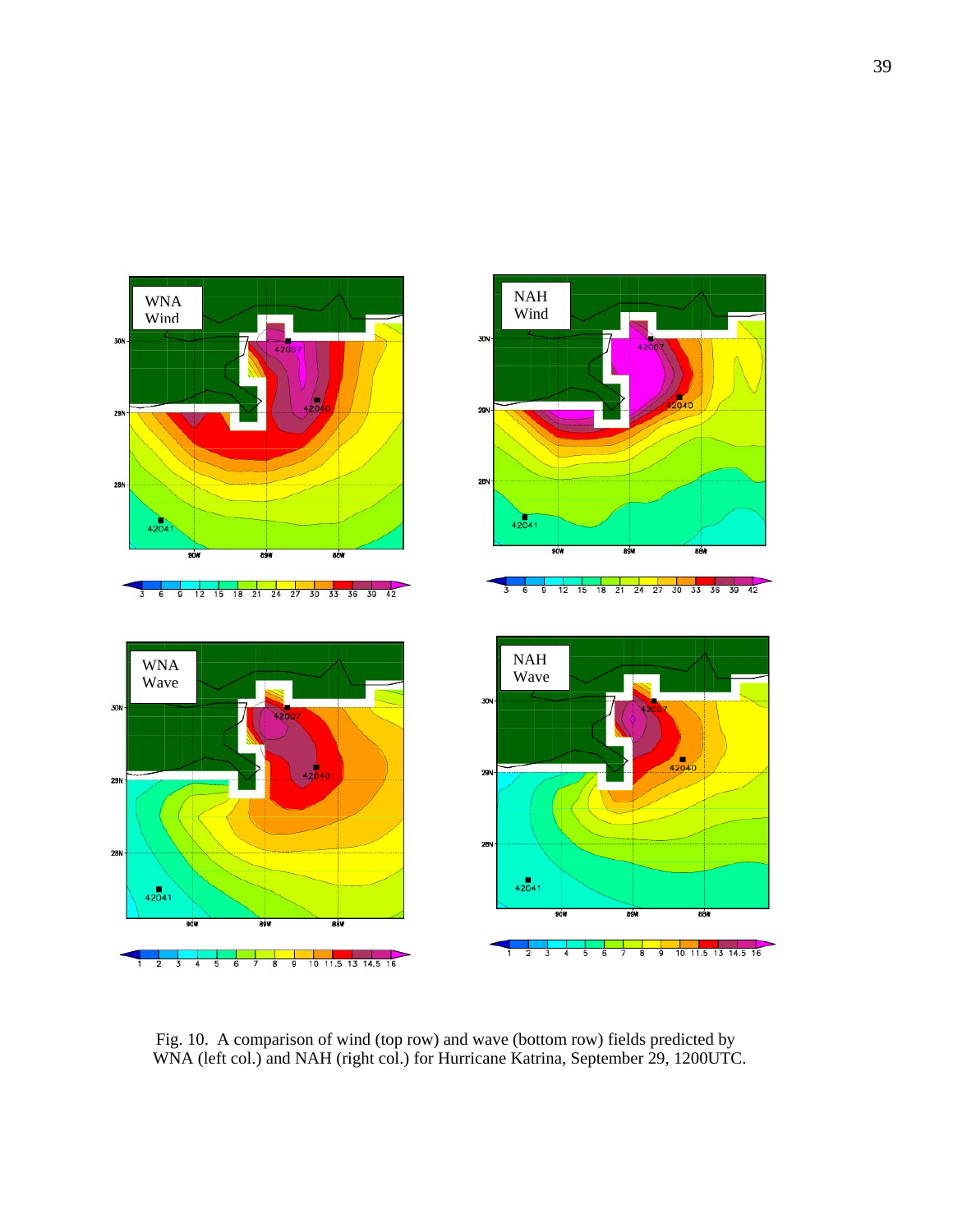| <b>Tropical</b><br>Cyclone | Cyclogenesis<br><b>Date</b> | <b>Cyclolysis</b><br>Date | Category  | Deep Water Buoy with the<br>Significant wave height $> 2$ m                                               |
|----------------------------|-----------------------------|---------------------------|-----------|-----------------------------------------------------------------------------------------------------------|
| <b>Arlene</b>              | 6/8/05                      | 6/12/05                   | <b>TS</b> | 42001, 42003, 42039, 42040                                                                                |
| Cindy                      | 7/3/05                      | 7/6/05                    | Cat 1     | 42001, 42003, 42039                                                                                       |
| <b>Dennis</b>              | 7/5/05                      | 7/11/05                   | Cat 4     | 42001,42003                                                                                               |
| <b>Emily</b>               | 7/11/05                     | 7/21/05                   | Cat 4     | 42001, 42003                                                                                              |
| <b>Katrina</b>             | 8/23/05                     | 8/31/05                   | Cat 5     | 41010, 42001, 42002, 42003,<br>42039, 42040, 42055                                                        |
| <b>Maria</b>               | 9/1/05                      | 9/10/05                   | Cat 3     | 41001, 44004                                                                                              |
| <b>Nate</b>                | 9/5/05                      | 9/10/05                   | Cat 1     | 41002                                                                                                     |
| Ophelia                    | 9/6/05                      | 9/18/05                   | Cat 1     | 41001, 41002, 41010, 44004                                                                                |
| <b>Philippe</b>            | 9/17/05                     | 9/24/05                   | Cat 1     | 41040, 41041                                                                                              |
| <b>Rita</b>                | 9/18/05                     | 9/26/05                   | Cat 5     | 41010, 42001, 42002, 42039,<br>42040, 42055                                                               |
| <b>Stan</b>                | 9/30/05                     | 10/5/05                   | Cat 1     | 42001, 42002, 42039, 42055                                                                                |
| <b>Tammy</b>               | 10/5/05                     | 10/6/05                   | <b>TS</b> | 41002, 41010                                                                                              |
| Wilma                      | 10/15/05                    | 10/25/05                  | Cat 5     | 41001, 41002, 41010, 41040,<br>41041, 42001, 42002, 42003,<br>42039, 42040, 42055, 42056,<br>42057, 44004 |
| <b>Beta</b>                | 10/27/05                    | 10/31/05                  | Cat 3     | 42056, 42057                                                                                              |

### Table 1 List of tropical cyclones for the wave model validation study.

Note: Buoy number shown as 41xxx or 44xxx is in the North Atlantic and 42xxx is in the Gulf of Mexico or in the Caribbean Sea (see Fig. 1 for buoy locations).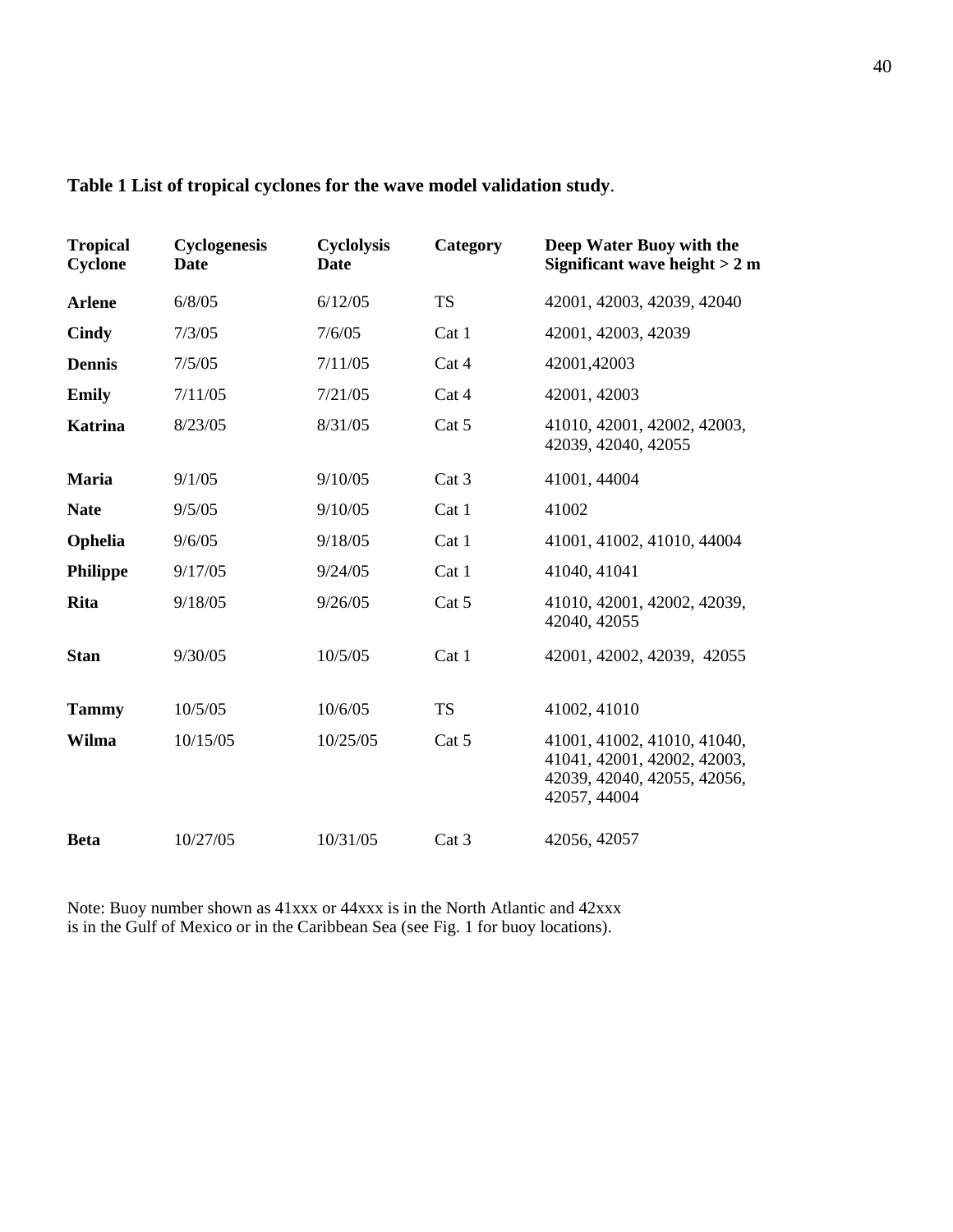# **Appendix A**

*Tp***), time of occurrence (month-day-hour as mmddh) and associated cyclone name for the Atlantic basin. The peak significant wave height (***Hs***), simultaneous spectral peak period (**

| <b>Name</b> | <b>WNA</b>  | <b>WNA</b> | <b>WNA</b> | <b>NAH</b>  | <b>NAH</b> | <b>NAH</b> | <b>Buoy</b> | <b>Buoy</b> | <b>Buoy</b> | <b>Buoy ID</b> |
|-------------|-------------|------------|------------|-------------|------------|------------|-------------|-------------|-------------|----------------|
| of          | <b>Time</b> | Tp         | Hs         | <b>Time</b> | Tp         | Hs         | <b>Time</b> | Tp          | Hs          | &              |
| T.C.        | mmddhh      | (sec)      | (m)        | mmddhh      | (sec)      | (m)        | mmddhh      | (sec)       | (m)         | <b>Depth</b>   |
| Maria       | 90617       | 8.3        | 3.5        | 90619       | 8.4        | 3.5        | 90613       | 9.1         | 3.9         | 41001          |
| Ophelia     | 91613       | 8.6        | 4.4        | 91613       | 8.3        | 3.7        | 91610       | 10          | 5.4         | 4427m          |
| SD24        | 101512      | 11.3       | 4.3        | 101512      | 11.3       | 4.2        | 101512      | 8.3         | 4.4         |                |
| Wilma       | 102518      | 13.5       | 5.6        | 102518      | 13.1       | 4.9        | 102514      | 14.3        | 6.4         |                |
| Nate        | 90615       | 8.3        | 3.1        | 90616       | 8.1        | 3.4        | 90613       | 10          | 3.6         | 41002          |
| Ophelia     | 91023       | 9.3        | 6.4        | 91100       | 8.6        | 5.8        | 91023       | 11.1        | 7.1         | 3316m          |
| Tammy       | 100600      | 9.5        | 3.8        | 10051.9     | 9.3        | 3.5        | 100604      | 9.1         | 3.5         |                |
| SD22        | 100816      | 8.4        | 4.1        | 100816      | 8.4        | 4.1        | 100818      | 8.3         | 4.2         |                |
| <b>SD24</b> | 101520      | 11.2       | 3.4        | 101520      | 11.3       | 3.3        | 101520      | 12.5        | 3.8         |                |
| Wilma       | 102512      | 8.8        | 5.2        | 102510      | 8.2        | 5.7        | 102508      | 14.3        | 7.4         |                |
| Ophelia     | 91309       | 8.7        | 5.8        | 91304       | 9.4        | 5.1        | 91306       | 10.8        | 5.3         | 41004          |
| Tammy       | 100601      | 9.4        | 5.6        | 100602      | 9.5        | 5.9        | 100606      | 10.8        | 4.8         | 34 m           |
| Nate        | 90709       | 7.0        | 2.9        | 90710       | 6.9        | 3.0        | 90709       | 7.7         | 3.1         | 41008          |
| Tammy       | 100521      | 7.4        | 4.4        | 100522      | 7.3        | 4.6        | 100602      | 8.3         | 3.7         | 18 m           |
| Wilma       | 102503      | 4.8        | 1.6        | 102502      | 5.4        | 3.1        | 102500      | 5.6         | 2.4         |                |
| Nate        | 90818       | 8.9        | 2.6        | 90816       | 8.5        | 4.3        | 90813       | 9.1         | 4.2         | 41009          |
| Rita        | 92017       | 7.8        | 2.5        | 92016       | 6.8        | 2.4        | 92008       | 8.3         | 3.5         | 42 m           |
| Tammy       | 100506      | 8.8        | 3.7        | 100506      | 8.9        | 3.5        | 100507      | 7.2         | 4.7         |                |
| Wilma       | 102419      | 8.2        | 5.9        | 102420      | 7.9        | 5.5        | 102420      | 9.9         | 6.0         |                |
| Katrina     | 82517       | 7.6        | 2.9        | 82519       | 7.7        | 2.6        | 82517       | 5.4         | 2.6         | 41010          |
| Ophelia     | 90913       | 7.2        | 3.5        | 90905       | 8.4        | 5.5        | 90909       | 8.3         | 4.9         | 872m           |
| Rita        | 92015       | 9.1        | 2.7        | 92013       | 9.1        | 2.5        | 92009       | 8.3         | 3.3         |                |
| Tammy       | 100507      | 9.2        | 4.3        | 100508      | 9.3        | 4.4        | 100507      | 10          | 4.4         |                |
| Wilma       | 102423      | 10.8       | 9.0        | 102501      | 10.0       | 7.5        | 102422      | 12.1        | 10.2        |                |
| Ophelia     | 90809       | 8.6        | 4.2        | 90805       | 8.3        | 3.8        | 90809       | 10          | 4.2         | 41012          |
| Tammy       | 100516      | 9.1        | 4.3        | 100516      | 8.4        | 4.8        | 100515      | 10          | 4.5         | 38m            |
| <b>SD22</b> | 101320      | 6.2        | 2.1        | 101321      | 6.2        | 2.1        | 101400      | 8.3         | 2.3         |                |
| Wilma       | 102500      | $7.3$      | 3.5        | 102500      | 7.8        | 4.9        | 102421      | $7.7\,$     | 4.4         |                |
| Ophelia     | 90618       | 7.8        | 3.3        | 90617       | 7.7        | 3.1        | 90703       | 7.7         | 3.3         | 41013          |
| Tammy       | 100608      | 8.6        | 4.3        | 100608      | 8.6        | 4.3        | 100610      | 6.4         | 3.3         | 24m            |
| Wilma       | 102505      | 5.8        | 3.1        | 102507      | 6.5        | 3.9        | 102506      | 7.1         | 3.4         |                |
| Maria       | 90609       | 8.2        | 3.4        | 90610       | 7.9        | 3.3        | 90608       | 7.4         | 4.3         | 41025          |
| Ophelia     | 91121       | 8.3        | 3.9        | 91123       | 7.7        | 3.4        | 91119       | 6.9         | 4.6         | 68m            |
| Tammy       | 100821      | 9.1        | 4.5        | 100819      | 8.7        | 4.4        | 100816      | $7.0\,$     | 4.7         |                |
| <b>SD22</b> | 101507      | 11.1       | 3.2        | 101503      | 11.0       | 3.2        | 101418      | 12.2        | 2.8         |                |
| Wilma       | 102517      | 13.2       | 3.0        | 102515      | 5.9        | 3.0        | 102516      | 13.8        | 4.4         |                |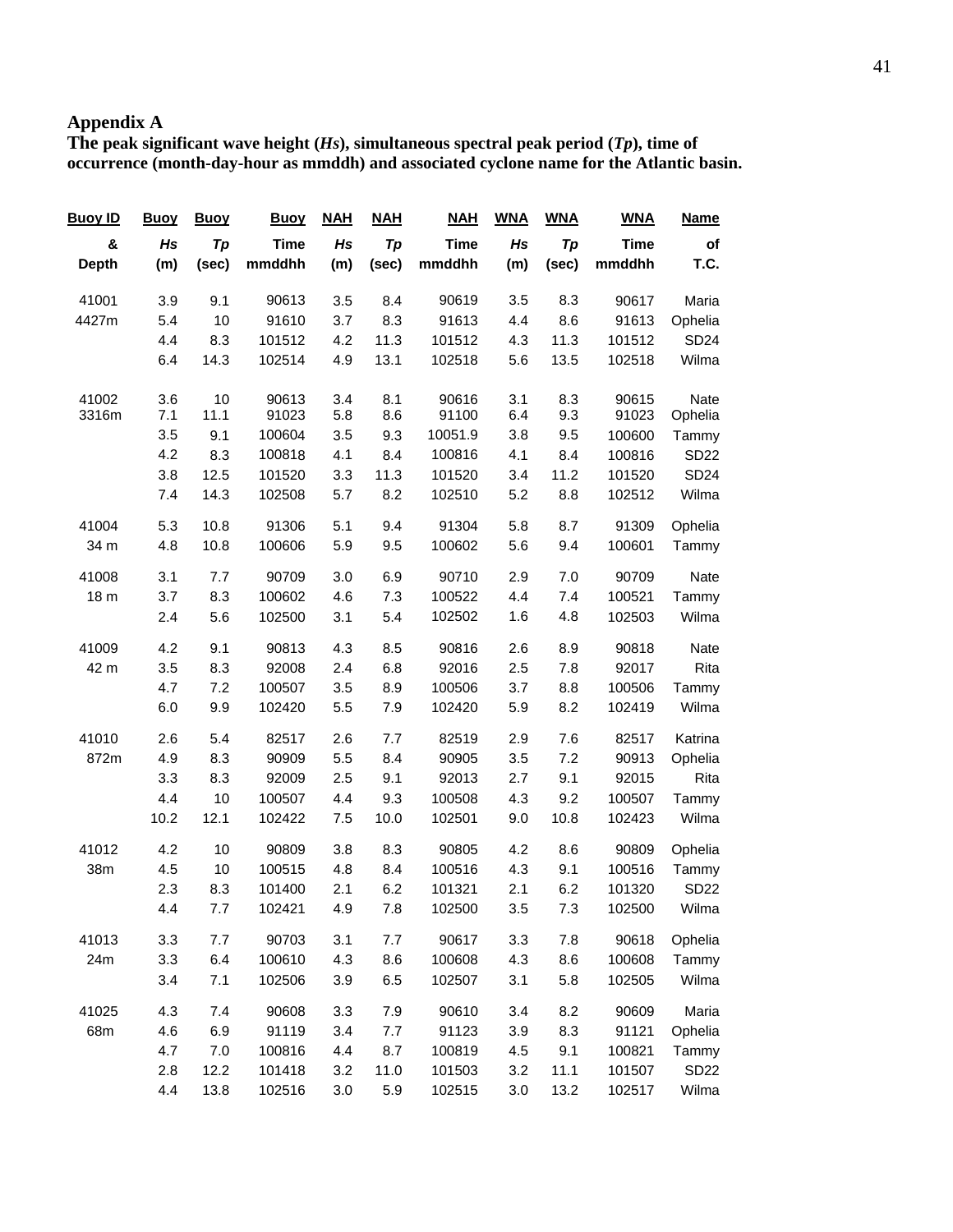# **Appendix-A Cont'd**

| <b>Name</b> | <b>WNA</b>  | <b>WNA</b> | <b>WNA</b> | <b>NAH</b>  | <b>NAH</b> | <b>NAH</b> | <u>Buoy</u> | <b>Buoy</b> | <b>Buoy</b> | <b>Buoy ID</b> |
|-------------|-------------|------------|------------|-------------|------------|------------|-------------|-------------|-------------|----------------|
| of          | <b>Time</b> | Tp         | Peak       | <b>Time</b> | Tp         | Peak       | <b>Time</b> | Tp          | Peak        | &              |
| T.C.        | mmddhh      | (sec)      | Hs(m)      | mmddhh      | (sec)      | Hs(m)      | mmddhh      | (sec)       | Hs(m)       | <b>Depth</b>   |
|             |             |            |            |             |            |            |             |             |             |                |
| Philippe    | 91722       | 7.0        | 2.7        | 91720       | 7.1        | 2.6        | 91719       | 7.7         | 3.3         | 41040          |
| Wilma       | 101622      | 15.5       | 3.3        | 101622      | 15.3       | 3.2        | 101617      | 17.4        | 3.8         | 4572m          |
| Philippe    | 91510       | 7.7        | 2.7        | 91518       | 7.8        | 2.8        | 91512       | 7.1         | 2.3         | 41041          |
| Wilma       | 101618      | 15.0       | 3.0        | 101619      | 15.0       | 3.0        | 101619      | 17.4        | 3.5         | 3353m          |
| Maria       | 90605       | 7.1        | 2.7        | 90605       | 7.1        | 2.7        | 90600       | 7.7         | 2.7         | 44004          |
| Ophelia     | 91707       | 10.1       | 5.8        | 91708       | 9.7        | 5.3        | 91706       | 10.8        | 6.9         | 3182m          |
| <b>SD22</b> | 100914      | 8.6        | 3.9        | 100913      | 8.5        | 3.8        | 100906      | 8.3         | 3.9         |                |
| <b>SD24</b> | 101319      | 10.2       | 5.8        | 101319      | 10.2       | 5.7        | 101319      | 12.9        | 7.1         |                |
| Wilma       | 102506      | 7.1        | 5.4        | 102507      | 8.0        | 6.1        | 102506      | 10          | 6.2         |                |
| Ophelia     | 91714       | 10.2       | 4.4        | 91715       | 9.8        | 3.9        | 91713       | 10.8        | 5.7         | 44008          |
| SD22        | 100918      | 9.2        | 3.6        | 100918      | 8.8        | 3.5        | 100915      | 9.1         | 3.5         | 63m            |
| <b>SD24</b> | 101416      | 10.6       | 5.3        | 101415      | 10.3       | 5.3        | 101417      | 11.4        | 5.1         |                |
| Wilma       | 102516      | 9.3        | 6.3        | 102514      | 8.6        | 5.3        | 102513      | 10          | 8.4         |                |
| Nate        | 90617       | 7.8        | 2.2        | 90617       | 7.7        | 2.1        | 90609       | 8.3         | 2.3         | 44009          |
| SD22        | 100823      | 7.8        | 3.1        | 100823      | 7.9        | 2.9        | 100900      | 8.3         | 3.1         | 28m            |
| <b>SD24</b> | 101405      | 9.1        | 3.9        | 101405      | 8.8        | 3.7        | 101406      | 6.9         | 4.5         |                |
| Wilma       | 102512      | 8.3        | 4.4        | 102509      | 8.2        | 5.5        | 102512      | 8.4         | 6.9         |                |
| Nate        | 90606       | 7.6        | 3.1        | 90606       | 7.6        | 3.0        | 90601       | 7.7         | 2.8         | 44014          |
| Ophelia     | 91615       | 8.4        | 3.3        | 91616       | 7.9        | 2.9        | 91612       | 7.3         | 4.0         | 48 m           |
| <b>SD22</b> | 100821      | 8.6        | 4.0        | 100822      | 8.5        | 3.9        | 100822      | 9.1         | 4.2         |                |
| SD24        | 101421      | 11.0       | 3.7        | 101421      | 10.9       | 3.7        | 101501      | 14.3        | 3.8         |                |
| Wilma       | 102505      | 8.3        | 4.1        | 102502      | 8.2        | 4.5        | 102506      | 9.1         | 5.1         |                |
| Ophelia     | 91713       | 9.6        | 2.5        | 91713       | 9.2        | 2.3        | 91708       | 10          | 2.5         | 44017          |
| SD22        | 100909      | 8.6        | 3.7        | 100908      | 8.4        | 3.6        | 100909      | 9.1         | 3.7         | 45 m           |
| <b>SD24</b> | 101310      | 9.3        | 4.6        | 101310      | 9.2        | 4.5        | 101223      | 9.1         | 5.3         |                |
| Wilma       | 102520      | 9.5        | 4.7        | 102510      | 8.1        | 4.4        | 102514      | 9.1         | 6.8         |                |
| Ophelia     | 91717       | 10.3       | 3.5        | 91718       | 9.9        | 3.0        | 91719       | 12.2        | 2.6         | 44018          |
| SD22        | 100917      | 8.6        | 3.3        | 100919      | 8.7        | 3.1        | 100921      | 7.4         | 2.8         | 74 m           |
| SD24        | 101310      | 9.3        | 4.9        | 101310      | 9.3        | 4.8        | 101300      | 7.3         | 5.1         |                |
| Wilma       | 102519      | 9.5        | 6.3        | 102521      | 9.4        | 5.9        | 102515      | 10.8        | 6.9         |                |
| Maria       | 90717       | 8.9        | 1.6        | 90715       | 9.4        | 1.6        | 90719       | 8.7         | 2.3         | 44025          |
| Ophelia     | 91712       | 9.0        | 2.1        | 91712       | 8.8        | 2.0        | 91706       | 11.1        | 2.4         | 36 m           |
| SD22        | 100904      | 8.2        | 3.8        | 100904      | 8.3        | 3.7        | 100905      | 9.1         | 4.0         |                |
| SD24        | 101405      | 9.5        | 4.7        | 101404      | 9.5        | 4.6        | 101405      | 12.5        | 4.8         |                |
| Wilma       | 102516      | 9.0        | 4.4        | 102512      | 9.0        | 4.7        | 102513      | 10.0        | 6.0         |                |
|             |             |            |            |             |            |            |             |             |             |                |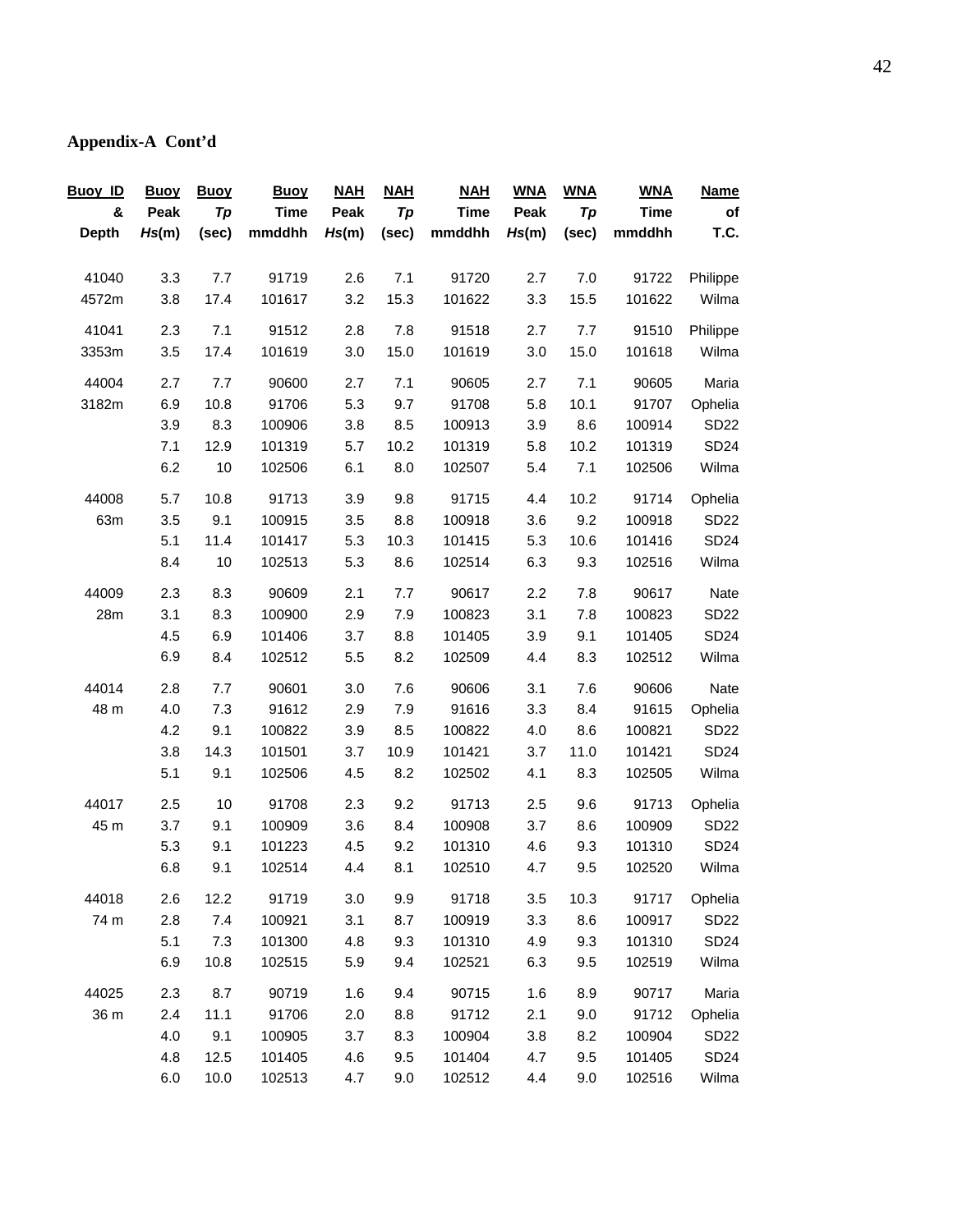# **Appendix B**

The peak significant wave height  $(H_s)$ , simultaneous spectral peak period  $(T_p)$ , time of and associated cyclone name for the Gulf of Mexico-Caribbean Sea. height  $(H$ **occurrence nd associated cyclone name for the Gulf of Mexico-C ibbe**

| Buoy ID         | <b>Buoy</b> | <b>Buoy</b> | <b>Buoy</b> | <b>NAH</b> | <b>NAH</b> | <b>NAH</b> | <b>WNA</b> | <b>WNA</b> | <b>WNA</b>  | <b>Name</b> |
|-----------------|-------------|-------------|-------------|------------|------------|------------|------------|------------|-------------|-------------|
| &               | Hs          | Tp          | <b>Time</b> | Hs         | Tp         | Time       | Hs         | Tp         | <b>Time</b> | of          |
| <b>Depth</b>    | (m)         | (sec)       | mmddhh      | (m)        | (sec)      | mmddhh     | (m)        | (sec)      | mmddhh      | T.C.        |
| 42001           | 3.8         | 11.4        | 61109       | 2.9        | 10.1       | 61118      | 2.7        | 8.4        | 61110       | Arlene      |
| 3246 m          | 3.1         | 7.7         | 70513       | 4.6        | 8.4        | 70515      | 2.8        | 7.8        | 70523       | Cindy       |
|                 | 2.6         | 12.1        | 71006       | 3.9        | 13.4       | 71006      | 2.6        | 10.2       | 71012       | Dennis      |
|                 | 2.9         | 11.4        | 71900       | 3.1        | 12.1       | 71900      | 3.4        | 10.0       | 71904       | Emily       |
|                 | 6.7         | 13.8        | 82818       | 8.0        | 9.7        | 82822      | 8.0        | 16.5       | 82818       | Katrina     |
|                 | 11.6        | 12.9        | 92221       | 11.8       | 13.3       | 92219      | 11.0       | 13.5       | 92218       | Rita        |
|                 | 2.7         | 8.3         | 100312      | 2.9        | 7.6        | 100311     | 2.9        | 7.5        | 100312      | Stan        |
|                 | 5.1         | 10.0        | 102412      | 4.3        | 8.4        | 102408     | 4.0        | 8.6        | 102423      | Wilma       |
| 42002           | 3.6         | 12.1        | 82913       | 4.2        | 15.0       | 82904      | 3.8        | 17.5       | 82905       | Katrina     |
| 3200 m          | 5.0         | 12.9        | 92313       | 4.9        | 14.7       | 92302      | 4.4        | 14.6       | 92305       | Rita        |
|                 | 2.6         | 7.7         | 100407      | 2.8        | 7.7        | 100405     | 2.7        | 8.0        | 100405      | Stan        |
|                 | 4.2         | 10.0        | 102420      | 3.6        | 8.1        | 102422     | 3.9        | 10.6       | 102421      | Wilma       |
| 42003           | 4.9         | 9.1         | 61021       | 5.6        | 10.2       | 61022      | 3.1        | 8.0        | 61022       | Arlene      |
| 3233 m          | 2.1         | 7.7         | 70505       | 2.7        | 6.8        | 70418      | 2.4        | 6.5        | 70418       | Cindy       |
|                 | 6.0         | 13.8        | 71000       | 7.1        | 13.5       | 70923      | 4.8        | 9.9        | 71000       | Dennis      |
|                 | 3.0         | 12.9        | 71819       | 2.3        | 12.3       | 71819      | 1.9        | 6.6        | 71819       | Emily       |
|                 | 10.6        | 12.9        | 82805       | 8.7        | 10.7       | 82807      | 12.8       | 13.1       | 82807       | Katrina*    |
|                 | 6           | 10.0        | 102415      | 5.9        | 9.2        | 102413     | 5.5        | 6.4        | 102412      | Wilma       |
| 42019           | 5.3         | 11.1        | 72007       | 4.5        | 11.1       | 72006      | 4.5        | 10.9       | 72005       | Emily       |
| 82m             | 4.3         | 14.3        | 82908       | 3.1        | 14.2       | 82906      | 3.4        | 14.6       | 82907       | Katrina     |
|                 | 5.9         | 12.5        | 92320       | 3.7        | 13.2       | 92317      | 4.1        | 14.1       | 92321       | Rita        |
|                 | 2.9         | 9.1         | 100410      | 2.8        | 8.2        | 100410     | 2.8        | 8.4        | 100409      | Stan        |
|                 | 4.3         | 7.7         | 102412      | 3.0        | 6.7        | 102412     | 3.2        | 6.8        | 102411      | Wilma       |
| 42020           | 6.5         | 11.1        | 72010       | 5.5        | 11.8       | 72005      | 6.0        | 11.1       | 72009       | Emily       |
| 88m             | 3.9         | 14.3        | 82915       | 3.5        | 14.1       | 82909      | 3.7        | 14.9       | 82911       | Katrina     |
|                 | 5.3         | 14.3        | 92404       | 3.7        | 13.2       | 92320      | 3.9        | 14.0       | 92321       | Rita        |
|                 | 2.7         | 9.1         | 100409      | 2.5        | 8.3        | 100411     | 2.6        | 8.4        | 100411      | Stan        |
|                 | 4.2         | 8.3         | 102411      | 3.1        | 7.1        | 102415     | 3.2        | 5.9        | 102413      | Wilma       |
| 42035           | 2.6         | 11.1        | 72015       | 2.8        | 7.2        | 72004      | 2.8        | 7.0        | 72003       | Emily       |
| 14 <sub>m</sub> | 2.8         | 14.3        | 82900       | 2.8        | 7.4        | 82907      | 2.9        | 7.4        | 82908       | Katrina     |
|                 | 6.1         | 9.2         | 92406       | 5.7        | 7.2        | 92405      | 5.5        | 6.8        | 92404       | Rita        |
|                 | 2.2         | 5.9         | 102408      | 2.3        | 5.4        | 102410     | 2.4        | 5.4        | 102410      | Wilma       |
|                 | 2.1         | 6.3         | 100415      | 2.2        | 6.4        | 100409     | 2.2        | 6.5        | 100409      | Stan        |
| 42036           | 5.5         | 12.5        | 82909       | 5.9        | 9.7        | 82916      | 5.3        | 11.1       | 82916       | Katrina     |
| 55 m            | 4.1         | 11.1        | 92304       | 3.6        | 9.5        | 92216      | 3.6        | 10.7       | 92304       | Rita        |
|                 | 2.9         | 7.1         | 100504      | 2.3        | 5.8        | 100504     | 2.3        | 5.7        | 100504      | Stan        |
|                 | 4.7         | 8.3         | 102417      | 4.6        | 7.7        | 102419     | 3.7        | 6.9        | 102416      | Wilma       |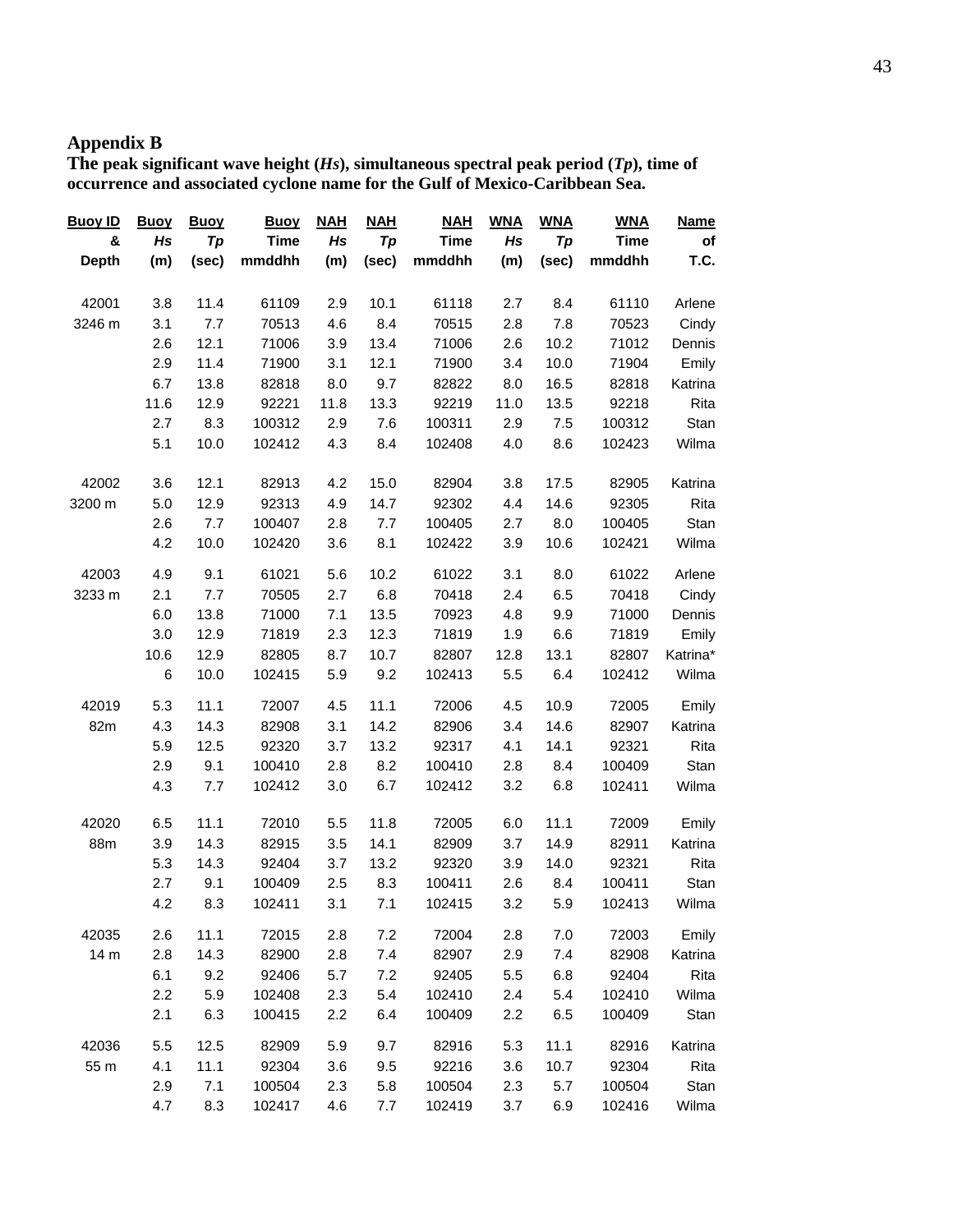# **Appendix-B cont'd**

| <b>Buoy ID</b> | <b>Buoy</b> | <b>Buoy</b> | <b>Buoy</b> | <b>NAH</b> | <b>NAH</b> | <b>NAH</b> | <b>WNA</b> | <b>WNA</b> | <b>WNA</b> | <b>Name</b> |
|----------------|-------------|-------------|-------------|------------|------------|------------|------------|------------|------------|-------------|
| &              | Hs          | Tp          | <b>Time</b> | Hs         | Tp         | Time       | Hs         | Tp         | Time       | of          |
| <b>Depth</b>   | (m)         | (sec)       | mmddhh      | (m)        | (sec)      | mmddhh     | (m)        | (sec)      | mmddhh     | T.C.        |
|                |             |             |             |            |            |            |            |            |            |             |
| 42039          | 6.4         | 11.4        | 61109       | 9.5        | 11.3       | 61109      | 5.2        | 9.1        | 61108      | Arlene      |
| 291 m          | 2.4         | 7.1         | 70618       | 2.4        | 7.0        | 70617      | 2.4        | 6.9        | 70616      | Cindy       |
|                | 8.1         | 11.4        | 82914       | 7.4        | 10.26      | 82916      | 7.7        | 12.8       | 82911      | Katrina     |
|                | 5.3         | 11.4        | 92221       | 4.8        | 11.20      | 92217      | 5.0        | 12.0       | 92223      | Rita        |
|                | 3           | 8.3         | 100508      | 2.6        | 6.75       | 100508     | 2.6        | 6.6        | 100506     | Stan        |
|                | 4.1         | 7.1         | 102412      | 4.3        | 7.49       | 102414     | 4.0        | 7.1        | 102414     | Wilma       |
| 42040          | 5.4         | 12.5        | 61112       | 5.8        | 11.11      | 61113      | 3.9        | 9.1        | 61114      | Arlene      |
| 444m           | 16.9        | 14.3        | 82911       | 12.2       | 13.36      | 82910      | 15.5       | 13.9       | 82912      | Katrina     |
|                | 7.0         | 8.9         | 92302       | 5.6        | 12.71      | 92229      | 6.5        | 12.0       | 92309      | Rita        |
|                | 3.3         | 8.3         | 100512      | 2.5        | 7.02       | 100511     | 2.4        | 7.0        | 100511     | Tammy       |
|                | 4.3         | 8.3         | 102413      | 3.7        | 7.03       | 102414     | 3.6        | 6.3        | 102410     | Wilma       |
| 42055          | 3.1         | 12.9        | 82909       | 2.5        | 15.90      | 82904      | 2.2        | 12.3       | 82907      | Katrina     |
| 3381m          | 3.9         | 14.8        | 92216       | 3.7        | 14.10      | 92300      | 3.3        | 12.4       | 92221      | Rita        |
|                | 3.7         | 10.0        | 102506      | 3.4        | 9.26       | 102512     | 3.5        | 9.3        | 102512     | Wilma       |
|                | 3.5         | 9.1         | 100409      | 4.3        | 8.83       | 100409     | 3.7        | 8.2        | 100404     | Stan        |
| 42056          | 11          | 12.1        | 102108      | 10.5       | 11.42      | 102100     | 14.4       | 13.0       | 102105     | Wilma       |
| 4446m          | 3.5         | 7.7         | 103006      | 3.2        | 7.02       | 103016     | 3.3        | 7.2        | 103016     | <b>Beta</b> |
| 42057          | 6.1         | 8.3         | 101914      | 3.4        | 7.4        | 101911     | 2.9        | 7.4        | 101915     | Wilma       |
| 293m           | 1.7         | 6.3         | 102917      | 2.5        | 6.5        | 102921     | 2.4        | 6.3        | 102918     | <b>Beta</b> |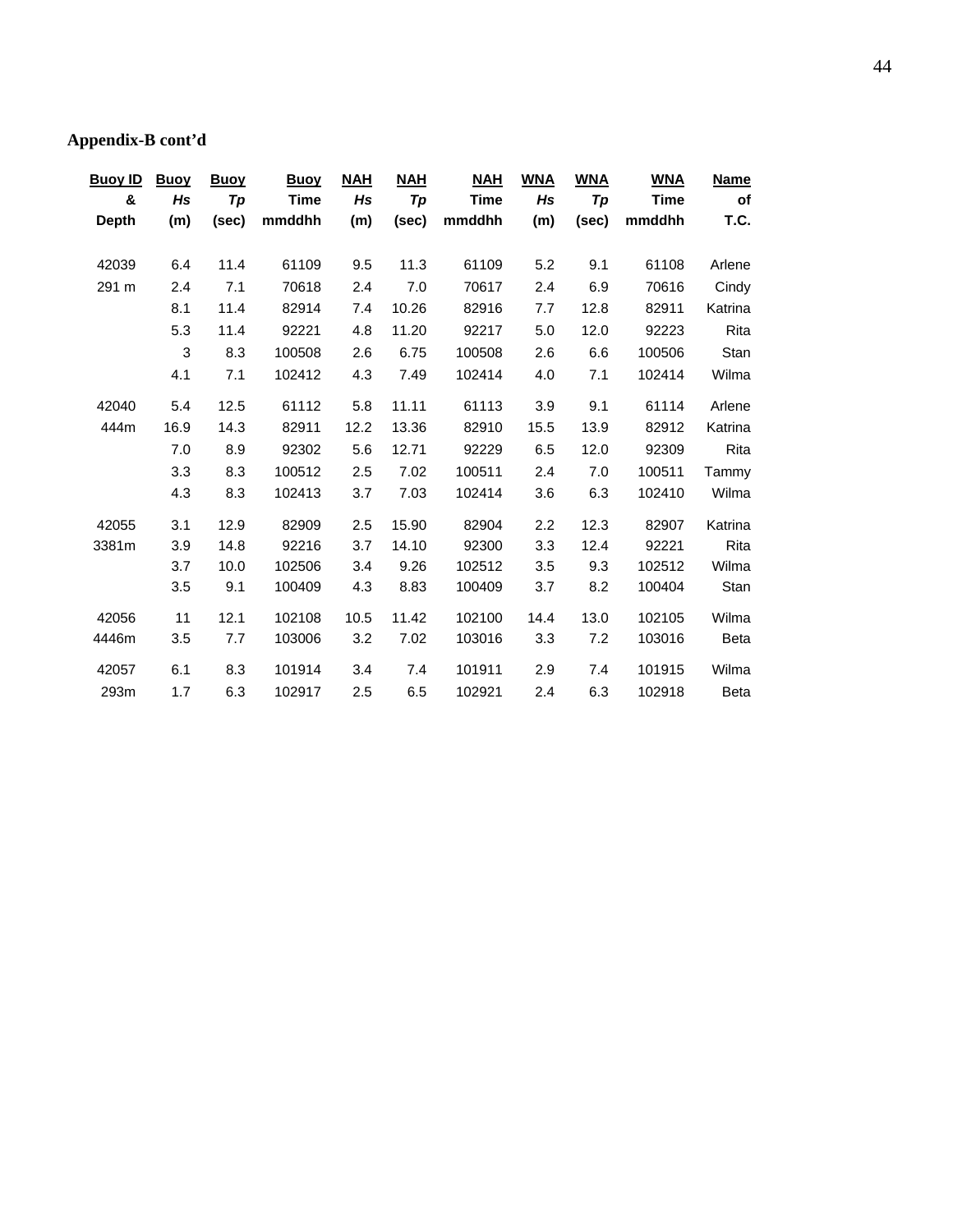### **Appendix-C**

#### 5-day error statistics for NAH and WNA modeled significant wave height (*Hs*, *m*) for All available tropical cyclones at all available buoys. atistics for NAH and WNA modeled significant wave height (*H* **ll** available tropical cyclones at all available buoy

| Case | T.C.                      | <b>BUOY</b>              |           |                    | $NAH-HS$ |      |      |               |      |               | $WNA-HS$ |      |      |               |
|------|---------------------------|--------------------------|-----------|--------------------|----------|------|------|---------------|------|---------------|----------|------|------|---------------|
| No.  | Name                      |                          | I.D. RMSE | BIAS               | COR      | $SI$ | a    | b             | RMSE | <b>BIAS</b>   | COR      | $SI$ | a    | b             |
|      |                           |                          |           |                    |          |      |      |               |      |               |          |      |      |               |
| 1    |                           | Maria 41001 0.30 -0.01   |           |                    | 0.88     | 11.3 | 0.99 | 0.05          |      | $0.28 - 0.08$ | 0.91     | 10.6 | 1.02 | 0.04          |
| 2    | Ophelia 41001 0.66        |                          |           | 0.54               | 0.97     | 23.4 | 0.73 | 0.22          | 0.36 | 0.23          | 0.97     | 12.7 | 0.89 | 0.09          |
| 3    |                           | Wilma 41001 0.58         |           | 0.37               | 0.93     | 21.4 | 0.81 | 0.15          | 0.61 | 0.38          | 0.91     | 22.7 | 0.78 | 0.23          |
| 4    |                           | Nate 41002 0.32 -0.01    |           |                    | 0.81     | 11.7 | 0.93 | 0.19          | 0.30 | $-0.12$       | 0.87     | 11.1 | 1.03 | 0.03          |
| 5    | Ophelia 41002 0.84 -0.50  |                          |           |                    | 0.82     | 18.0 | 0.93 | $-0.18$       |      | $0.55 - 0.06$ | 0.87     | 11.9 | 0.89 | 0.44          |
| 6    |                           | Tammy $41002$ 0.31 -0.10 |           |                    | 0.94     | 12.2 |      | $1.25 - 0.54$ |      | $0.38 - 0.18$ | 0.95     | 14.8 |      | $1.37 - 0.78$ |
| 7    |                           | Wilma 41002 0.29 -0.17   |           |                    | 0.97     | 15.8 | 0.89 | 0.38          |      | $0.30 - 0.24$ | 0.98     | 16.8 | 0.96 | 0.31          |
| 8    | Katrina 41010 0.25        |                          |           | 0.08               | 0.93     | 16.9 | 0.92 | 0.19          | 0.28 | 0.14          | 0.93     | 19.3 | 0.99 | 0.16          |
| 9    | Ophelia 41010 0.77        |                          |           | 0.55               | 0.72     | 22.1 | 0.79 | 0.19          | 0.85 | 0.67          | 0.66     | 24.6 | 0.29 | 1.75          |
| 10   | Rita                      | 41010 0.41               |           | 0.29               | 0.91     | 20.8 | 0.73 | 0.24          | 0.39 | 0.25          | 0.89     | 19.9 | 0.78 | 0.18          |
| 11   |                           | Tammy 41010 0.38 -0.12   |           |                    | 0.91     | 12.3 | 1.25 | $-0.65$       | 0.32 | $-0.12$       | 0.92     | 10.3 | 1.15 | $-0.36$       |
| 12   |                           | Wilma 41010 0.66         |           | 0.04               | 0.93     | 33.2 | 0.97 | 0.09          | 0.37 | 0.03          | 0.98     | 18.7 | 1.01 | 0.00          |
| 13   | Philippe 41040 0.21       |                          |           | 0.07               | 0.90     | 9.7  | 0.70 | 0.57          | 0.25 | 0.11          | 0.86     | 11.5 | 0.67 | 5.91          |
| 14   |                           | Wilma 41040 0.36 -0.07   |           |                    | 0.87     | 15.9 | 0.70 | 0.75          |      | $0.34 - 0.10$ | 0.89     | 15.2 | 0.75 | 0.66          |
| 15   | Philippe 41041 0.44 -0.26 |                          |           |                    | 0.36     | 21.2 | 0.75 | 0.73          |      | $0.38 - 0.24$ | 0.38     | 19.9 | 0.77 | 0.67          |
| 16   |                           | Wilma 41041 0.38 -0.23   |           |                    | 0.85     | 17.0 | 0.80 | 0.68          |      | $0.39 - 0.23$ | 0.83     | 16.8 | 0.77 | 0.77          |
| 17   |                           | Maria 44004 0.20         |           | 0.01               | 0.90     | 9.2  | 1.07 | $-0.15$       | 0.22 | 0.01          | 0.88     | 10.2 | 1.06 | $-0.14$       |
| 18   | Ophelia 44004 0.37 -0.01  |                          |           |                    | 0.97     | 20.0 | 0.78 | 0.42          | 0.37 | $-0.18$       | 0.97     | 19.9 | 0.88 | 0.42          |
| 19   |                           | Wilma 44004 1.05         |           | 0.65               | 0.91     | 29.6 | 0.64 | 0.65          | 0.98 | 0.58          | 0.91     | 27.5 | 0.67 | 0.59          |
| 20   | Arlene 42001 0.25         |                          |           | 0.01               | 0.96     | 20.5 | 0.85 | 0.19          | 0.27 | 0.04          | 0.97     | 22.0 | 0.75 | 0.27          |
| 21   |                           | Cindy 42001 0.44         |           | 0.22               | 0.97     | 39.2 |      | $1.26 - 0.08$ | 0.25 | 0.09          | 0.97     | 22.1 | 0.91 | 0.19          |
| 22   | Dennis 42001 0.69         |                          |           | 0.30               | 0.90     | 60.0 |      | $1.60 - 0.39$ | 0.25 | $-0.01$       | 0.92     | 21.7 | 0.89 | 0.12          |
| 23   |                           | Emily 42001 0.34         |           | 0.21               | 0.94     | 21.9 |      | $1.23 - 0.15$ | 0.37 | 0.18          | 0.93     | 23.4 | 1.29 | $-0.27$       |
| 24   | Katrina 42001 0.61 -0.11  |                          |           |                    | 0.96     | 20.8 | 1.02 | 0.04          | 0.53 | $-0.21$       | 0.98     | 18.0 | 1.09 | $-0.05$       |
| 25   | Rita                      | $42001$ 0.76 $-0.16$     |           |                    | 0.96     | 18.1 | 0.97 | $-0.01$       |      | $0.78 - 0.11$ | 0.96     | 18.6 | 0.85 | 0.51          |
| 26   | Stan                      |                          |           | $42001$ 0.35 -0.25 | 0.94     | 18.8 | 1.08 | 0.10          |      | $0.39 - 0.30$ | 0.94     | 20.7 | 1.07 | 0.16          |
| 27   |                           | Wilma 42001 0.54 -0.23   |           |                    | 0.92     | 18.3 | 0.66 | 1.22          |      | $0.54 - 0.21$ | 0.93     | 18.4 | 0.60 | 1.37          |
| 28   | Katrina 42002 0.52 -0.10  |                          |           |                    | 0.89     | 37.8 | 1.05 | 0.03          |      | $0.58 - 0.03$ | 0.82     | 42.0 | 0.89 | 0.18          |
| 29   | Rita                      | 42002 0.68               |           | 0.19               | 0.86     | 27.9 | 0.87 | 0.14          | 0.41 | 0.20          | 0.96     | 16.9 | 0.90 | 0.04          |
| 30   | Stan                      | $42002$ 0.33 -0.01       |           |                    | 0.94     | 19.4 |      | $1.32 - 0.53$ | 0.30 | 0.02          | 0.93     | 17.4 |      | $1.24 - 0.42$ |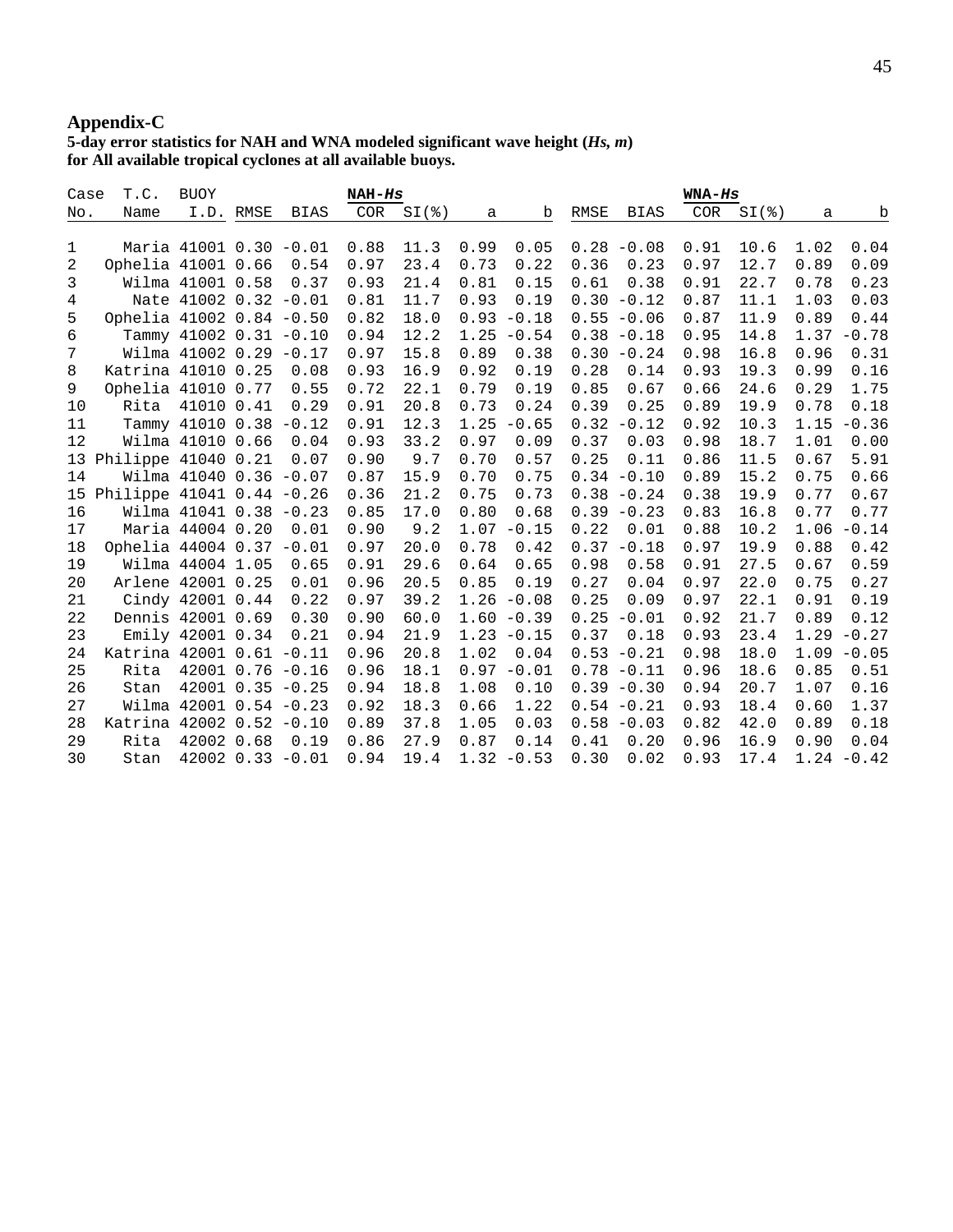# **Appendix-C (Cont'd)**

| Case | T.C.                     | <b>BUOY</b>            |           |             | NAH-HS     |              |      |               |      |               | WNA-HS     |      |      |               |
|------|--------------------------|------------------------|-----------|-------------|------------|--------------|------|---------------|------|---------------|------------|------|------|---------------|
| No.  | Name                     |                        | I.D. RMSE | <b>BIAS</b> | <b>COR</b> | $SI$ $($ $)$ | a    | b             | RMSE | <b>BIAS</b>   | <b>COR</b> | $SI$ | a    | b             |
|      |                          |                        |           |             |            |              |      |               |      |               |            |      |      |               |
| 31   |                          | Wilma 42002 0.30 -0.18 |           |             | 0.96       | 14.6         | 0.80 | 0.60          |      | $0.32 - 0.26$ | 0.97       | 15.5 | 0.80 | 0.47          |
| 32   | Arlene 42003 0.49        |                        |           | 0.25        | 0.97       | 35.7         | 1.29 | $-0.15$       | 0.38 | $-0.05$       | 0.92       | 27.1 | 0.77 | 0.27          |
| 33   |                          | Cindy 42003 0.33       |           | 0.07        | 0.90       | 29.5         |      | $1.33 - 0.30$ | 0.28 | 0.06          | 0.91       | 24.8 | 1.24 | $-0.21$       |
| 34   | Dennis 42003 0.93        |                        |           | 0.27        | 0.92       | 50.1         |      | $1.35 - 0.37$ | 0.39 | $-0.13$       | 0.96       | 20.9 | 0.91 | 0.04          |
| 35   |                          | Emily 42003 0.34       |           | 0.21        | 0.94       | 21.9         |      | $1.23 - 0.15$ | 0.37 | 0.18          | 0.93       | 23.4 | 1.29 | $-0.27$       |
| 36   | Katrina 42003 1.86       |                        |           | 1.71        | 0.91       | 25.2         |      | $0.97 - 1.48$ | 1.40 | 0.35          | 0.89       | 19.0 |      | $1.44 - 3.62$ |
| 37   |                          | Wilma 42003 0.87       |           | 0.31        | 0.70       | 22.9         | 0.63 | 1.09          | 0.78 | 0.08          | 0.73       | 20.3 | 0.64 | 1.30          |
| 38   | Arlene 42039             |                        | 0.77      | 0.23        | 0.97       | 47.5         | 1.38 | $-0.39$       | 0.36 | $-0.13$       | 0.98       | 22.2 | 0.87 | 0.08          |
| 39   |                          | Cindy 42039 0.17       |           | $-0.04$     | 0.97       | 14.7         | 0.99 | $-0.03$       | 0.15 | $-0.01$       | 0.98       | 12.6 | 1.02 | $-0.04$       |
| 40   | Katrina 42039 0.57       |                        |           | 0.24        | 0.98       | 13.5         | 0.87 | 0.31          | 0.45 | $-0.01$       | 0.98       | 10.6 | 0.95 | 0.22          |
| 41   | Rita                     | 42039                  | 0.50      | $-0.06$     | 0.92       | 16.1         | 0.96 | 0.17          | 0.27 | 0.01          | 0.98       | 8.7  | 1.05 | $-0.17$       |
| 42   | Stan                     | 42039                  | 0.20      | 0.13        | 0.98       | 10.9         | 0.91 | 0.04          | 0.19 | 0.11          | 0.97       | 10.5 | 0.92 | 0.04          |
| 43   |                          | Wilma 42039            | 0.68      | 0.32        | 0.66       | 26.5         | 0.97 | $-0.23$       | 0.69 | 0.19          | 0.59       | 27.0 | 0.89 | 0.08          |
| 44   | Arlene 42040 0.48        |                        |           | $-0.15$     | 0.95       | 32.3         | 0.99 | $-0.13$       | 0.61 | $-0.33$       | 0.96       | 40.6 | 0.67 | 0.13          |
| 45   | Katrina 42040 1.12 -0.55 |                        |           |             | 0.98       | 25.0         | 0.82 | 0.27          | 0.63 | $-0.03$       | 0.99       | 14.1 | 1.00 | $-0.04$       |
| 46   | Rita                     | 42040                  | 0.67      | 0.31        | 0.96       | 18.0         | 0.83 | 0.34          | 0.34 | 0.08          | 0.99       | 9.2  | 1.00 | $-0.08$       |
| 47   |                          | Wilma 42040 0.51       |           | $-0.19$     | 0.86       | 26.1         | 0.64 | 0.90          | 0.72 | $-0.38$       | 0.74       | 36.8 | 0.65 | 1.08          |
| 48   | Katrina 42055 0.32       |                        |           | 0.14        | 0.94       | 23.8         | 0.78 | 0.15          | 0.32 | 0.17          | 0.95       | 24.1 | 0.76 | 0.15          |
| 49   | Rita                     | 42055                  | 0.53      | 0.36        | 0.92       | 24.7         | 0.88 | $-0.10$       | 0.50 | 0.34          | 0.94       | 23.1 | 0.76 | 0.17          |
| 50   | Stan                     | 42055 0.39             |           | $-0.15$     | 0.99       | 24.3         | 1.27 | $-0.28$       | 0.30 | $-0.07$       | 0.98       | 18.4 | 1.14 | $-0.15$       |
| 51   |                          | Wilma 42055 0.22 -0.09 |           |             | 0.97       | 10.4         | 0.82 | 0.48          | 0.19 | $-0.06$       | 0.97       | 8.7  | 0.91 | 0.26          |
| 52   |                          | Wilma 42056 1.49 -0.58 |           |             | 0.83       | 24.4         | 0.81 | 0.56          | 1.30 | 0.86          | 0.96       | 21.3 | 1.21 | $-0.44$       |
| 53   | Beta                     | $42056$ 0.23 $-0.09$   |           |             | 0.96       | 10.7         | 0.87 | 0.18          | 0.22 | $-0.04$       | 0.95       | 10.1 | 0.92 | 0.13          |
| 54   |                          | Wilma 42057 1.78       |           | 1.22        | 0.46       | 49.4         | 0.24 | 1.53          | 2.08 | 1.56          | 0.34       | 57.6 | 0.11 | 1.66          |
| 55   | Beta                     | $42057$ 0.46 -0.32     |           |             | 0.54       | 33.2         | 0.76 | 0.66          | 0.47 | $-0.34$       | 0.53       | 34.4 | 0.77 | 0.65          |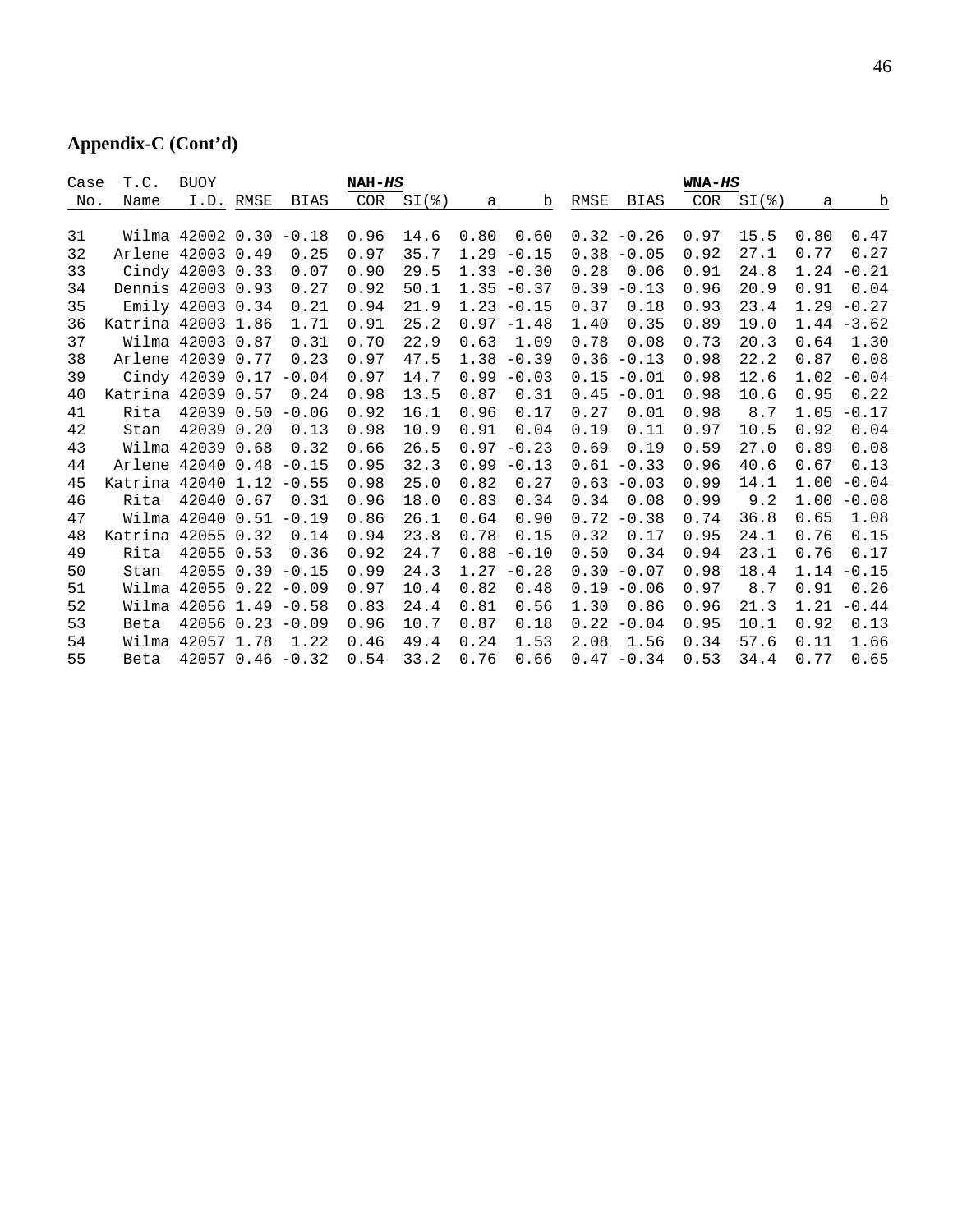# **Appendix-D**

**5-day error statistics for NAH and WNA modeled wind speed at 10 m height (***U10***, m/s) for all available tropical cyclones at all available buoys.** 

| T.C.<br><b>BUOY</b><br>Case<br>NAH $-U_{10}$ |                           |                        |           |      |            | $WNA-U_{10}$ |      |               |      |               |            |      |      |         |
|----------------------------------------------|---------------------------|------------------------|-----------|------|------------|--------------|------|---------------|------|---------------|------------|------|------|---------|
| No.                                          | Name                      |                        | I.D. RMSE | BIAS | <b>COR</b> | $SI$ (%)     | a    | b             | RMSE | BIAS          | <b>COR</b> | $SI$ | a    | b       |
|                                              |                           |                        |           |      |            |              |      |               |      |               |            |      |      |         |
| 1                                            |                           | Maria 41001 0.90 -0.26 |           |      | 0.95       | 10.9         | 0.95 | 0.66          |      | $0.87 - 0.42$ | 0.96       | 10.6 | 1.00 | 0.46    |
| 2                                            | Ophelia 41001 1.17 -0.41  |                        |           |      | 0.92       | 13.4         | 0.85 | 1.68          |      | $1.39 - 0.89$ | 0.95       | 16.0 | 1.10 | $-0.02$ |
| 3                                            |                           | Wilma 41001 1.54 -0.23 |           |      | 0.93       | 17.5         | 0.90 | 1.09          |      | $1.24 - 0.27$ | 0.96       | 14.2 | 0.92 | 0.95    |
| 4                                            | Nate                      | 41002 1.23             |           | 0.64 | 0.73       | 11.9         | 0.50 | 4.56          | 0.94 | 0.37          | 0.84       | 9.0  | 0.62 | 3.77    |
| 5                                            | Ophelia 41002 3.53 -0.30  |                        |           |      | 0.80       | 22.0         | 1.38 | $-6.43$       | 2.84 | 0.91          | 0.83       | 17.7 | 1.21 | $-2.46$ |
| 6                                            |                           | Tammy 41002 0.98       |           | 0.22 | 0.91       | 9.5          | 0.73 | 2.59          | 0.85 | 0.03          | 0.93       | 8.3  | 0.77 | 2.34    |
| 7                                            |                           | Wilma 41002 1.46 -0.20 |           |      | 0.89       | 20.7         | 0.74 | 2.04          | 1.47 | $-0.33$       | 0.89       | 20.8 | 0.78 | 1.86    |
| 8                                            | Katrina 41010 1.22        |                        |           | 0.48 | 0.89       | 19.0         | 0.93 | 0.95          | 1.08 | 0.59          | 0.94       | 16.8 | 1.00 | 0.56    |
| 9                                            | Ophelia 41010 3.30 -1.47  |                        |           |      | 0.78       | 28.5         | 1.22 | $-1.18$       | 2.25 | 0.66          | 0.74       | 19.5 | 0.76 | 2.09    |
| 10                                           | Rita                      | 41010 0.88             |           | 0.39 | 0.92       | 11.9         | 0.88 | 0.46          | 0.85 | 0.33          | 0.92       | 11.6 | 0.91 | 0.34    |
| 11                                           |                           | Tammy 41010 1.46 -0.23 |           |      | 0.77       | 13.6         | 0.88 | 1.56          | 1.13 | $-0.05$       | 0.82       | 10.6 | 0.70 | 3.29    |
| 12                                           |                           | Wilma 41010 2.37       |           | 0.64 | 0.95       | 35.1         | 1.14 | $-0.32$       | 2.26 | 0.64          | 0.96       | 33.6 | 1.16 | $-0.46$ |
| 13                                           | Philippe 41040 2.01       |                        |           | 0.11 | 0.45       | 25.6         | 0.34 | 5.10          | 1.80 | 0.23          | 0.58       | 22.9 | 0.45 | 4.06    |
| 14                                           |                           | Wilma 41040 0.90       |           | 0.11 | 0.77       | 13.6         | 0.79 | 1.29          | 0.90 | 0.10          | 0.77       | 13.6 | 0.79 | 1.28    |
| 15                                           | Philippe 41041 1.51 -0.62 |                        |           |      | 0.71       | 24.2         | 0.74 | 2.23          |      | $1.46 - 0.61$ | 0.72       | 23.4 | 0.74 | 2.26    |
| 16                                           |                           | Wilma 41041 1.04 -0.03 |           |      | 0.80       | 15.4         | 0.76 | 1.66          |      | $1.04 - 0.03$ | 0.8        | 15.4 | 0.76 | 1.68    |
| 17                                           |                           | Maria 44004 0.64 -0.10 |           |      | 0.98       | 9.3          | 0.96 | 0.40          |      | $0.67 - 0.22$ | 0.98       | 9.8  | 0.97 | 0.44    |
| 18                                           | Ophelia 44004 2.13 -1.12  |                        |           |      | 0.90       | 36.9         | 0.77 | 2.42          |      | $2.24 - 1.25$ | 0.89       | 38.8 | 0.84 | 2.20    |
| 19                                           |                           | Wilma 44004 2.52       |           | 0.36 | 0.83       | 21.2         | 0.81 | 1.97          | 2.65 | 0.04          | 0.8        | 22.2 | 0.76 | 2.81    |
| 20                                           | Arlene 42001 1.18         |                        |           | 0.14 | 0.79       | 22.5         | 0.66 | 1.89          | 0.85 | $-0.02$       | 0.9        | 16.0 | 0.74 | 1.34    |
| 21                                           |                           | Cindy 42001 2.34 -0.32 |           |      | 0.90       | 36.8         | 1.10 | $-0.93$       |      | $1.49 - 0.85$ | 0.96       | 23.4 | 0.85 | 0.09    |
| 22                                           | Dennis 42001 1.39         |                        |           | 0.05 | 0.81       | 23.2         |      | $1.01 - 0.03$ |      | $0.98 - 0.42$ | 0.89       | 16.4 | 0.75 | 1.05    |
| 23                                           |                           | Emily 42001 1.30 -0.25 |           |      | 0.78       | 15.6         | 0.73 | 2.00          |      | $1.24 - 0.20$ | 0.80       | 15.0 | 0.78 | 1.67    |
| 24                                           | Katrina 42001 2.74 -0.18  |                        |           |      | 0.92       | 26.2         | 1.08 | $-0.70$       |      | $2.89 - 0.88$ | 0.96       | 27.7 | 1.26 | $-1.88$ |
| 25                                           | Rita                      | $42001$ $4.83$ $-1.31$ |           |      | 0.85       | 32.4         | 0.73 | 2.74          |      | $5.32 - 0.90$ | 0.80       | 35.7 | 0.64 | 4.41    |
| 26                                           | Stan                      | 42001 1.23             |           | 0.62 | 0.77       | 12.1         | 0.60 | 3.41          | 1.15 | 0.48          | 0.78       | 11.3 | 0.59 | 3.68    |
| 27                                           |                           | Wilma 42001 1.01 -0.08 |           |      | 0.96       | 10.3         | 1.01 | 0.47          | 1.01 | $-0.08$       | 0.96       | 10.3 | 0.84 | 1.62    |
| 28                                           | Katrina 42002 1.41        |                        |           | 0.14 | 0.82       | 23.8         | 0.95 | 0.14          | 1.29 | 0.54          | 0.83       | 21.7 | 0.69 | 1.28    |
| 29                                           | Rita                      | 42002 1.76             |           | 0.48 | 0.76       | 19.5         | 0.63 | 2.81          | 1.25 | 0.56          | 0.91       | 13.9 | 0.73 | 1.92    |
| 30                                           | Stan                      | 42002 1.30             |           | 0.84 | 0.81       | 14.7         | 0.80 | 0.97          | 1.28 | 0.90          | 0.83       | 14.5 | 0.76 | 1.27    |